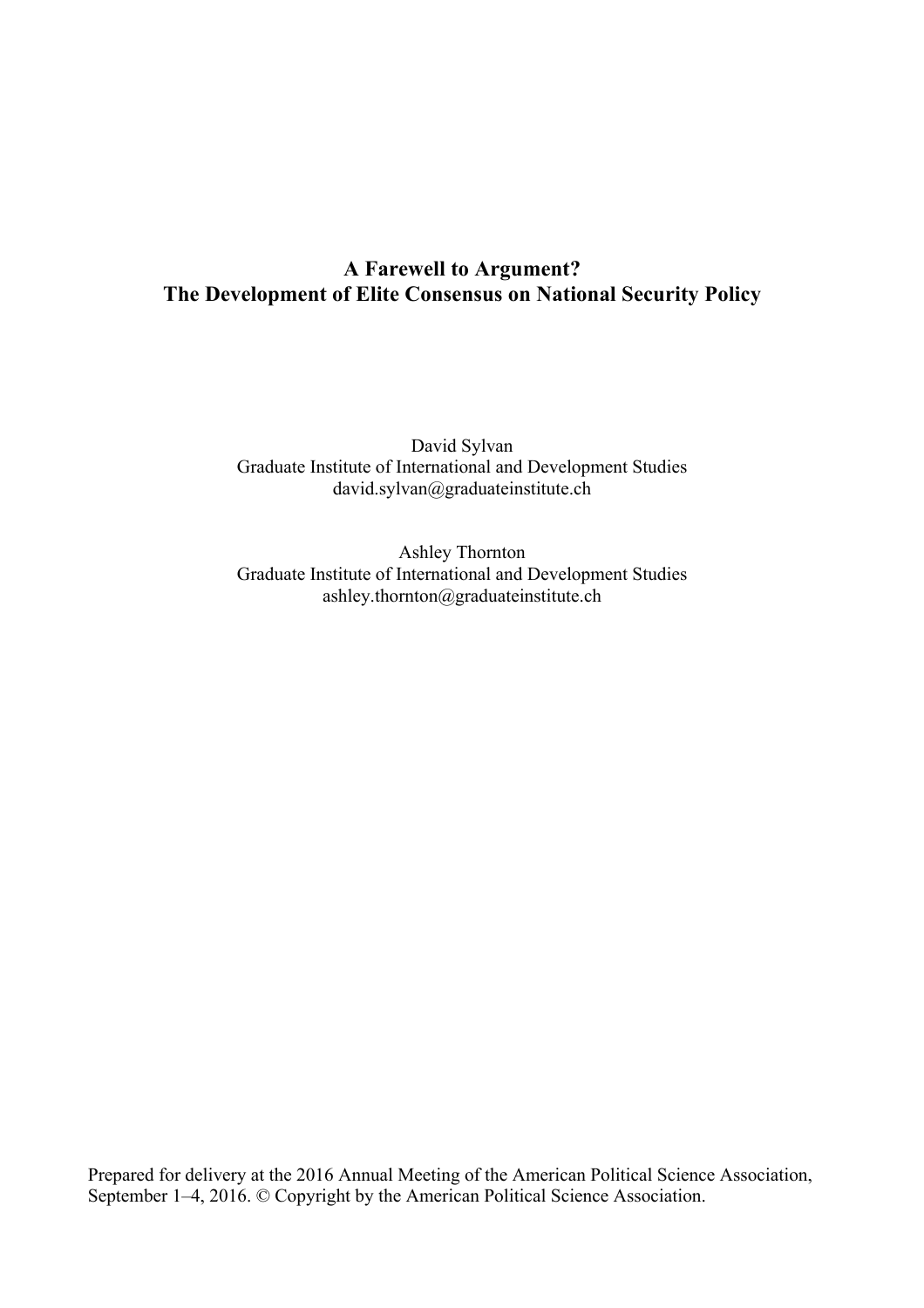#### **Abstract**

Since the attacks of 9/11, numerous states have moved toward national security policies that are costlier, more interventionary, and more intrusive than in the past. To a considerable degree, these changes have been relatively uncontroversial among political elites, particularly members of parliament who approved the relevant legislation (for example, the PATRIOT Act passed the Senate 98-1, and the French National Assembly voted to extend the country's state of emergency by 551- 6). However, since previous threats to national security, while also met with strong responses, were somewhat less consensual (in 1947, for example, Truman Doctrine aid to Greece and Turkey passed the Senate 67-23, and the National Service Act was approved in the UK House of Commons by 232-44), one can ask whether recent threats evoke more of an elite consensus than past ones. To answer this question, which recalls Harold Lasswell's work on the "garrison state," we examine parliamentary debates on national security issues in four countries over 60 years. Specifically, we look not at roll call votes, since those often fail to reflect substantial agreement on the nature of international threats and the appropriate national responses; instead, we code speeches for policy reasoning (e.g., "because of situation X we must take action Y") and look for overlaps in reasoning even among legislators who vote in opposite ways. Preliminary analysis suggests that there has been a general move toward consensus: in each country, more recent national security legislation is notably less controversial than analogous legislation was some decades past.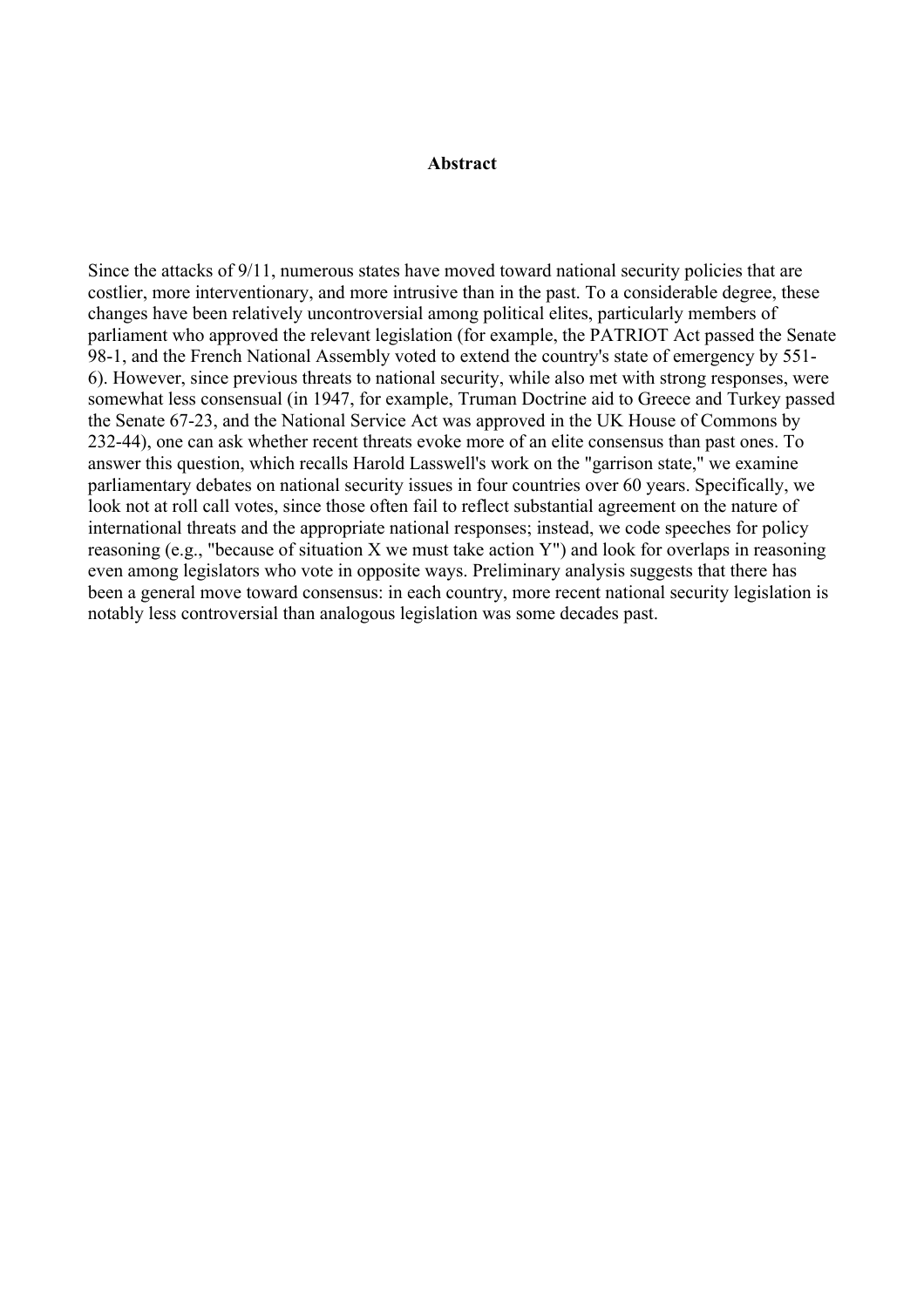In the three years since Edward Snowden's revelations about the U.S. National Security Agency (NSA), it has become clear in one country after another that such surveillance is carried out by each country's own agencies, that the surveillance has been going on for some time, and that it is on a wider scale than had previously been suspected.\* In spite of this realization, the majority reaction among political elites has been that although some correctives may be needed, the world is simply too dangerous to forgo these tools. Thus, two years after Snowden thrust the NSA into the news, a mild reform of the agency—which nonetheless continued, directly or indirectly, its data collection programs—passed the Congress overwhelmingly and was signed immediately into law.<sup>1</sup> In France, a bill expanding surveillance powers was approved a good 4 months before the attacks in Paris; after the attacks, a state of emergency, which involved further expansion of surveillance powers, was declared, then extended several times. Similar legislation has either already been enacted or is in the process of being approved by the parliaments of other countries, with even the Swiss doing the same.<sup>2</sup> In sum, while Snowden's documents may well have sparked a focus on

 $<sup>1</sup>$  The reaction by the former head of the NSA to the congressional vote was "If somebody would come up to me and</sup> say 'Look, Hayden, here's the thing: This Snowden thing is going to be a nightmare for you guys for about two years. And when we get all done with it, what you're going to be required to do is that little 215 program about American telephony metadata — and by the way, you can still have access to it, but you got to go to the court and get access to it from the companies, rather than keep it to yourself' — I go: 'And this is it after two years? Cool!'"<br>https://firstlook.org/theintercept/2015/06/17/hayden-mocks-extent-post-snowden-surveillance-reform-2-years-cool/

We are grateful to Mira Fey, Moe Saito, and Juliette Ganne for providing vital research assistance, and to the Swiss National Science Foundation for financial support through grant #100017-159373.

 $\frac{1}{2}$  For example, the UK parliament expanded surveillance in 2014 (http://www.hrw.org/news/2014/07/14/uk-emergencysurveillance-law-blow-privacy) and was described as "likely to be satisfied" if future legislation were to embody the recommendations of a new watchdog report: http://www.theguardian.com/world/2015/jun/11/uk-intelligence-agenciesshould-keep-mass-surveillance-powers-report-gchq. In fact, a bill now wending its way through Parliament has been revised to give the police even greater powers: http://www.theguardian.com/uk-news/2016/mar/01/snoopers-charter-toextend-police-access-to-phone-and-internet-data. On its third and final reading in the House of Commons, the bill was passed 444-69, with the Labour Party spokesman, Keir Starmer, praising the bill in terms identical to the government ("Safety and security matter. The current threat level for terrorism is severe, which as we all know, means that an attack is highly likely. We all remember and are deeply conscious of the attacks in Paris and Brussels in the not too distant past, as well as other attacks": https://hansard.parliament.uk/Commons/2016-06-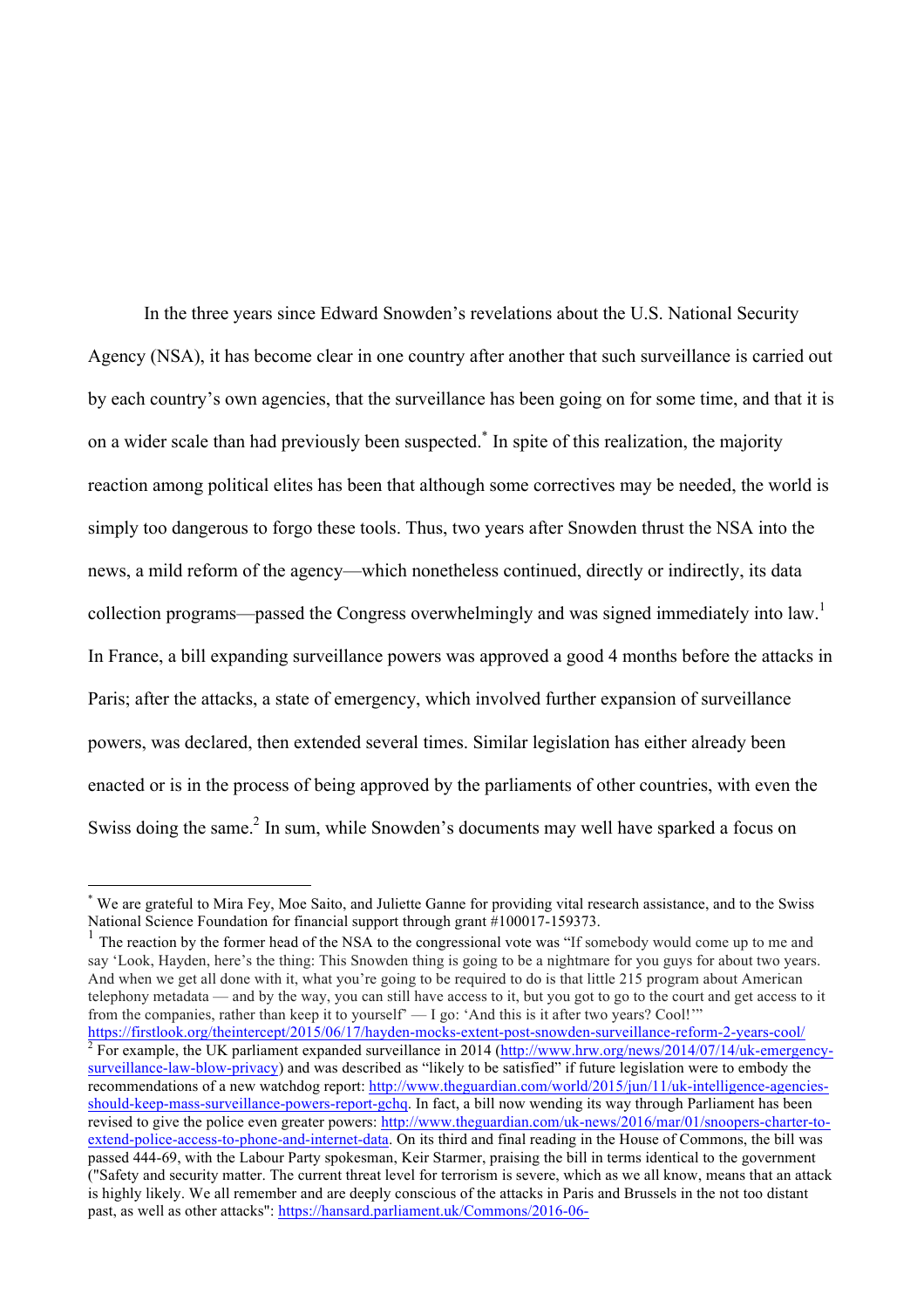surveillance, they have not led to significant restrictions on the agencies engaging in those activities more broadly but have instead provoked explicit approval of them by national legislatures.

Moreover, in spite of the numerous controversies raised about the NSA's activities in other countries, cooperation between the agency and its foreign counterparts has ended up being either resumed or strengthened. That cooperation was extensive, covering some 38 states with whom the NSA had ongoing relationships. Although comparable data for the present day are of course unavailable, country-specific news stories suggest that the political fracas did not seriously interrupt either bilateral or multilateral forms of signals intelligence cooperation.<sup>3</sup> Of course, this persistence of cooperation in the face of condemnation—to be specific, the apparent surprise at the extent of surveillance, the carefully worded condemnations, the eventual return to the status quo ante, and the legislative thumbs-up to even more extensive and intrusive actions—extends well beyond surveillance to myriad forms of security-related activities. Take for example the issue of drone

 06/debates/16060613000001/InvestigatoryPowersBill. In France, both houses of parliament passed versions of a new law expanding surveillance: http://www.theguardian.com/world/2015/may/05/france-passes-new-surveillance-law-inwake-of-charlie-hebdo-attack and http://www.csmonitor.com/World/Passcode/2015/0609/France-moves-closer-toadopting-expansive-surveillance-law; the bill was then approved two months later by the Constitutional Council: http://www.theverge.com/2015/7/24/9030851/france-surveillance-law-charlie-hebdo-constitutional-court. The state of emergency extended further the state's powers to search computer data: https://www.justsecurity.org/27812/emergencypowers-accumulate/, powers which were maintained in the extension. Following the July 2016 act of terrorism in Nice, the fourth extension of the state of emergency, which gave the police additional powers, passed the National Assembly by 489-26, with even the Communist opponents of the bill conceding the "intensity of the threat" (André Chassaigne, http://www.assemblee-nationale.fr/14/cri/2015-2016-extra/20161015.asp). In Switzerland, a bill expanding surveillance was approved by the lower house of parliament in the spring (http://www.letemps.ch/Page/Uuid/37d03a12-cc8f-11e4ab43-77e6948b78b0/Loi sur le Renseignement la gauche ne parvient pas %C3%A0 la corriger) and, with language somewhat more favorable still to the intelligence services, by the upper house: http://www.tdg.ch/suisse/autorite-independante-doit-surveiller-services-secrets/story/12889918; the bill was passed in September 2015, though a referendum will take place before it goes into effect: http://www.swissinfo.ch/eng/privacyand-surveillance\_new-intelligence-law-likely-to-face-referendum/41675844; advocates of the bill, proclaiming their concern to protect civil liberties, have defended the bill on the grounds that "the frontier between military or civilian, domestic or foreign threat, no longer is meaningful" and that to ignore this is to "blind" the state: https://www.letemps.ch/opinions/2016/08/26/craignez-letat-fouineur-crains-letat-aveugle. In Germany, notwithstanding

politicians' condemnation of data retention laws, a bill permitting law enforcement agencies to access metadata for phone calls and internet connections was passed in October 2015: https://lawfareblog.com/german-bundestag-passesnew-data-retention-law. Following additional attacks, a new bill was introduced in August 2016, with the Social Democrats supporting many of its provisions on the grounds that terrorism had become a reality for much of the public: http://www.nytimes.com/2016/08/12/world/europe/germany-antiterrorism-measures.html. Even in Japan, a country neither involved militarily in the Middle East nor seen as having a potentially suspect domestic minority, legislation was passed reinforcing surveillance regulations: https://giswatch.org/en/country-report/communications- $\frac{\text{surveillance/japan}}{3}$ .<br> $\frac{3}{4}$  A good summary of the situation as of 2013 is a March 2015 roundup piece by a surveillance blog:

http://electrospaces.blogspot.ch/2014/09/nsas-foreign-partnerships.html; examples of continuing or renewed signals intelligence cooperation include Germany: http://www.dw.com/en/germany-restarts-joint-intelligence-surveillancewith-us/a-18968519; the UK: https://www.justsecurity.org/29203/british-searches-america-tremendous-opportunity/; France: http://www.defense.gov/News-Article-View/Article/630024/us-france-to-strengthen-intelligence-sharing; and, in spite of its own NSA spying scandal (http://thediplomat.com/2015/08/nsa-spying-on-japan-the-fallout/), Japan: http://www.japantimes.co.jp/news/2015/09/12/national/japan-u-s-enhance-maritime-surveillance-space/#.Vtr2fpMrKys.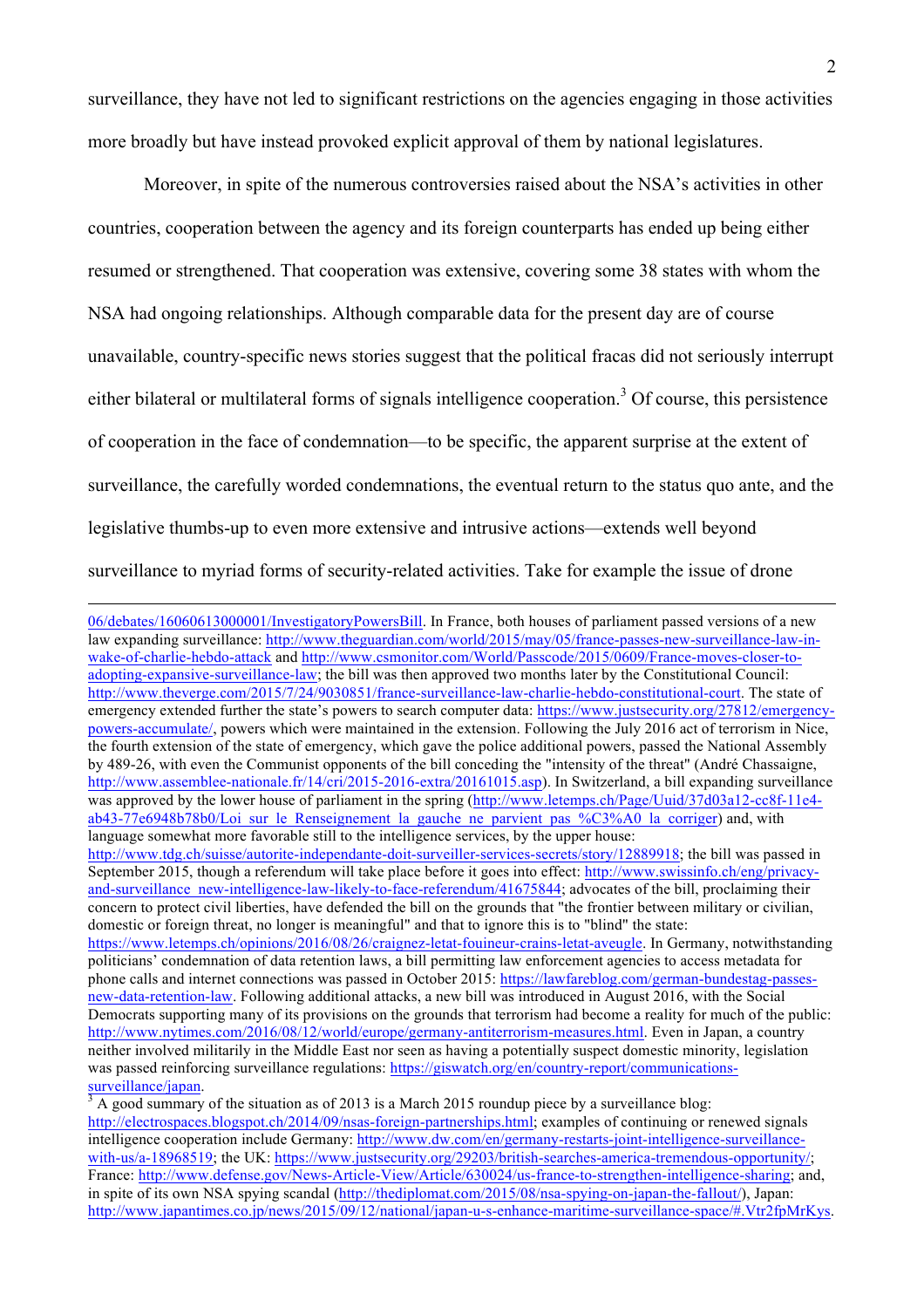strikes by the U.S. against targets in Pakistan and Yemen. These strikes, which became far more frequent under the Obama Administration than its predecessor, have been widely condemned, so much so that two years ago, only France and the UK stood with the U.S. on the issue, while Germany, the host to an airbase from which almost every strike is coordinated, said it was unaware that the base was being used for that purpose. But Germany did nothing to end the strikes, with a high-ranking prosecutor concluding that they were not in fact illegal; and another U.S. ally, Italy, in spite of concern over the death of one of its own nationals in a strike, refused to condemn the operation. Some months later, Italy ended up agreeing to the use of its own territory for drone strikes in Libya.<sup>4</sup>

The short-lived controversies over surveillance and drone strikes suggest two things: that security-related activities of this sort are becoming increasingly ubiquitous by states acting both unilaterally and multilaterally; and that those activities are strongly backed by the majority of legislative elites in the countries carrying them out. Indeed, there is a close tie between these two points since it is the support of those elites which makes it possible for legislation to be passed, budgets to grow, and controversies to be avoided or short-circuited. Thus, counterterrorism budgets in Western countries have increased massively over the past 15 years (EPRS 2015) with very little political opposition, and even earlier domestic security agency scandals such as the discovery of COINTELPRO (the FBI), the Finucane affair (MI5), and the *Canard Enchaîné* bugging (DST) have failed to stop the upward trajectory in funding and activity. Arguably, there is a long-term trend toward larger and more active national security apparatuses in a number of democratic countries, with this trend being enabled and strengthened by a growing consensus among legislative elites. This claim is the starting point for this paper and the research project on which it serves as a progress report.

 <sup>4</sup> See: http://www.globalresearch.ca/only-us-uk-and-france-vote-against-the-unhcr-resolution-to-probe-legality-ofdrone-strikes/5377753; http://www.spiegel.de/international/germany/ramstein-base-in-germany-a-key-center-in-usdrone-war-a-1029279.html; http://www.reuters.com/article/us-germany-us-drones-idUSBRE94U0WV20130531; https://www.justsecurity.org/24440/germans-highest-ranking-prosecutor-legality-drone-strikes/; http://www.thedailybeast.com/articles/2015/04/24/italians-grieve-over-hostage-killed-in-drone-strike.html; http://www.theguardian.com/us-news/2016/feb/22/italy-us-military-drones-isis-libya-sicily-base.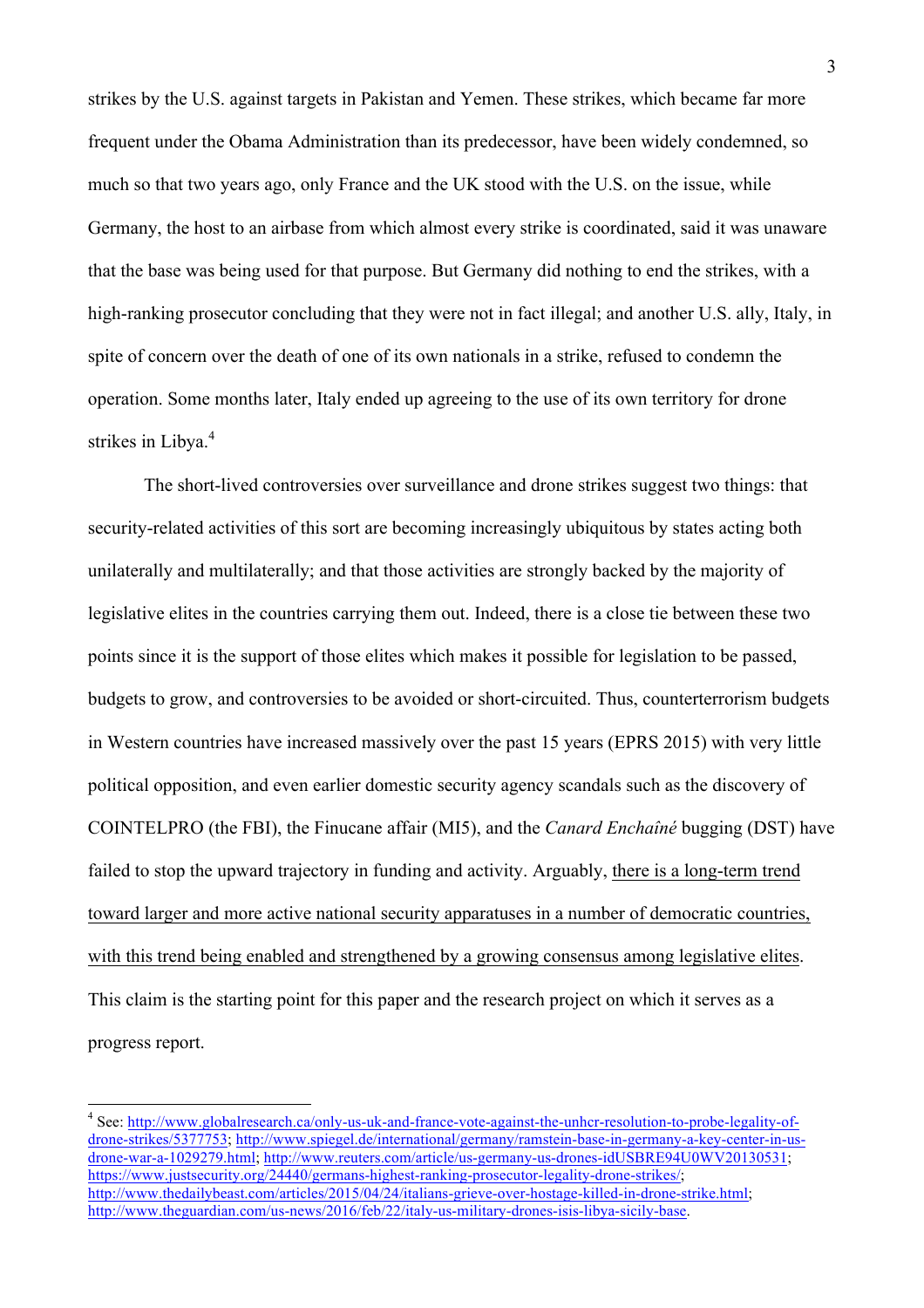It might be argued that there is nothing new here, and that elite consensus waxes and wanes with the level of perceived threat. Thus, the United States might be seen as having gone through waves of fear about various threats: anarchism and Bolshevism from mid-World War I to the early 1920s, communism in the 1940s and 1950s, and Islamic radicalism in the 2000s, to cite the most standard examples. We address this argument at some length below and indeed, assess it directly in the design of the research project, but to anticipate, there are both theoretical reasons and empirical evidence to reject it: the growth in consensus is not cyclical but secular.

The structure of the paper is as follows. We begin with a discussion of the central claim, situating the part of that claim about a long-term trend within the scholarly literature, articulating mechanisms which conduce to the trend, and elaborating its theoretical and substantive significance. We then turn to the second half of the claim (about growing legislative elite consensus in democratic countries), discussing not only its theoretical import but the way in which it points to a concrete research design through which the trend part of the claim can be assessed. The remaining sections of the paper concern a specific methodological issue: how to use speeches in parliamentary debates as indicators of elite consensus. Speeches are arguments of various sorts, and so we address in detail how speeches can be coded in order to abduce those arguments. We then briefly discuss the issue of analyzing arguments in order to determine consensus, and conclude with some preliminary results from earlier debates.

The principal focus of this paper is methodological: how to study the development of legislative elite consensus on national security. As we will discuss, the process of coding speeches is a lengthy one, and the research project we are carrying out is still at a relatively early stage.<sup>5</sup> For this reason, we do not yet have systematic over-time results to present and so the preliminary results should be seen as primarily illustrative.

 $<sup>5</sup>$  To be specific, the project involves coding two parliamentary debates (one on national security-related issues and one</sup> on foreign policy issues not connected with national security; debates are chosen for large numbers of speakers and high degrees of contestation) per time period (with between 20 and 60 speeches per debate), for three time periods, for seven countries. At the date of writing, we have elaborated a methodology and are about a quarter of the way done with the coding; as the process has to be done by hand (see the discussion in Sylvan and Thornton 2016b), we are currently turning to crowdsourcing as a way to handle several debates.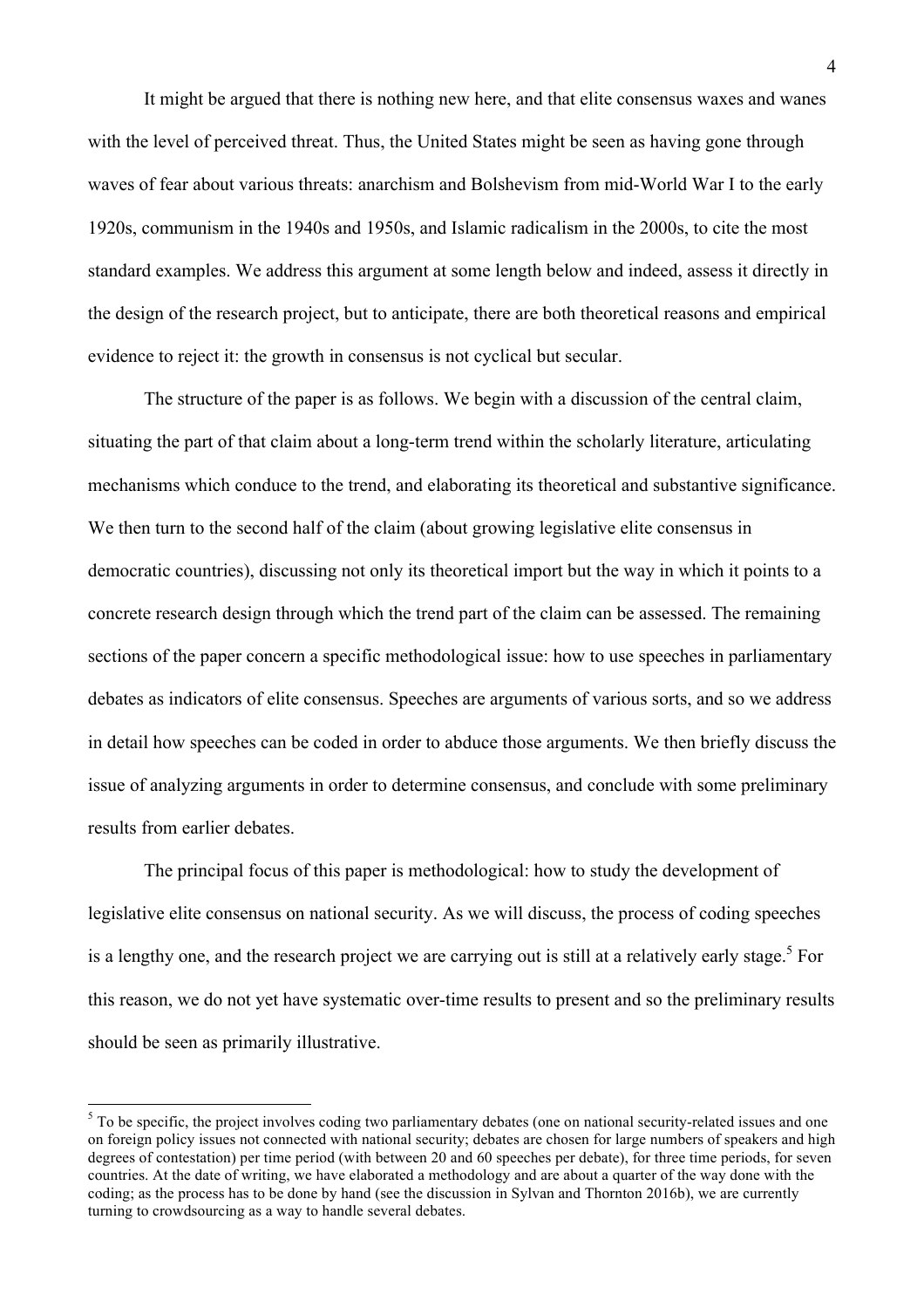#### 1. National security and the garrison state

There are several scholarly literatures arguing that there is likely to be a long-term trend toward significant expansion of state capabilities connected with national security.<sup>6</sup> The oldest of these literatures—although there has been a revival of work in just the last few years (e.g., Engel 2011; Morgan 2004; Friedberg 2000)—stems from the evocative argument by the political scientist Harold Lasswell about the "garrison state" (Lasswell 1937, 1941, 1950, 1962; earlier revivals are, e.g., Aron 1979; Fitch 1985). Lasswell's original focus, and that of most scholars who have used his ideas, was on a structural tendency in democratic countries for "specialists on violence" to play an ever greater political role. That "developmental construct," as Lasswell termed the tendency, goes along with a second strand of literature, this on institutional political development (Katznelson and Shefter 2002: pt. 4; Sparrow 2011; Thorpe 2014). The argument here is that, at least for the USA, state building dynamics in the mid-20th century were particularly concentrated in agencies having to do with issues of national security. These political science arguments are buttressed by additional work by legal scholars and diplomatic historians (Hogan 1998; Stuart 2008; Ackerman 2010) on the emergence and development of the "national security state," with a focus on standard political economy phenomena of lobbying and interest aggregation in the executive and the legislature, spurred by current and past state officials who interact closely with the private sector. Complementary arguments can be found in a final body of literature, this one in the field of international relations, on "securitization" (Buzan, Waever, and de Wilde 1998; Balzacq 2005; Vuori 2008; Donnelly 2013), the process whereby, because of mobilization motives and media reflexes, phenomena get reconstituted as security-related and, by implication, fall within the purview of state capabilities connected with national security.

<sup>&</sup>lt;sup>6</sup> See below for a discussion about the distinction between debates over "national security" issues and over other issue domains. There is not a hard and fast dividing line, which is why we refer to "state capabilities connected with national security"; we have in mind at least the military; intelligence and counterintelligence agencies, including covert operations capabilities; and bureaucracies charged with preventing or defending against terrorism.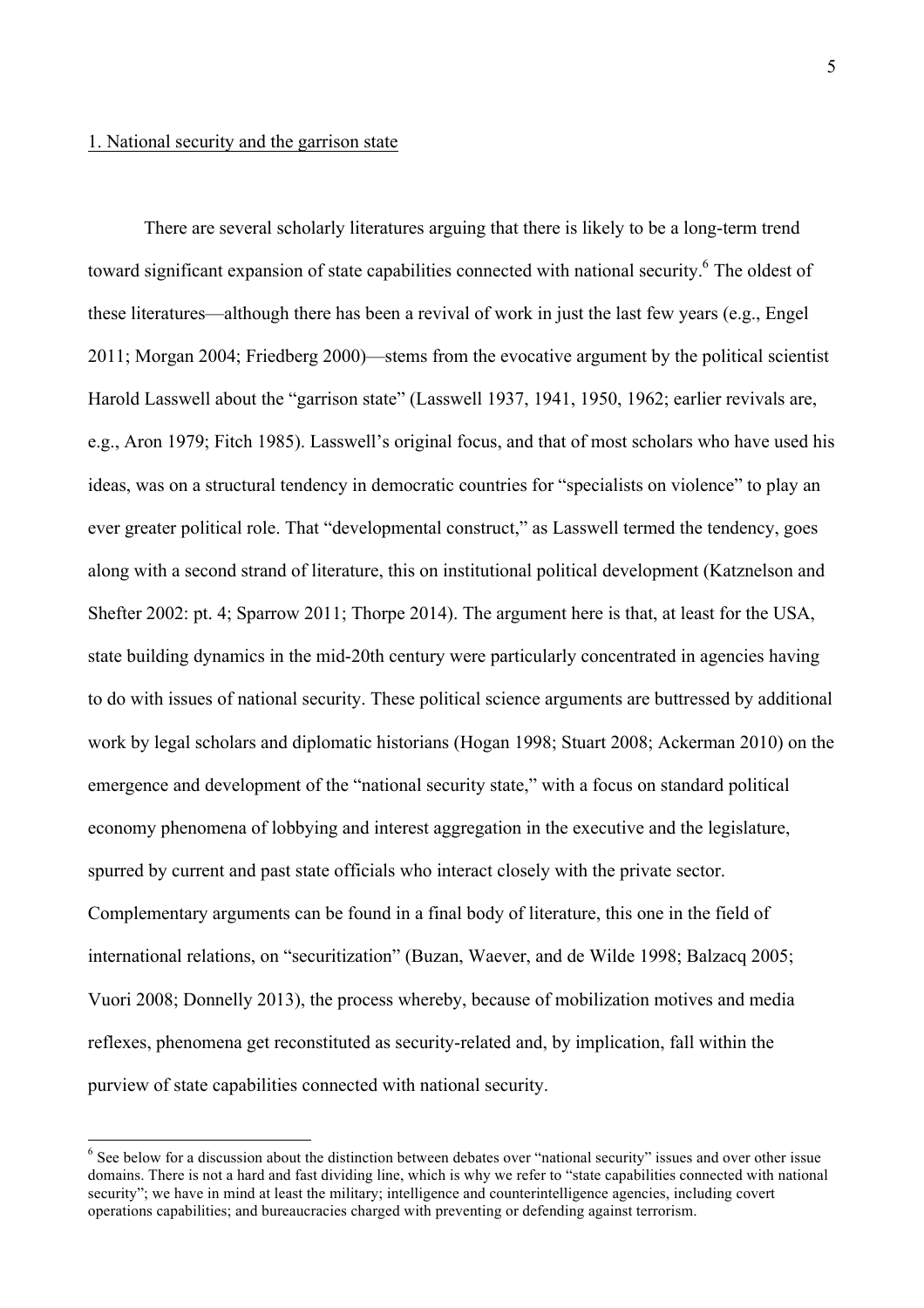Strictly speaking, none of these literatures makes the exact claim as the first part of the one articulated above, namely that there is a *long-term* tendency toward larger and more active national security apparatuses in democracies. In part, this is because some authors concentrate on the initial establishment of those apparatuses, more or less bracketing subsequent decades or treating them as more of the same. Other authors, notably Lasswell, are far more either-or, seeing democracies at some point as transforming into garrison states and at that point falling outside of their substantive concerns. For us, by contrast, democracies can at the very least find themselves with a significant national security sector that escapes democratic control; at the other extreme, democracies can gradually be colonized by their national security apparatuses even while maintaining formally democratic status. To anticipate a point argued below, in these situations, entire realms of policy making are largely uncontested; whether this is outbalanced sufficiently by contestation in other domains to still deserve the label "democratic" is to some degree a definitional issue.

There are two principal factors that conduce to the long-term growth of national security apparatuses.<sup>7</sup> First is fear. In his celebrated 1941 essay, Lasswell explicitly discussed what he called "the socialization of danger" as a hallmark of modern aerial warfare, pointing out that with civilians being threatened, "the nation becomes one unified technical enterprise" (459). Numerous authors have pointed out how fear dominated the politics of the United States not only after the USSR's acquisition of nuclear weapons (e.g., Hogan 1998) but during World War II, because of concerns over fifth columns and, more generally, domestic groups deemed potentially subversive (e.g., Katznelson 2013: ch. 9).<sup>8</sup> Fear is an equally important factor in other states, as incidents of domestic terrorism clearly show; note that this can be traced back at least as far as Lasswell's first garrison state, i.e., Japan in the 1930s (Shillony 2000; Gordon 2003: chs. 10, 11).

The other principal factor is organizational inertia. Bureaucracies can be established for any number of reasons but, once set up, they tend to persist even after the initial reasons are seen to be

 <sup>7</sup> There are also secondary factors; see Sylvan and Thornton 2016a for a discussion.

<sup>&</sup>lt;sup>8</sup> Katznelson and Schurmann before him (1974: ch. 1) argue that abiding fears over physical security were twinned with worries over economic security (thus the UN Security Council was first envisaged under the same administration that pushed Congress to pass the Social Security Act).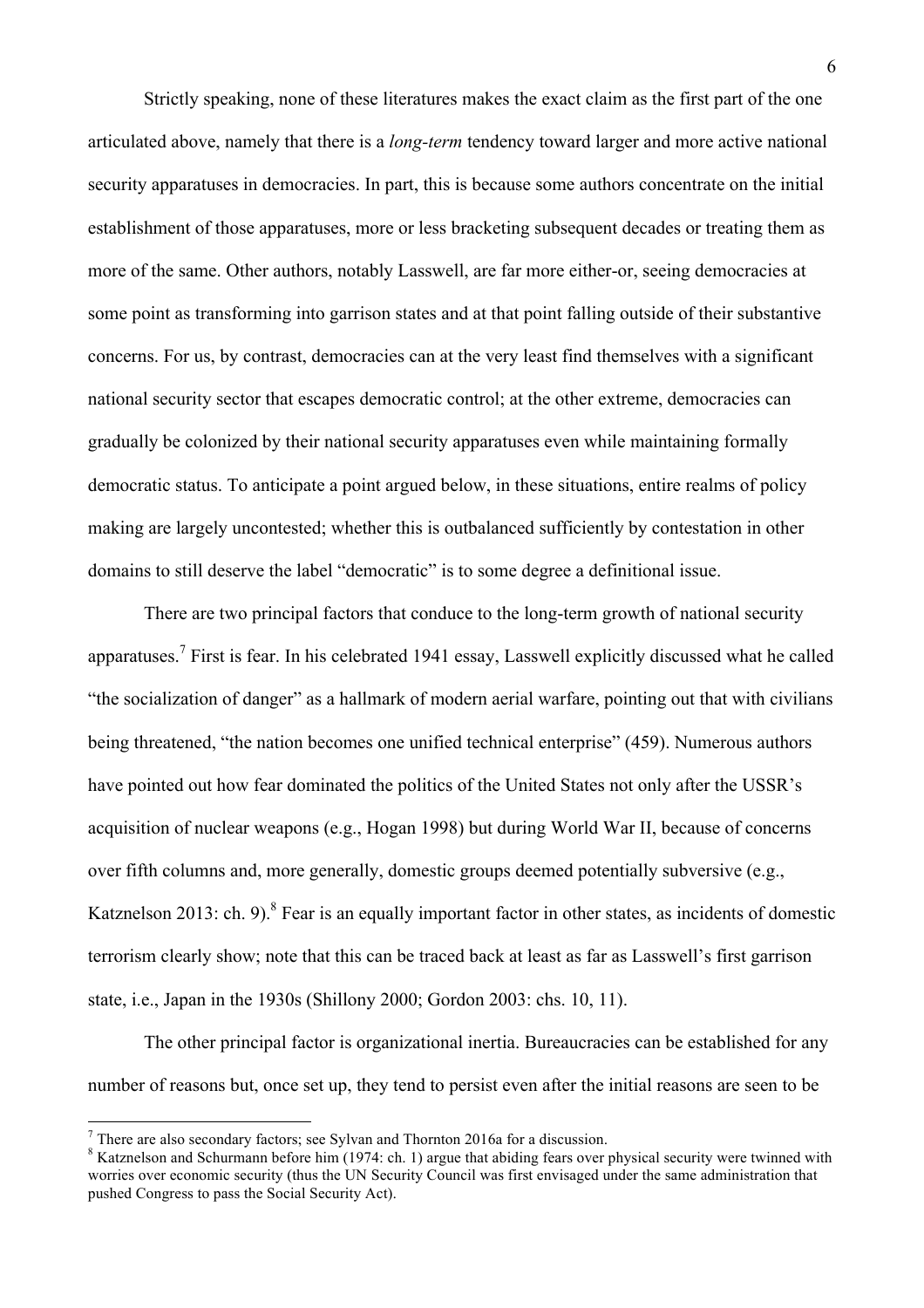no longer applicable. In part this is because of vested economic interests, interacting with lobbyists and policy intellectuals; it is also because the organization's existence, with its capabilities for carrying out particular activities, provides a ready-to-hand tool that can be used to address—though not necessarily successfully—any number of policy problems (Sylvan and Majeski 2009). For example, even in the 1990s, when the Cold War had ended and the war on terror had not yet begun, U.S. foreign intelligence spending declined only slightly, remaining at a level 80 percent higher than in 1980; in the immediate aftermath of the 9/11 attacks, the CIA, which hardly had distinguished itself in the preceding several years, was assigned by Bush the task of "hunting, capturing, imprisoning, and interrogating suspects around the world" (Weiner 2007: 481).<sup>9</sup>

#### 2. Democracy and legislative elite consensus on national security

Both the garrison state concept and the trend argument above pertain to democracies. This may seem one-sided, given that the dominance of "specialists on violence" would presumably be characteristic of nondemocratic states. However, Lasswell's original claim and the phenomena that seem to point to a general garrison state trend have to do with countries with large numbers of heterogeneous interest groups; high levels of literacy, political involvement, and technical expertise; and clear historical limits on the use of violence and the role of security-related agencies. It is in such countries that fear by elites and the mass public can serve as an impetus to the construction and growth of national security apparatuses, and it is also in such countries that interest intermediation and technical expertise are most likely to lead not only to organizational budget growth but to increased numbers of off-the-shelf activity capabilities within those organizations. By contrast,

<sup>&</sup>lt;sup>9</sup> Budgetary data from: https://fas.org/irp/budget/. As for Bush's 17 September 2001 "finding" on interrogation, Mayer (2008: 38-41) points out that the document was in fact drafted by the head of the CIA's Counterterrorist Center. A related example of organizational "at-hand-edness" is the way in which the current Liberal government in Canada, though opposed to drone strikes, has nonetheless not eliminated the country's air force from a precision weapons capability in the drones it is planning on buying: http://news.nationalpost.com/news/canada/trudeau-governmentquietly-shopping-for-military-drones-in-the-midst-of-pressure-to-arm-them. More generally, one can argue that when organizations are created, even demobilization after a crisis leaves the shell of the organization; this may account for the ratchet effect remarked on in U.S. military spending after the War of 1812 and the Spanish-American War, as well as after World War II (cf. Rockoff 1998).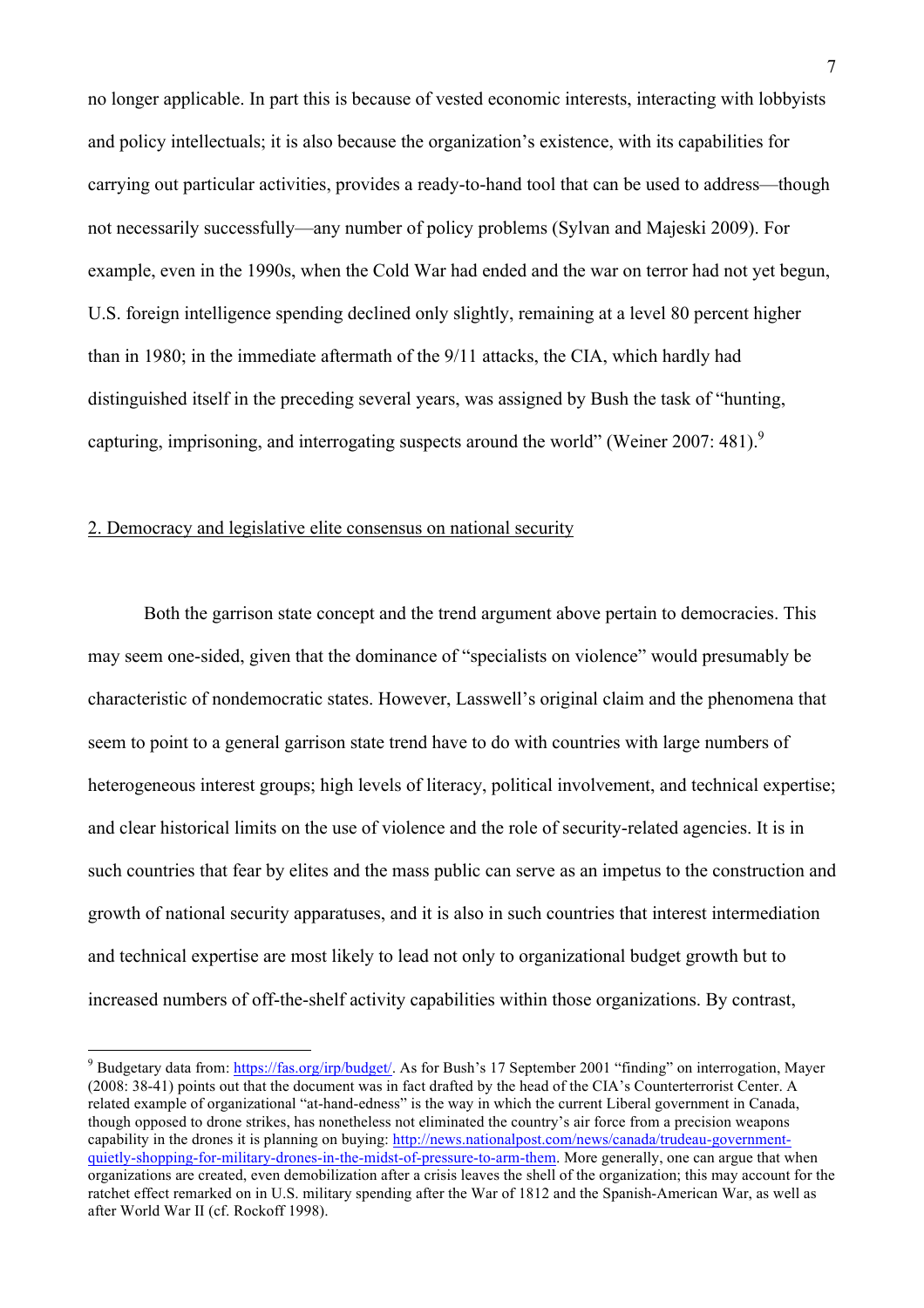countries in which specialists on violence already dominate politics have tended to be significantly less sensitive to fear (except, of course, that of losing power) and to be marked more by bureaucratic immobility than by increases in organizational capabilities. Thus, although militarydominated regimes certainly have allied themselves with democratic states for decades, particularly in the context of the Cold War or the post-9/11 anti-terrorist campaigns, they otherwise lack some of the key characteristics that would conduce to long-term garrison-state-style trends and so we will leave their study for a later project.

What is significant in the claim about democracies—specifically, representative democracies—is that the trends in question are largely self-inflicted. Since 1945, not a single democracy has been conquered or occupied by foreign invaders; all have functioning legislatures, reasonably free and contested elections, and an active news media. The construction of national security apparatuses was carried out by elected governments and it was those governments, with routine legislative approval year after year, which increased the size and scope of those apparatuses. Many, if not most, of the politicians who pushed through or voted for these various legislative measures did so in full knowledge that oversight would become difficult if not impossible and thus that their power over the bureaucracy would diminish (exactly the opposite situation in certain types of nondemocratic states); but they were convinced that security was at stake and that a current, or perhaps a future threat, mandated such action on their part. Even the political payoffs of their actions could hardly have been the principal motivation for most of the legislative votes since many of the activities in question were secret, with legislators being sworn to silence about their knowledge (which often was not very great) of those activities and even simple budget votes were dissimulated among dozens of fictitious accounts. This is not to deny phenomena such as redbaiting, khaki elections, and wrapping oneself in the flag, but although appeals to the mass public are certainly an element in the construction and expansion of national security apparatuses, the critical feature of democracy for our purposes is its representative quality.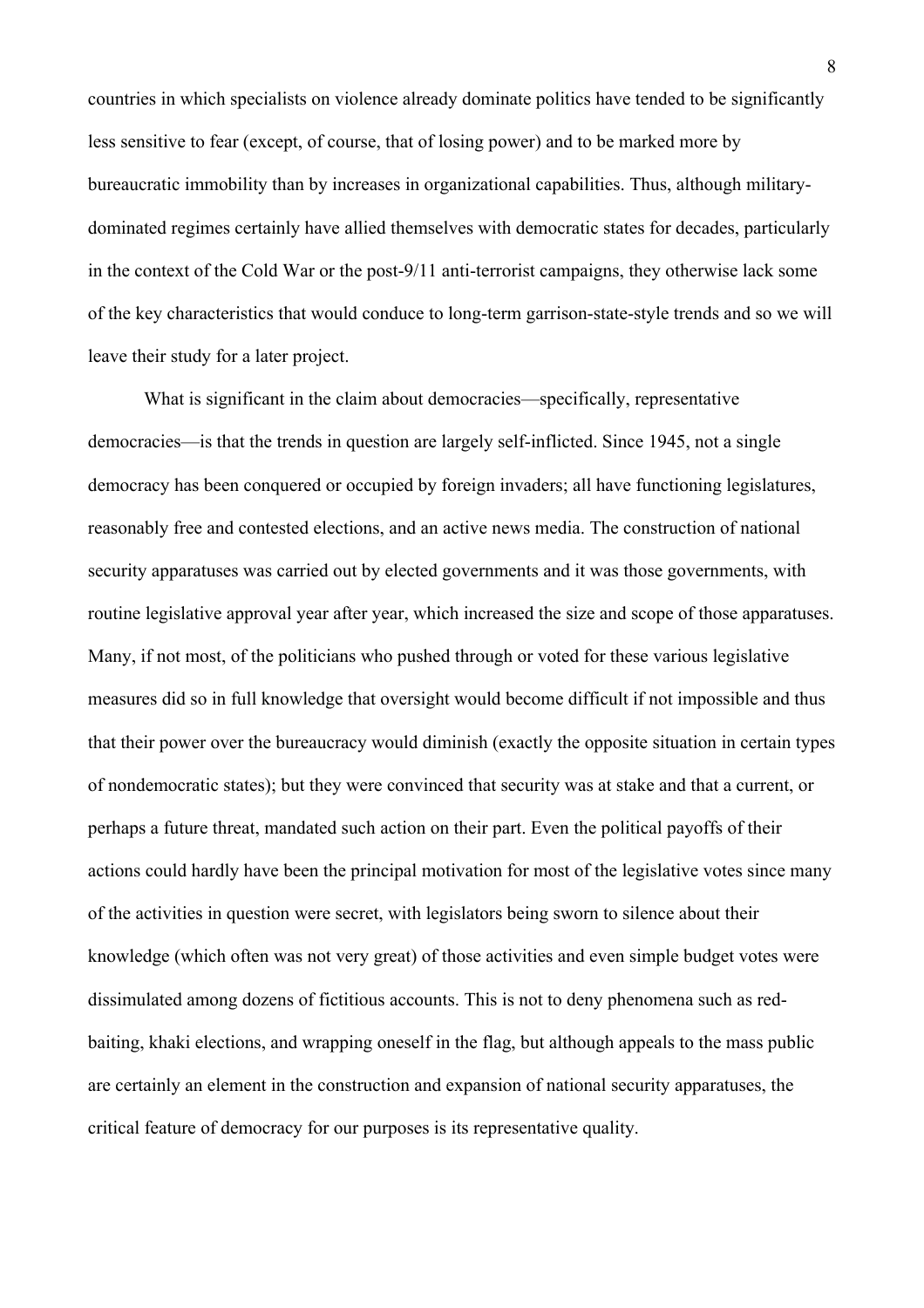This point about the role of legislative elites in the long-term security apparatus trend not only is a theoretical argument in itself but provides a potentially useful means of assessing the validity of the claim about that trend. The problem is that there is no direct way of evaluating the claim systematically. Although data are certainly available on the size of countries' armed forces and on the money spent for those forces, analogous data for intelligence, counterintelligence, and counterterrorism spending are usually secret or only episodically released. The same goes for national security-related activities, many of which are only found out about years later, if at all. This means that cross-national over-time direct measures of the growth of national security apparatuses is not possible.

However, the role of legislative elites provides an indirect measure. Insofar as such elites increasingly agree on national security issues, they are likely to support funding for apparatuses charged with those issues; indeed, long-term growth in the size and activities of the apparatuses can only occur if there is an accompanying increase in elite agreement.<sup>10</sup> That agreement is not only functional from a budgetary and legislative point of view but also serves as a cue to the mass media that particular policies or agencies play a key role in protecting national security, both because of what is said in speeches (see below) and because of what is not said in oversight hearings.<sup>11</sup> On the other hand, there is no reason to expect that such increasing agreement among legislative elites will apply to other issue domains, and this offers a ready-made research design for assessing our thesis. If there is indeed long-term growth in the size and activities of national security apparatuses, with this trend being enabled and strengthened by legislative elites, then we should expect that over the decades, those elites will exhibit increasing agreement on national security issues as compared with

<sup>&</sup>lt;sup>10</sup> We stress increased agreement among representative legislative elites, not simply continuation of a majority in favor of funding national security apparatuses and activities. Unless one cohesive political party completely dominates a country's politics from the end of World War II to the present, there will be alternation of power and thus an opportunity for those who had been on the losing side to shift funding to other issue domains.

 $11$  For example, it is striking how rarely one finds significant oversight, much less challenges, to covert activities by even legislatures with considerable institutional power. Consider the oft-quoted response of Senator John Stennis, when asked by then-CIA director James Schlesinger if he wanted to be briefed on an upcoming operation: "No, no, my boy, don't tell me. Just go ahead and do it, but I don't want to know" (Johnson 2012: 151). See also Wetzling (2010) for predictable, but still striking, findings about the lack of oversight in Germany and the UK.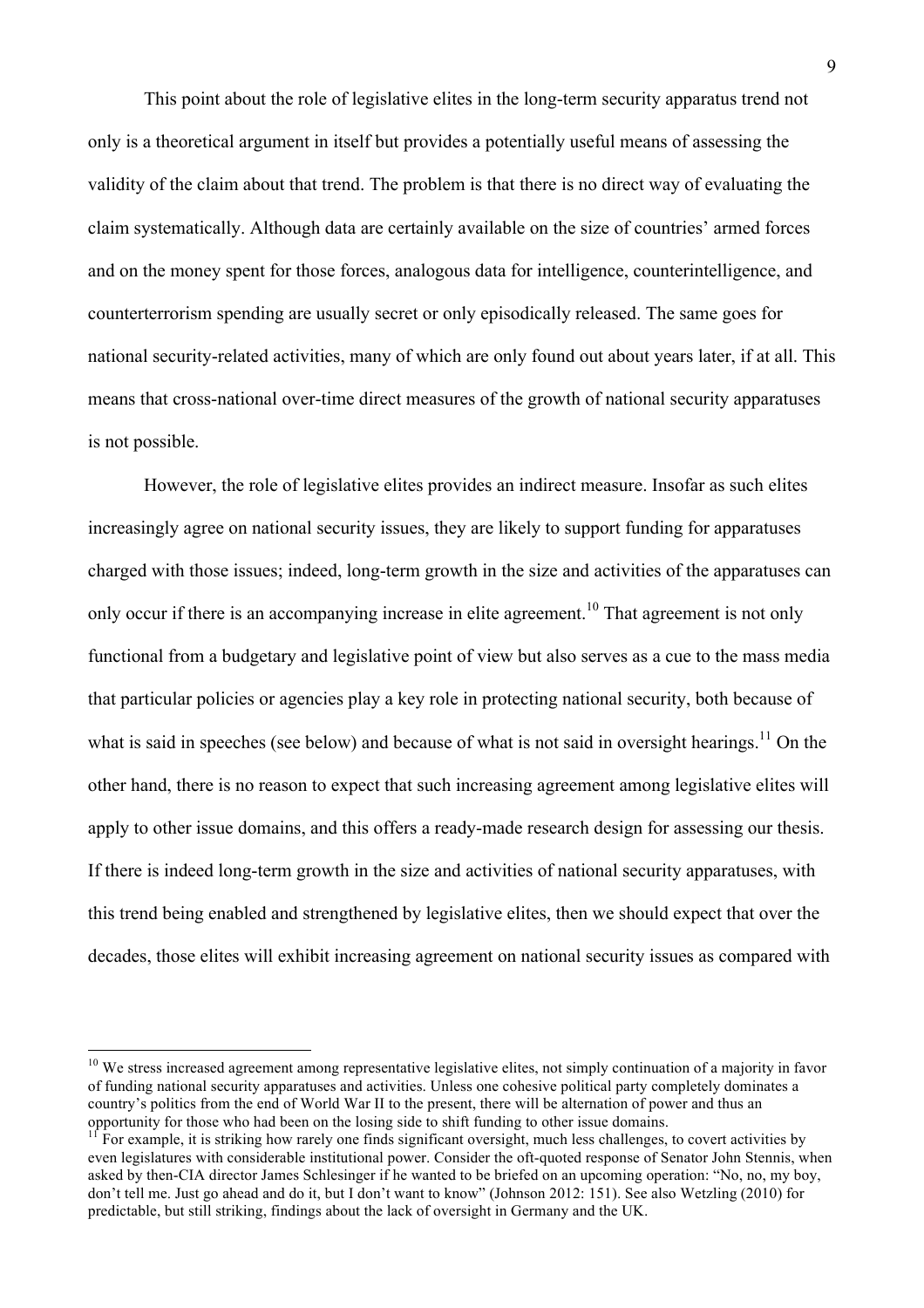other issues. In practice, this implies a within-country over-time assessment of elite agreement in different issue domains.

When we use the terms "agreement" and "consensus," we do not mean unanimity. The point rather is that although elites may hold differing views on what to do in particular circumstances such as whether to commit troops in a given conflict, to fund a particular weapons program, or to authorize the collection of communications metadata, they see eye to eye on a number of issues surrounding those questions: what happened in the past, what is likely to happen in the future, what situations are good, or worrisome, or terrifying, and so forth. If, for example, legislative elites feel that certain leaders are "bad guys"—that therefore they pose a threat, that certain paramilitary programs have the potential to stop them, and that the officials running such programs are competent and well-meaning—then whatever their views on a particular legislative proposal, they are likely to fund those paramilitary programs and support their expansion in the face of new threats.

This part of our thesis implies that legislative elite consensus on national security issues grows significantly after World War II, plateauing at high levels near the end of the Cold War, or perhaps in the post-9/11 era. Such an inference may appear to run counter to a significant literature on elite polarization with respect to foreign policy issues, at least in the United States (e.g., McCormick and Wittkopf 1990; Meernik 1993; Prins and Marshall 2001; Souva and Rohde 2007; Beinart 2008). That literature, though, is not fundamentally at odds with our claim. The concept of consensus used here has to do with accord on world views, i.e., on deep assumptions about various phenomena such as foreign threats and the role played by various states. What happens, then, is that the range of agreement (including, crucially, on funding for and the activities of the national security apparatus) expands even as legislative elites vigorously disagree on certain policy alternatives. In this regard, standard means of determining polarization on contested issues, such as survey data or roll call votes, are mostly beside the point as regards deep assumptions on which legislative elites agree.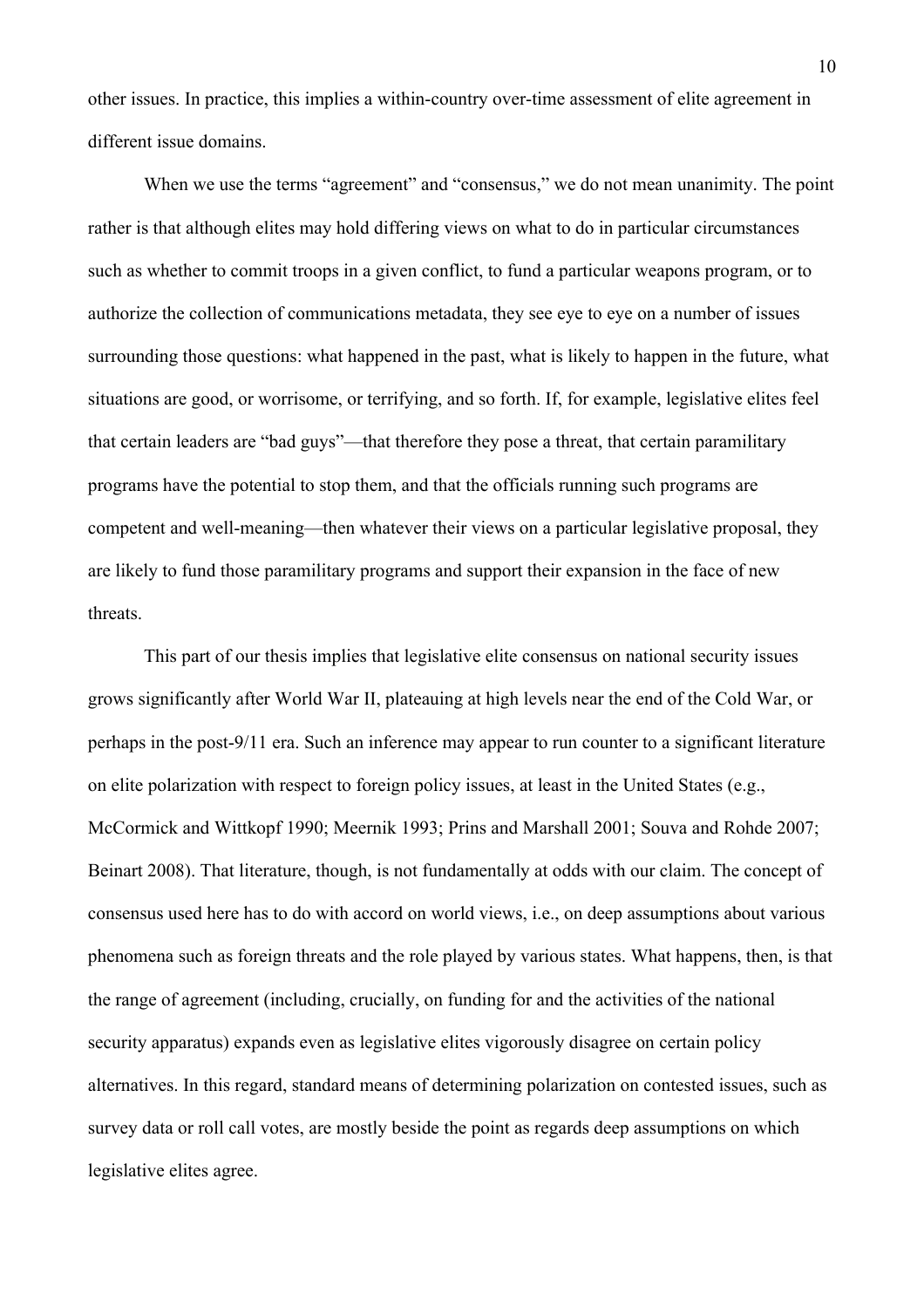An informal example of growing consensus among legislative elites, and the way in which it can be used as an indicator of increasing size and activity of national security apparatuses, comes from earlier work we have done on the United States in the 1890s, the 1930s, the 1960s, the 1990s, and the early 2000s (Sylvan, Thornton, and Majeski 2014; Sylvan and Thornton 2015; Thornton and Sylvan 2015, 2016). In 1898–99, U.S. legislative elites were in major disagreement on the annexation of the Philippines and, more generally, on the U.S. role in the world. Although the annexationists won out, they did not win over their opponents, and over the next several decades disagreements arose on multiple occasions. As late as November 1939, when Congress finally agreed to repeal the Neutrality Act, isolationists denied that Hitler was a significant threat to the United States or that the U.S. had any interest in supporting Great Britain. Even after the war, during the debate over aid to Greece and Turkey, both left and right were deeply suspicious about the rationale for aid. Over the next two decades, this disagreement began to diminish and so, when the Gulf of Tonkin resolution was debated in 1964, its (two) opponents shared some premises with supporters about the U.S. role, even as they castigated both South Vietnam and the U.S. military. Thirty years later, in debates over the bombing of Kosovo and the authorization for invading Iraq, a genuine consensus had emerged, with both sides agreeing on the moral turpitude of Slobodan Milosevic and Saddam Hussein and of the importance of at least isolating, if not fighting against, them. Of course, this quick walk-through does not capture most of the details of the debates and the specific agreements or disagreements, nor does it say anything about the level of (dis)agreement on non-national security issues, but it does at least start to suggest that earlier efforts at building up national security apparatuses would have plateaued and that it was not until after World War II that our hypothesized long-term trend in fact began.<sup>12</sup> This is exactly what happened, and while this in itself does not prove anything, it does indicate that growing legislative elite consensus on national

 $12$  The institutionalist arguments discussed in the first section point to the Spanish-American War as the moment when, organizationally, important capabilities were put in place  $(e.g., a$  modernized army and navy, Marines constabulary training, Wall Street oversight of customs collections in client states) and new doctrines elaborated (via the so-called Insular Cases). However, ideological consensus lagged behind, arguably because there was no abiding sense of fear (principal U.S. enemies through the end of the 1920s were Nicaragua and Germany for a few years, Russia after World War I, and, for a quarter of a century, Mexico).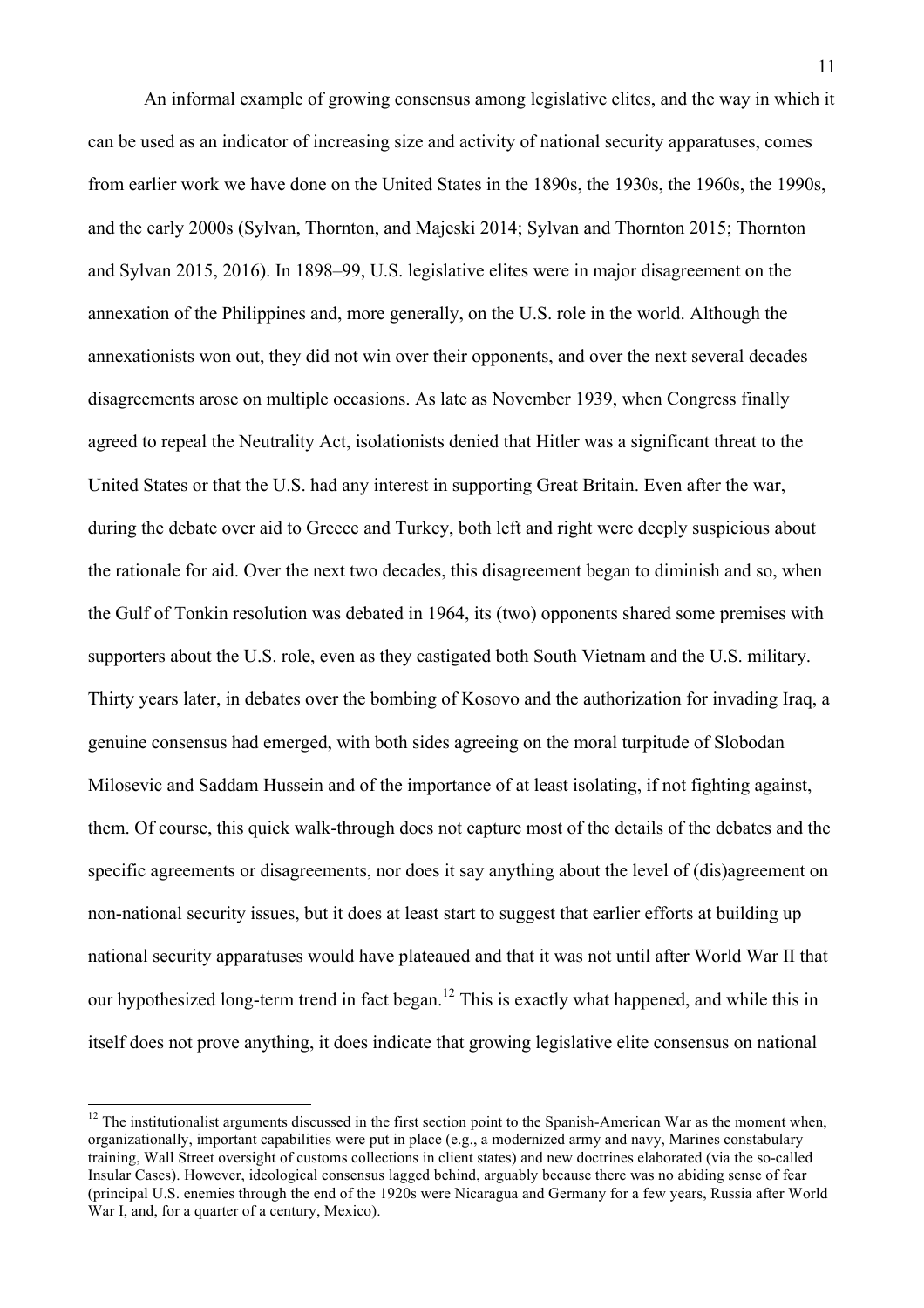security, as opposed to other issues, can indeed be used as an indicator of a long-term trend toward larger and more active national security apparatuses.

Although we do not yet have systematic results to communicate, similar stories can be told about other countries being studied in our research project. Thus, at the time of the debate in West Germany over the European Defence Community (1952), many opponents flatly contested the claim that the Soviet Union posed a threat to the Federal Republic; by the time of the debate over the first Gulf War, in 1991, opponents agreed that Iraq posed a threat to its neighbors, though not one that justified military action. Much the same tendency can be seen in Japan between the ratification of the peace treaty and the security treaty with the United States (1951) and the debate in 1990 over Japanese involvement in the Gulf War. The same can be said of the United Kingdom from the time of the reestablishment of conscription (1947; discussed at length below) and the debate about the launching of the Gulf War (1991). Conversely, in each of these cases, proponents of the legislative action were themselves more divided in the first period than in the second; this is another reason why roll-call analysis is problematic as a means of capturing trends in ideological consensus.

By arguing that long-term growth of national security apparatuses has been enabled and strengthened by consensus among legislative elites, we not only point to an indicator by which comparative research can be carried out but we also help address additional theoretical and substantive issues. One such issue is particularly worth highlighting, having to do with war and democracy. The extensive literature on the "democratic peace" carves out a partial exception to the correlation when it comes to covert interventions (e.g., Downes and Lilly 2010; Poznansky 2016), but fails to grapple with the larger issue raised by our thesis: that an extensive and growing array of activity have largely been removed from public debate. For example, the drone strikes referred to at the start of this paper, although discussed at some length in certain press outlets, have not been the object of sustained debate in Congress—not least because most documents and testimony are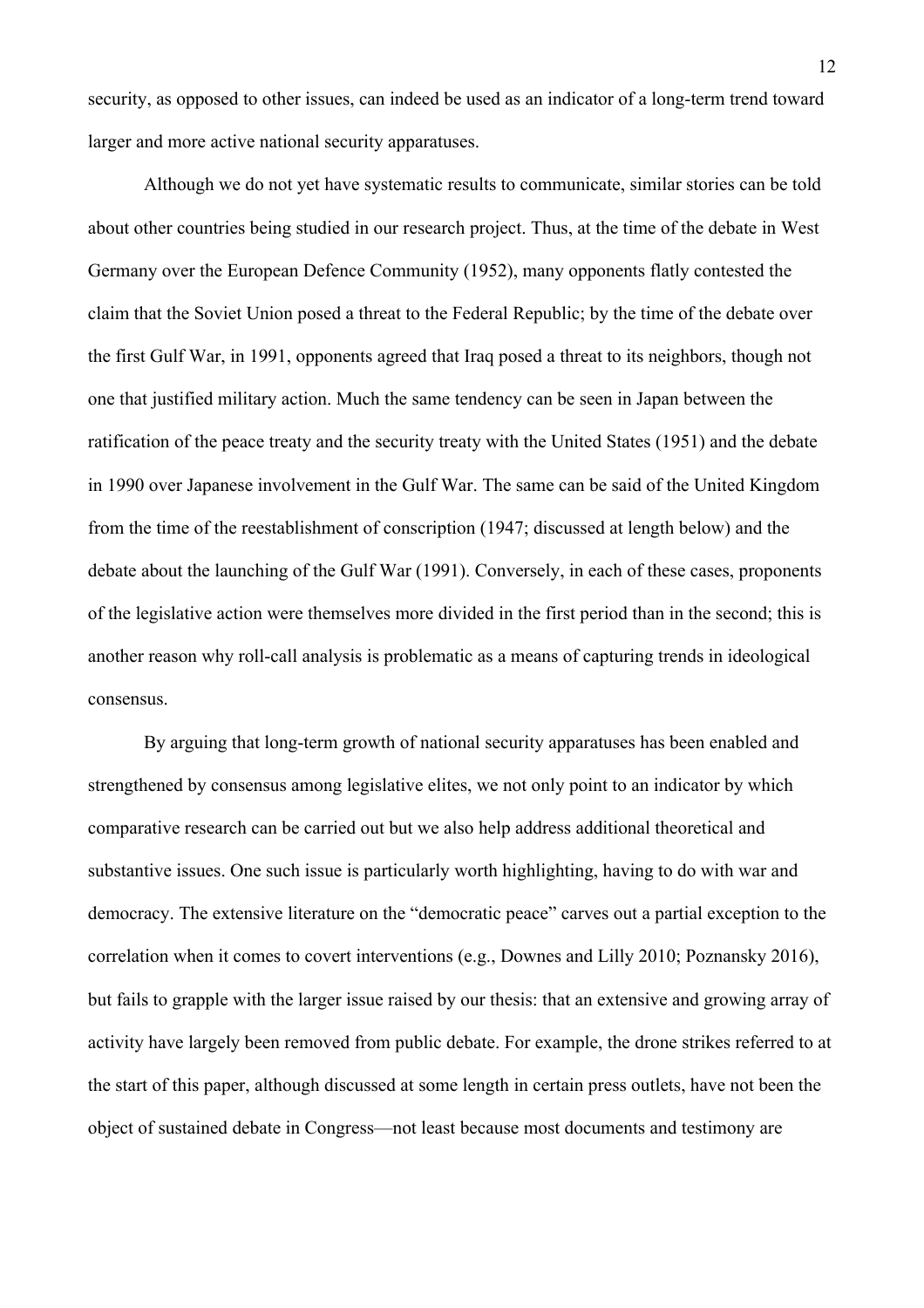classified<sup>13</sup>—and, as a result, have largely escaped becoming an issue in election campaigns (Horton 2015: ch. 8; Woods 2015: chs. 9, 12; Savage 2015: ch. 6). This raises questions about our knowledge of war-like activities (including the validity of standard conflict databases), about the scope conditions on theoretical claims about constraints on the executive, and, more fundamentally, about whether entire realms of policy making can be qualified as democratic in the first place. Ironically, Lasswell (1950) raised the possibility that the garrison state might be marked by a plebiscitary executive; what he did not perhaps reckon on is the possibility that consensus would be so strong among legislative elites as to obviate the need for even plebiscitary rituals.

### 3. Speeches as arguments

How can we study the presence, absence, or growth of legislative consensus on national security issues? Our proposal, as hinted at above, is to study legislative debates, specifically speeches made in the course of those debates, looking for agreement or disagreement on world views. As we indicated above, roll call votes tell us little about world views; speeches, on the other hand, give legislators' views, usually in their own words, and can be analyzed systematically to see the ways in which they overlap or differ. Below we will discuss our proposal to code speeches in terms of the arguments made in them, contrasting that approach with alternative ways of analyzing speeches. But before we address that issue, we need to put to rest one of the long-standing shibboleths in social science: that speeches are only "cheap talk" and thus can be discounted or even ignored.

In game theory, the reason that some kinds of talk are considered to be cheap is that engaging in them is not costly for those speaking or otherwise transmitting the message. This is the antithesis of what happens in legislative speeches, as they are one of the few means by which

<sup>&</sup>lt;sup>13</sup> "The collateral damage has been extraordinarily low,' says Sen. Dianne Feinstein, the ranking member of the Senate's Intelligence Committee. 'That really is a fact. I only wish I could tell you what it was. That is the irony here. This is all classified.'" This and similar statements from Republicans, including presidential candidates, and even from liberal Democrats, are perfect examples of the blank zones on both war and democracy referred to above (http://www.defenseone.com/politics/2015/04/congress-drone-strikes-are-here-stay/111067/).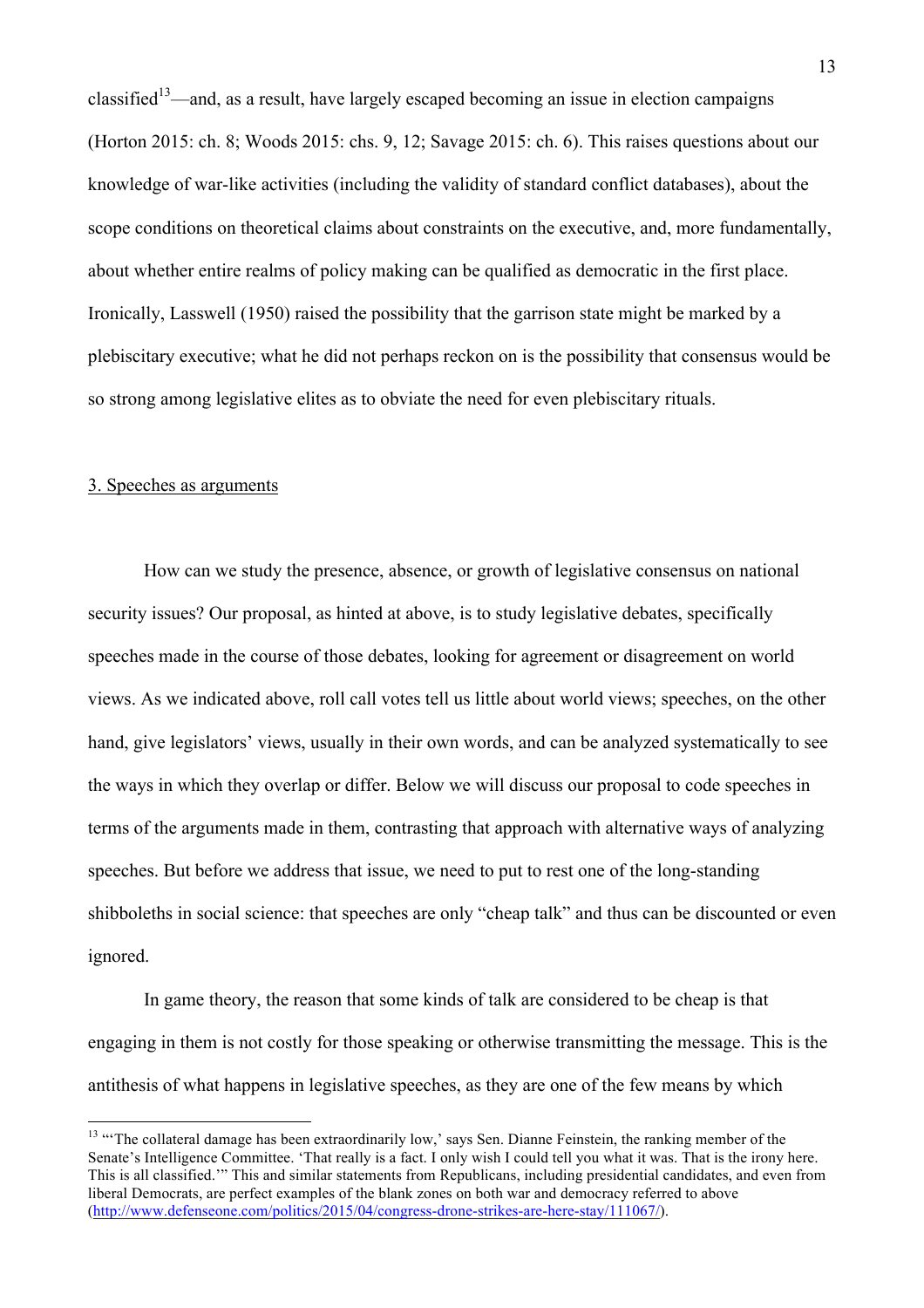legislators' positions can be determined. Moreover, what matters both to legislators' supporters and opponents is not only their eventual vote on a bill (if there is indeed a bill that is voted on) but the words they use in announcing their vote: if a member of parliament says she is in favor of a resolution because other alternatives are worse, it is a very different message than praising the resolution as moral, or as leading to good consequences.

Another cheap talk criticism is that speeches simply fail to reflect what legislators actually think. This argument, too, fails to hold water. Legislators do not, in fact, evince significantly different beliefs in public than in private; their credibility as deal-makers is undermined if they articulate different beliefs from one day to the next. The fact that they carefully choose their words does not mean that they hold a different, "true," set of beliefs which could be articulated in some nonlinguistic fashion and, even if they were to display a high level of cynicism about their floor speeches (a phenomenon which actually is extremely rare among legislators), the fact that they have to ally with some members of parliament, oppose others, and stand for reelection, all on the basis of what they say (and, of course, how they vote), means that their speeches, and not some other. nonexpressed, set of views, are what matters. Note that the need for allies and opponents suggests that instead of analyzing isolated speeches (say the kind given late at night, when there is no floor debate), we should focus on speeches made in the course of debates on pending legislation.

There are a number of ways in which speeches can be analyzed. One can, for example, study them as expressing belief systems linked by logical entailment relations; as manifestations of underlying positions on multiple scales or "sentiments" on particular subjects; as focusing on particular "topics"; as a series of discursively connected utterances; or as an exercise in framing (Roseman 1994; Lowe et al. 2011; Thomas, Pang, and Lee 2006; Roberts, Stewart, and Airoldi 2016; Cabrio, Tonelli, and Villata 2013; Chong and Druckman 2010). Our approach, instead, focuses on speeches as arguments, i.e., as a series of reasons advanced for taking a position, such as voting in favor of or against a particular legislative proposal. We hasten to add immediately that the arguments made by legislators may be logical or shot full of circularities and contradictions; solidly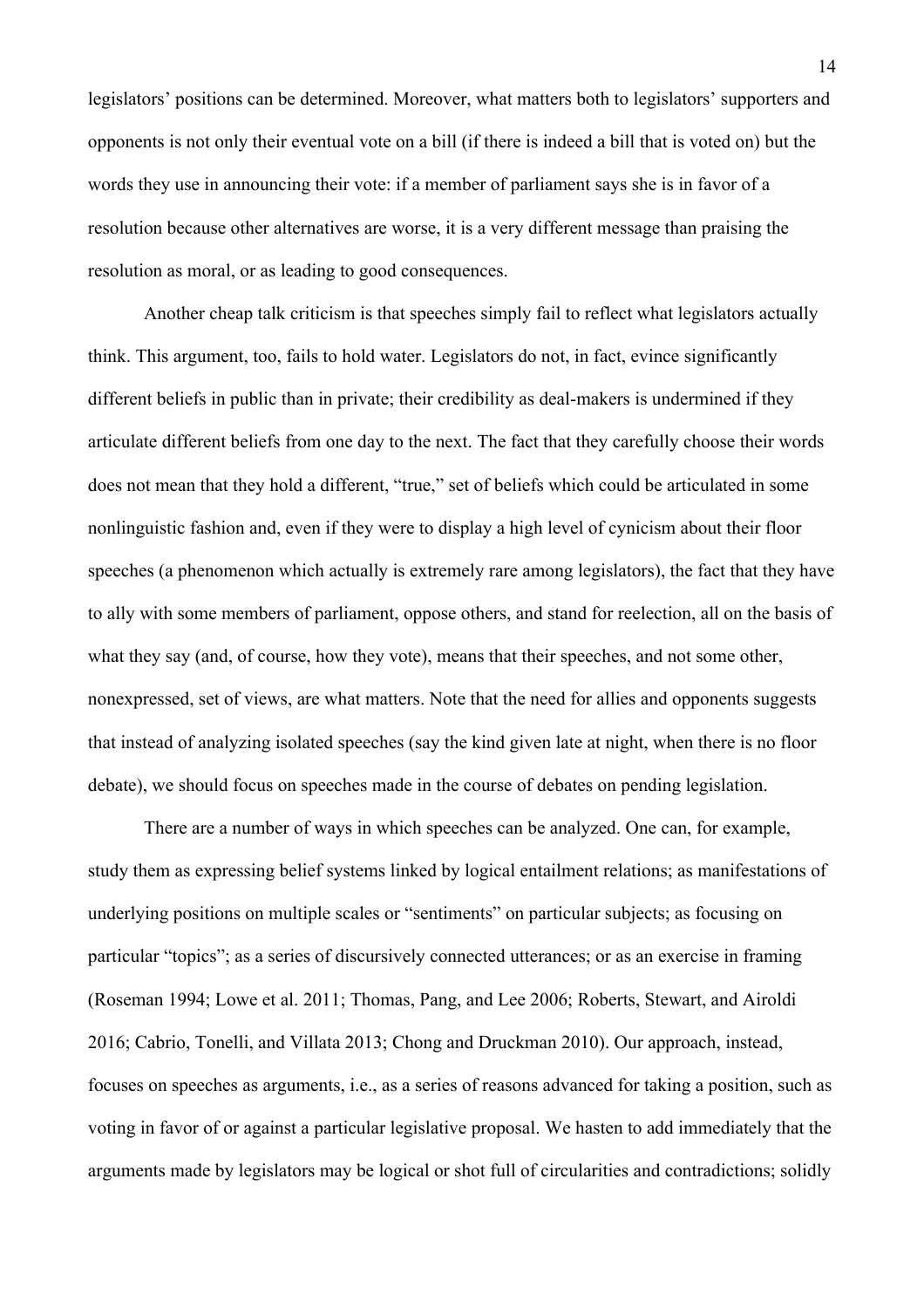grounded in history or scientific studies or, on the contrary, based on a combination of fantasy, ignorance, or deliberate lies; positive or normative; high-minded or filled with ad hominem attacks and personal slurs. But whatever the specific points made, every speech is an argument of sorts, and our proposal is to characterize each argument so as to determine what it shares with other arguments put forward in the same legislative context, i.e., the debate in which the speech is made. If, as we will discuss below, the zone of agreement for particular issue areas expands over time, we can say that there is a move in the direction of consensus.

Here is some terminology. An *argument* is any verbal construction of the sort A because of B. The various types of "because" (e.g., causal, legal, and so forth) will be discussed below; but the important thing is that an argument links two points. As we are concerned with legislation being debated in parliaments, the A point is a *claim*: a speaker's position on the pending vote.<sup>14</sup> A *reason* is a point made in support, whether directly or indirectly, of a claim. A reason that supports a claim directly (so that we could represent the role of reason X in the speech, say, as "vote for the bill because of X") is a *core reason*; a reason that supports a core reason (hence, for reason Y, "vote for the bill because of X, and X is the case because of Y") is a *secondary reason*. There can be multiple core reasons in a speech and also multiple secondary reasons in support of a given core reason; there can also be a secondary reason in support of another secondary reason, with the latter in support of a core reason. In some cases, a reason that is used as a secondary reason in one speech may be used as a core reason in another (indeed, this may even occur in different paragraphs within a single speech). A *reasoning chain* is a claim supported by a core reason which in turn is supported by at least one secondary reason and, recursively, any secondary reasons in support of the latter. At the minimum, then, reasoning chains are composed of three connected elements, a claim, a core reason, and a secondary reason; but if the latter is in turn supported by one or more secondary

<sup>&</sup>lt;sup>14</sup> As noted above, legislators can and do announce their positions on issues which are not the subject of pending votes, but although some parliaments set aside time for members to make speeches of that sort, this is not universal. Hence we have opted for speeches on pending measures, even if the measure may not yet have been introduced formally or if, on the contrary, it ends up being withdrawn for redrafting or in the face of opposition. Similarly, for reasons of tractability, we ignore speeches on amendments unless the amendment is in effect a proposal to kill the bill ("strike the rest of the text") or if it sparks a major debate on its own.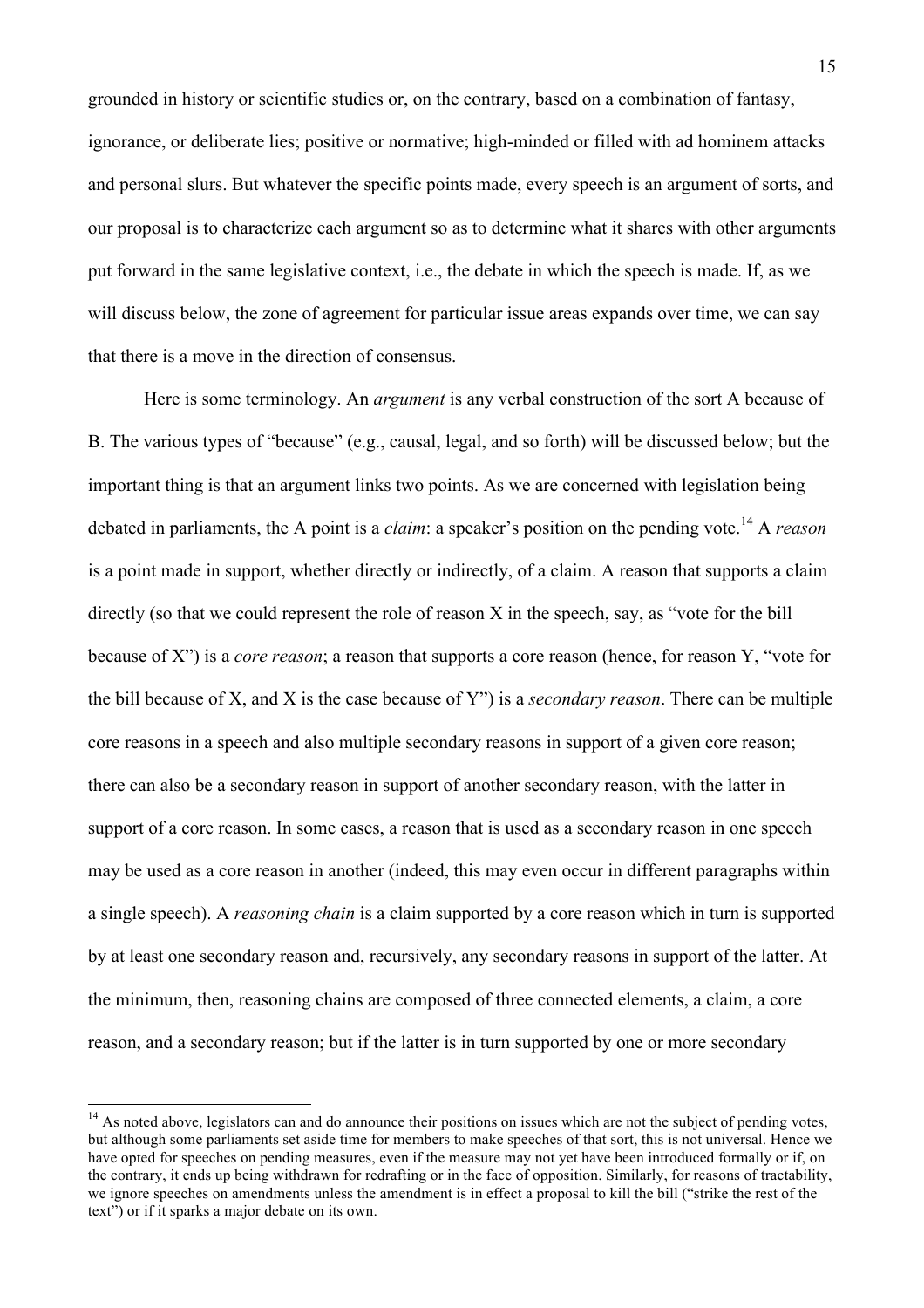reasons, the reasoning chain may be composed of four, five, or more connected elements, though these latter possibilities are relatively rare. As we will discuss below, two chains in a speech may start out with the same core reason in support of the claim and the same immediately supporting secondary reason in support of the core, then, further down, as it were, diverge into different supporting secondary reasons. Such *compound* chains may, for purposes of pairwise similarity assessment, be treated as composed of multiple individual chains.<sup>15</sup> Not all core reasons are part of chains: quite often, speakers put forward a core reason unsupported by a secondary reason  $16$ because it seems obvious or because, at that moment, they are engaged in constructing a different argument; we call these unsupported core reasons *isolated reasons*. Finally, the *justification* made in a speech is the combination of the claim and all the reasoning chains and isolated reasons supporting it. $17$ 

Below, we will discuss the coding process of abducing reasons from speeches. But one point is helpful to anticipate: that not all the points (whether chains, isolated reasons, or other sorts of statements) made by a speaker are necessarily part of the justification. Sometimes a speaker spends relatively little time on the claim and relatively more time on other issues: skirmishing with a longtime adversary, warning about he or she will do after the vote (e.g., ask for more money or propose follow-up legislation), giving a history lesson, or enunciating a statement of general grievances. Such remarks are not, in essence, part of the debate, and we find that they are particularly likely to

 $15$  Chains may be interconnected not only because they all lead to the same claim (this is trivially the normal case, although there are speeches in which more than one claim is made [e.g., to vote in favor of something and also to be wary of something else in the future]), but because they may be so-called "divergent structures" (Freeman 1991) in which a given secondary reason is used in support of more than one "higher" reason. We do not discuss such chains here because they pose no particular issues for coding or similarity assessment, though, interestingly, they are not permitted in many kinds of argument mapping software (since they are not, mathematically speaking, trees)

<sup>&</sup>lt;sup>16</sup> Note that the reverse cannot be true: a secondary reason must by definition support a core reason, and thus be part of a reasoning chain. However, as we will discuss below, our coding procedure does not actually identify secondary reasons directly from summarized speeches. Instead, we code summaries as a set of candidate core reasons, then, among the latter, identify some as supporting others, i.e., as secondary reasons. Any core reasons left unsupported by secondary reasons after this step are precisely the isolated reasons referred to above. The rationale behind this procedure is discussed below.

 $17$  Terminological notes. The phrase "reasoning chain," as we use it, overlaps to some degree with its use in political science and in computational linguistics (e.g., Sniderman et al. 1986; Sizov and Öztürk 2013). Our concept of "argument" is similar, though not identical, to the first two meanings discussed by Hornikx and Hahn (2012); it is definitely not as differentiated in its notion of "support" as Toulmin's (1958) canonical model or as limited to direct responses as Rescher's (1978) notion of a back and forth between two different persons.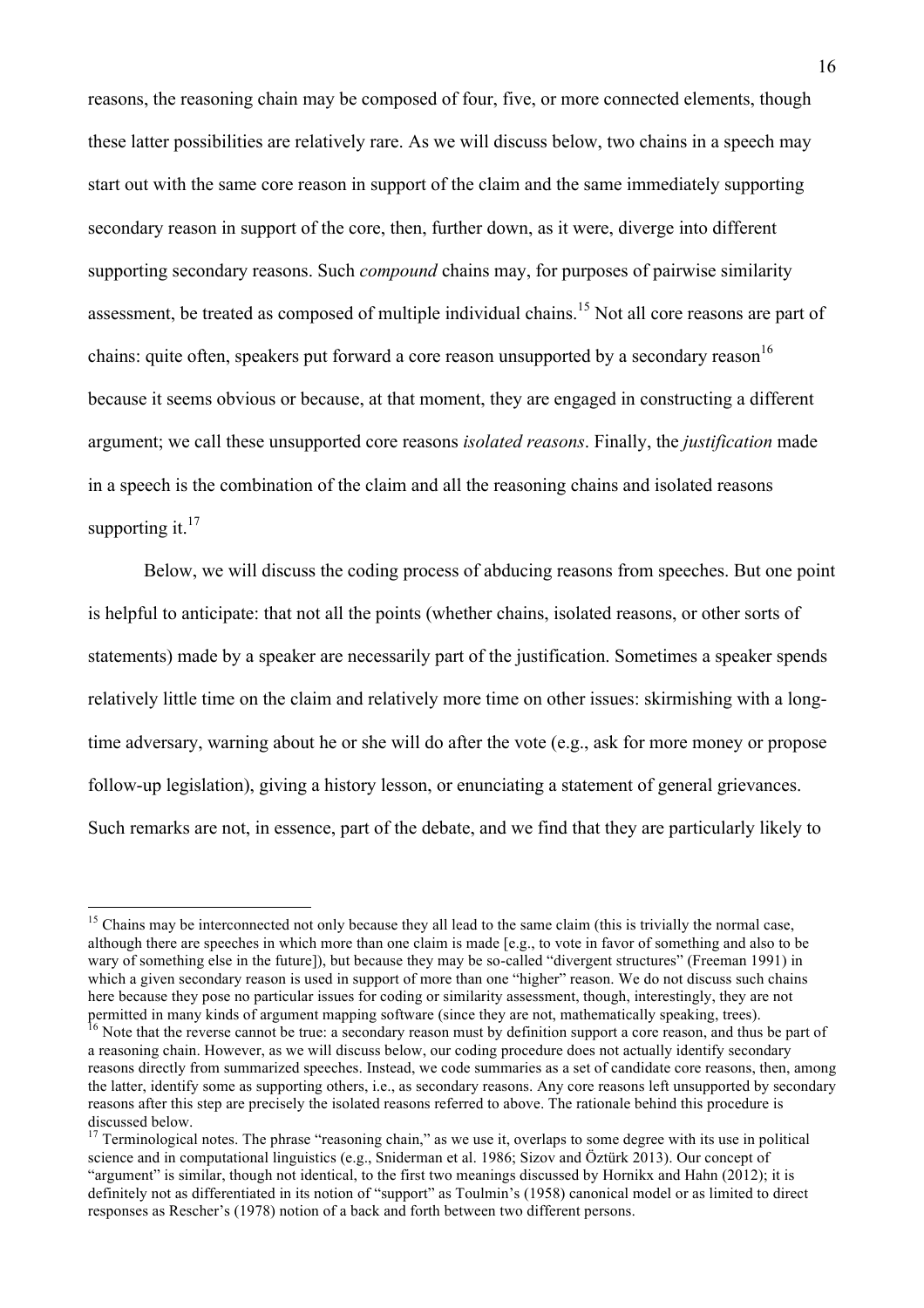be made by speakers from marginal parties or factions. In fact, codes of NA are often useful indicators that certain speakers are peripheral not only to the debate but more generally.

It is important to keep in mind that the reasoning chains for a particular speech may not be consistent, at least in the eyes of many observers. A justification may include chains that not only differ in their content but appear contradictory: for example, "vote against the resolution because the Soviets are aggressive; they are aggressive because Stalin made a speech calling for supporting revolutions" and also "vote against the resolution because the Soviets are trying to lull us to sleep; they are trying to lull us to sleep because Stalin made a speech calling for peace and negotiations with us." A justification can thus be composed of chains that are mutually inconsistent; on the other hand, a particular chain will display some consistency, via the type of connection (as discussed below), even if the individual reasons may appear ludicrous to observers.

Consider now the connections by which reasons are linked into chains. We said above that each reason is connected to other reasons, or to the claim, by a "because." These *connectors*, as we call them, are subdivided by type: 1) L: legal or conceptual/definitional (e.g., "we can't do X because it would be unconstitutional"); 2) H: historical (e.g., "we should do it because we've done it before"); 3) C: consequential (including slippery slope arguments) of the sort X occurs, triggering Y (e.g., "if we do X, it will put the budget into deficit"); 4) N: normative (e.g., "we can't do X because it's immoral to treat people in that way"; 5) A: anthropological (e.g., "we should do X because it's the only kind of language people like Y understand"); 6) I: identity/who we are or are not (e.g., "we shouldn't do X because we're a democracy, not a dictatorship"; "do X because advocates of X [like me and my allies] are certain kinds of people"); 7) O: opponents (e.g., "do X because opponents of X are reprobates"); and 8) E: even though (e.g., "do X even though Y is the case).<sup>18</sup> Note that ad hominem arguments (connection type O), pleas of good faith or being on the

 $18$  This list of connectors was put together after provisionally coding a number of speeches in the U.S. Senate debate over Philippines annexation (Thornton and Sylvan 2015), as amended after coding speeches in the research project. From a technical point of view, the connectors are similar to certain standard argument schemes (Walton, Reed, and Macagno 2008) or to components of particular such schemes (e.g., concessions in Toulmin's [1958] model).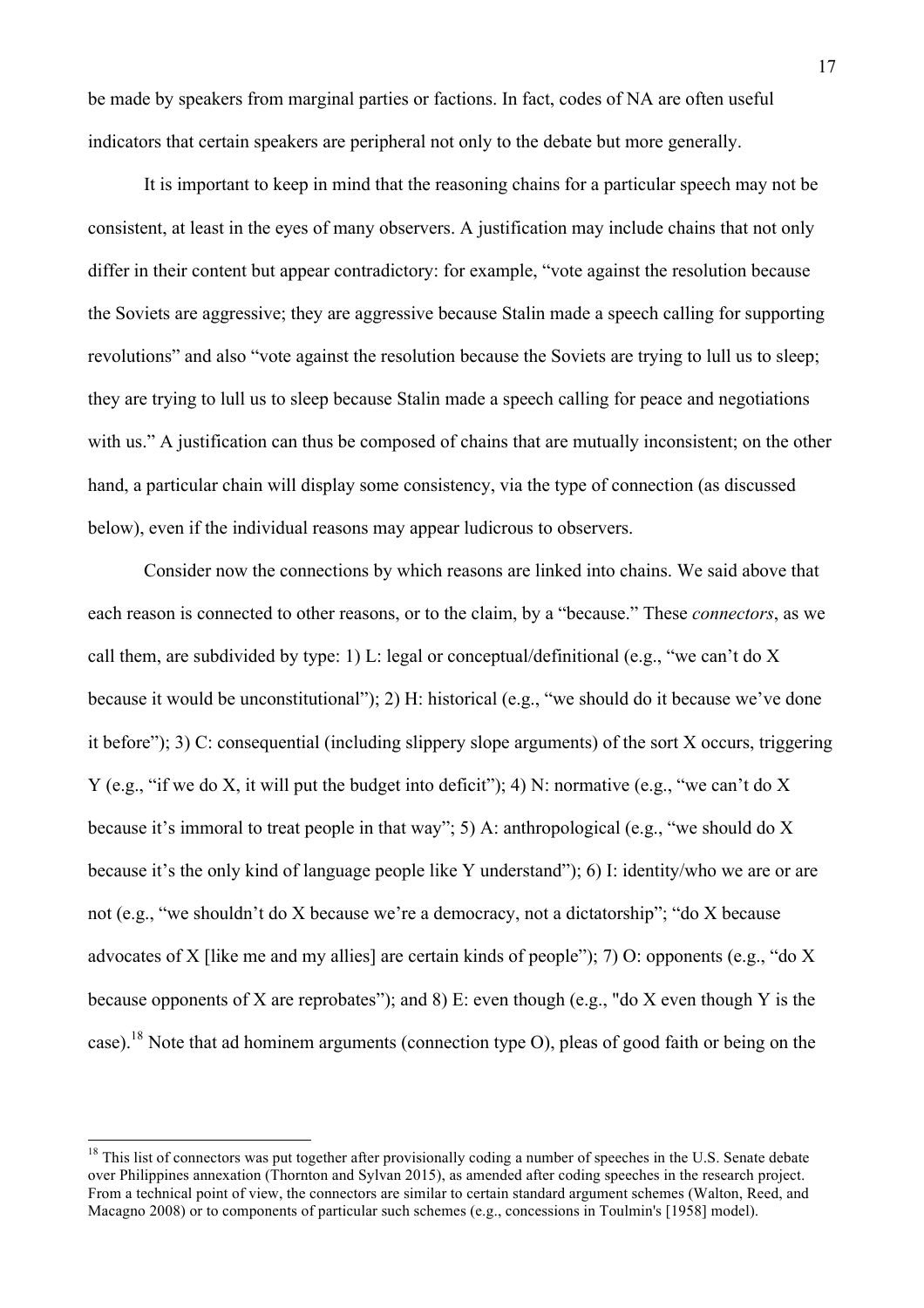side of the angels (connection type I) and "notwithstanding" arguments (connection type E) can be categorized using these connectors.

Below, we will discuss the procedure for coming up with connectors, including a consistency criterion that constrains the variety of connectors in a given chain. For now, just note that representing speeches as justifications along the lines proposed above offers a tractable and systematic way of seeing just how much agreement in reasoning there is across speeches. For example, consider the quotations on waterboarding drawn from different political elites in the United States and displayed in Appendix  $1<sup>19</sup>$  An informal look at the quotations suggests that Bush's reasoning is similar to that of his vice president, Cheney; that McCain and Clinton agree in some respects; and that Trump partly tracks Bush and Cheney while going further in other regards. These intuitions can be checked through coding the statements as arguments, using the methodology laid out below. Appendix 2 lists all the reasons used in the statements, as well as the reasoning chains which connect them in the arguments; the chains should be read across in this fashion: S-3-5 means support the claim because of reason 3 and support reason 3 because of reason  $5^{20}$ 

Thus our proposal is to analyze speeches as arguments, to code those arguments into their component reasoning chains, to assess the agreement between the arguments in a given debate, and then to see whether, over time, national security debates show significantly greater increases in agreement than do debates on other issues. We now turn to a discussion of our methodology for coding speeches into arguments, and, after that, of the means for assessing agreement between arguments in a debate.

<sup>&</sup>lt;sup>19</sup> Note that only one of the statements (Cheney's) was part of a speech, although another one—the McCain press release—reflected what he said on the Senate floor. Bush's statement was drawn from his memoirs, which were presumably drafted with some concern for consistency. It should also be noted that Clinton's statement to some degree contradicted another statement made years before when she was still in the Senate:<br>http://www.democraticunderground.com/1251711013.

 $\frac{1}{20}$  If the claim were to be opposed, the string would begin with O. For reasons of legibility, in this example we have omitted the types of connections discussed above.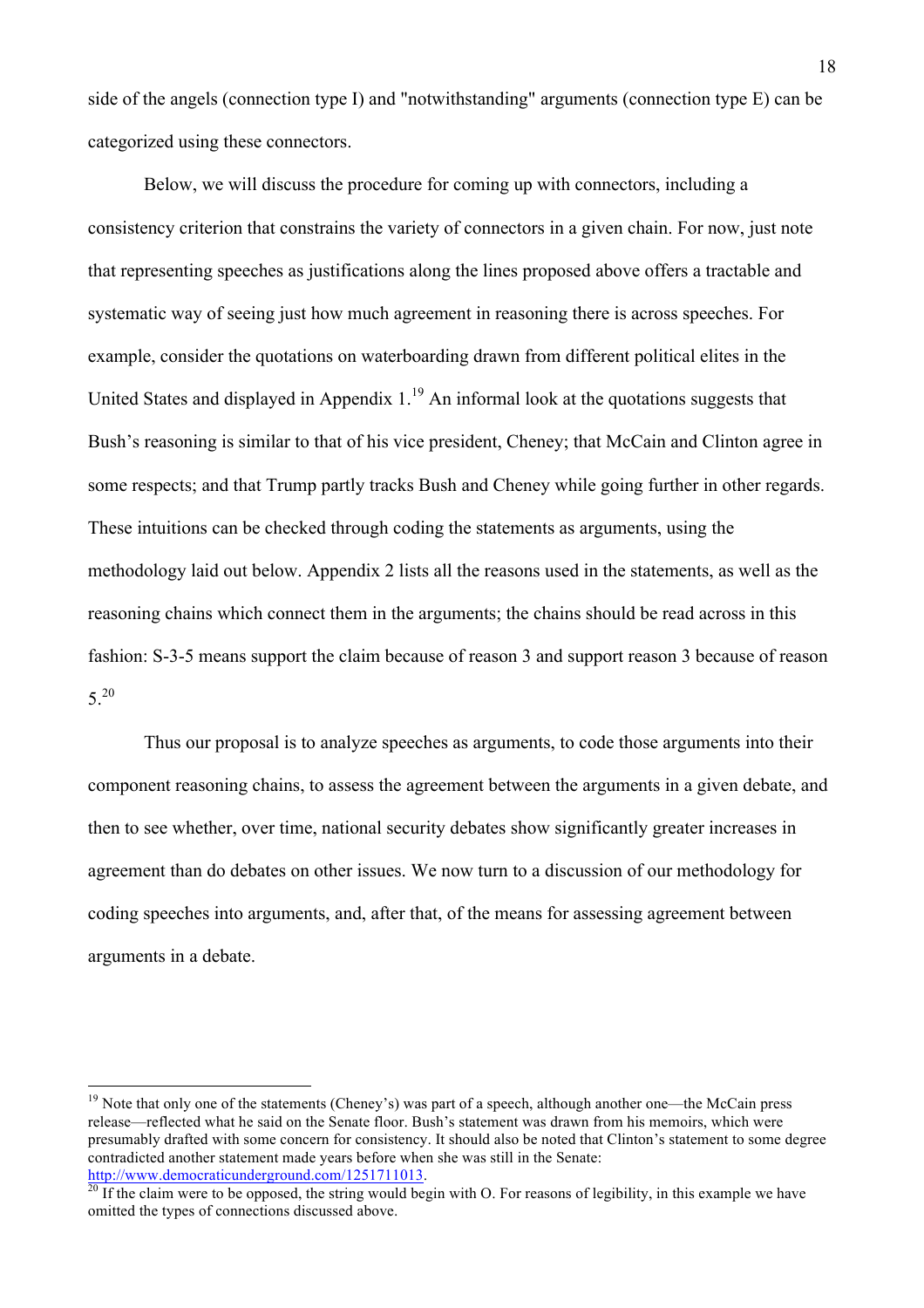#### 4. Coding speeches into arguments

#### *a. General considerations: granularity*

In coding a speech, it is necessary to identify which reasons are being used in support of the claim. Here, it is important to avoid two obvious extremes. It obviously would add very little if the reasons being abduced are too general: vote for the resolution because good things will happen, or because it is the right thing to do, or because the opponents are incorrect. Just as obviously, one should avoid abducing hyper-specific reasons: vote against the bill because its provision for sending troops for 4 months violates Title 14 of Public Law 882, as per the Constitutional Court's ruling in 1973. Within these extremes, there is a broad range of alternatives, and it is impossible to say a priori how abstract or granular reasons should be; instead, the degree depends on the distinctions made by the speaker in developing his/her argument. For example, in the House of Commons debate of 1947 about reinstating military conscription in the UK, one speaker (Yates) made this particular complaint partway through his speech:

This then is our problem. Here we have these huge Forces and we have a policy of peacetime secretiveness. We do not know where the Forces are or how many there are, for they are stationed all over the world. I understood in my early days in the Labour movement that we did not believe in secret diplomacy, or in secrecy at all. I do not see any reason for approving this Measure. Even the right hon. Gentleman the Member for Woodford (Mr. Churchill) was asking for information which is, of course, absolutely essential if the House is to make a sound decision on a matter of this kind.

The coding procedure we followed (see below) led us to code this passage as a single reason: "Government hasn't given us the info we need to decide on conscription." The claim about what Labour used to believe, or the reference to Churchill, are not in this particular case indicative of a finer-grained distinction.

On the other hand, the government minister (Isaacs) who began the debate by introducing the bill made a point of distinguishing between, on the one hand, deferment of service because of employment or educational training, and, on the other hand, reinstatement in a pre-conscription job following military service. We could have coded both these points as a single reason—for example, "not harm conscripts' civilian employment"—but, because the speaker insisted on the difference as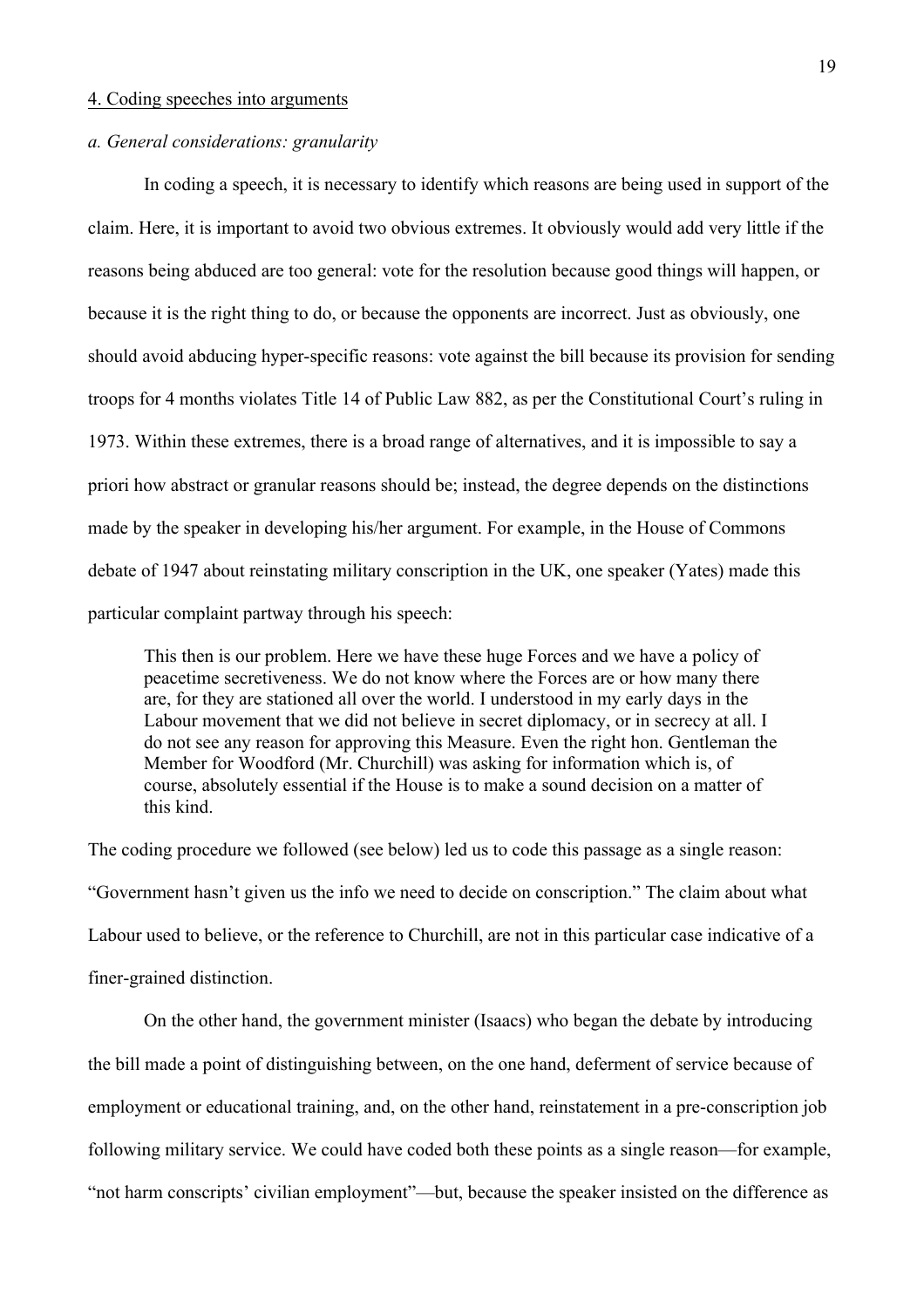a way, inter alia, of arguing for the legislation on grounds of both flexibility and equity, we instead coded two reasons: "Some valid deferments/postponements of service will be permitted" and "Reinstatement rights will continue to apply, with some caveats." (As there were several other specific but related distinctions made by Isaacs, we then added an additional, more overarching reason, one used with some frequency by other speakers: "Conscription will not interfere with young men's futures.")

This emphasis on the speaker's *legislative intentions* (whether any particular point is a justification of her/his position on the legislation, as contrasted with other things s/he may also be doing in the speech, such as demonstrating bona fides, settling scores, or announcing future struggles) implies that the reasons used in any one speech may be heterogeneous in their degree of granularity; taking the collection of reasons across all speeches in a given debate, we would expect high levels of heterogeneity. Consequently, standard top-down approaches to coding speeches will be problematic, except of course as a starting point (Grimmer and Stewart 2013; D'Orazio et al. 2014; cf. Bunea and Ibenskas 2015). On the other hand, so-called bottom-up approaches, such as that employed in topic modeling methods (Quinn et al. 2010; Lucas et al. 2015; Törnberg and Törnberg 2016) or in Wordfish (Slapin and Proksch 2008, 2014) are also problematic not only because of the sheer size of the corpora needed to discover co-occurrence patterns but, above all, because of the idea that particular phrases are determinately mappable onto reasons irrespective of the speakers' legislative intentions.<sup>21</sup> Instead, the implication of using legislative intentions as a guide to coding reasons is that the coding procedure is very much an exercise in "grounded theory" (Glaser and Straus 1967): an iterative process in which an initial set of reasons is added to with successive speeches, some reasons being complemented by new ones, others being merged, and still others split up into multiple reasons. As the number of coded speeches increases, the general tendency is that each additional speech adds fewer new reasons and changes few existing ones

 $21$  As we will see below, some distinctions (e.g., between "dictators" and "thugs") may be irrelevant pragmatically, whereas others (e.g., between "we will be able to act" and "we may be able to act") may be relevant. More importantly, some reasons are inferrable even without explicit words: for example, in the Yates quotation above, there is nowhere a sentence stating explicitly that the government has not in fact given the information; rather, it is an inference that most competent English speakers would routinely and unproblematically make.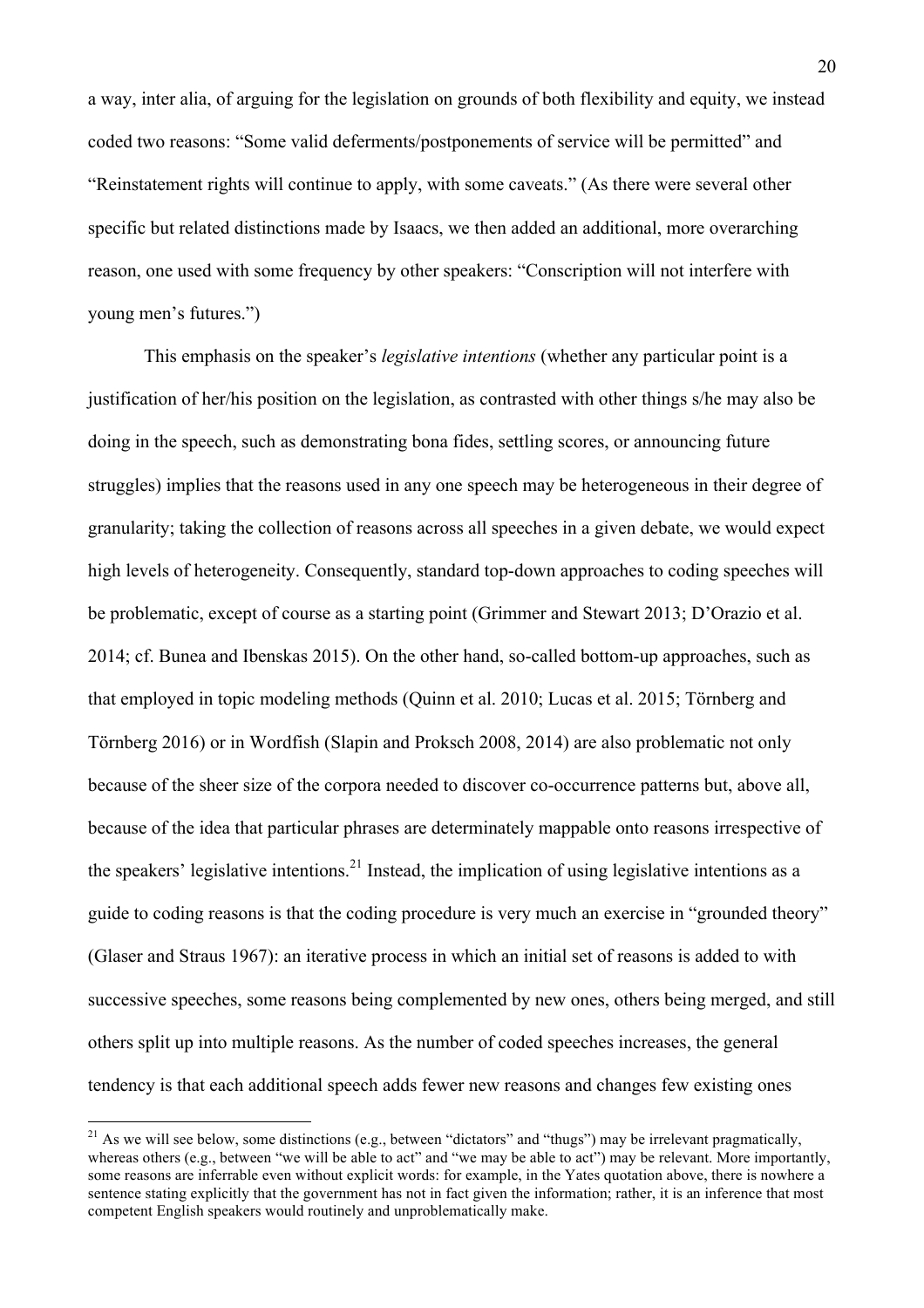(though there are some flagrant exceptions to this, typically involving marginal or independent legislators; see below).

#### *b. General considerations: speeches and reasons*

How are individual speeches related to each other, and to reasons? To start with, we know that regardless of how striking or idiosyncratic a given legislator's language may be, it must be (and almost always is) understood by others. Although some of this understanding may well be due to the speaker's past performances and to listeners' expectations, the words actually uttered must be sufficiently comprehensible that, at a minimum, the speaker's claim must be clear, and most likely the justification as well.<sup>22</sup> This places a severe limit on the extent to which not only words can be used nonstandardly by any individual speaker, but also the extent to which the reasons advanced through certain words are different than those of any other legislator.

In addition, we know (and the various speeches we have studied demonstrate clearly) that speakers often aim at making points similar to those of other speakers. This can happen because a legislator approves what his/her peers have said, or deliberately echoes their speeches, or is repeating "talking points" distributed by party whips or floor leaders. We thus should expect that certain reasons will be advanced over and over in the course of a debate, so much so that later speakers may well fall into a sort of shorthand, condensing details or referring to reasons by exophora (e.g., "Mr. Smith's [or: "my distinguished colleague's"] argument").

It follows, then, that the same reason can be advanced by more than one speaker and thus that, for two or more reasons, the same reasoning chain can also be advanced in different speeches. This implies that speeches are sequentially structured in a way that reasoning chains are not. Although many speeches are highly repetitive—we are continually struck by how often speakers make the same point over and over, often in immediate succession—or, conversely, are in essence long lists of reasons, the speeches are sequentially organized at least insofar as they have to start

 $22$  Evidence for this is abundant, from characterizations of speakers by other speakers (then, or afterward) to press accounts of speeches.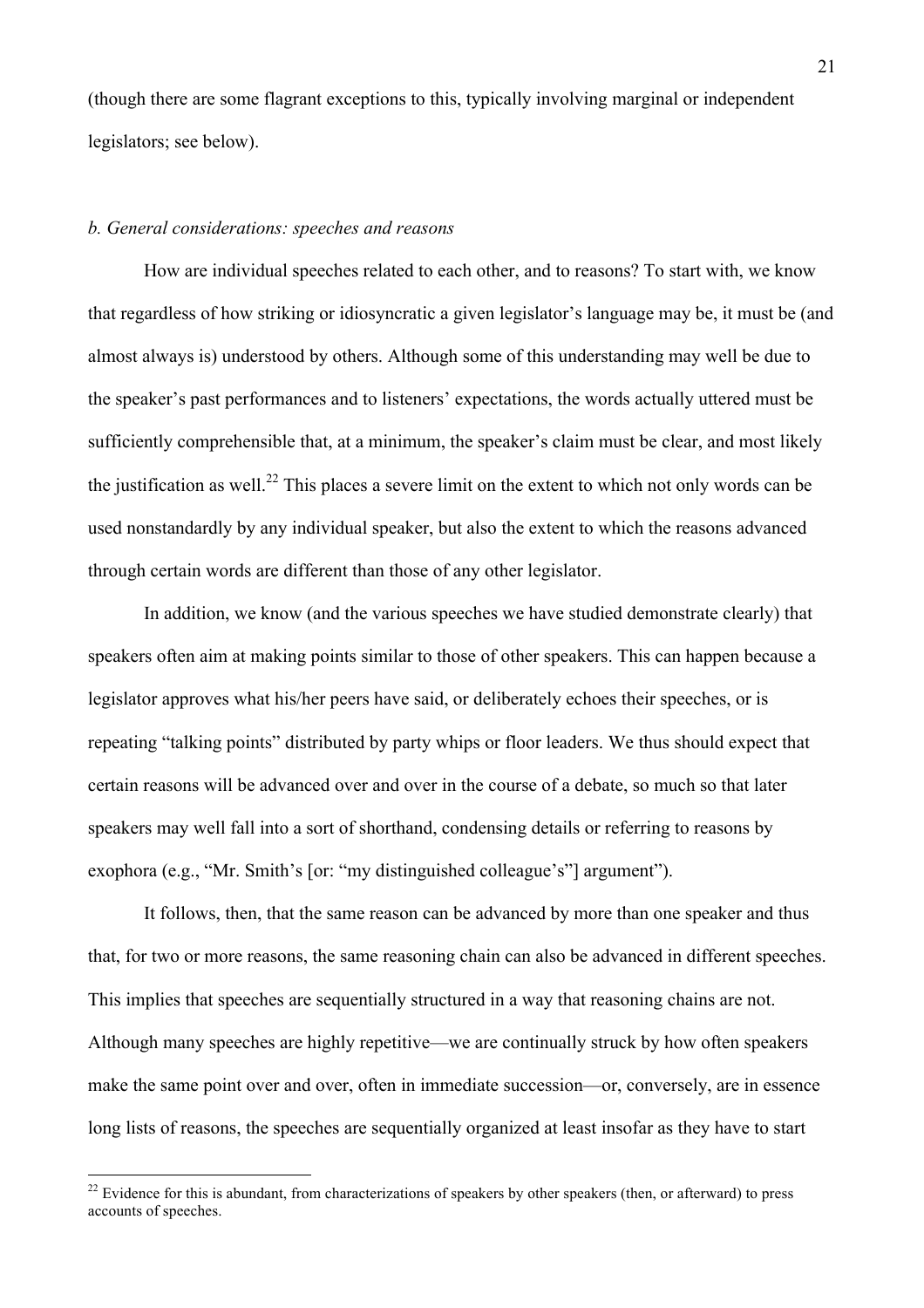and to end; moreover, sequential order also comes out because if a reason is indeed advanced repeatedly, its prior invocation will often be acknowledged. Reasoning chains, however, do not exist in any kind of sequential order. The fact that a chain may involve historical or consequential connections does not mean that the linked reasons of that chain are temporally ordered, much less that such chains must precede or follow certain other chains. Speeches put forward reasoning chains relevant to a position on legislation, but the speeches are not the chains themselves. As mentioned above, speakers may well be using their speeches for multiple purposes, of which justifying a claim is only one. Even if the latter is the only point of the speech, the fact that there is not a one-to-one relation between particular phrases of a speech and particular reasoning chains (there are many combinations of words by which speakers can put forward the same reason; some reasoning chains are only implied by the words rather than stated explicitly; and the same exact words, in different contexts, can put forward different reasons) means that automated coding procedures, involving precisely a determinate mapping of words onto reasons, are likely to be of limited use (see below).

However, the fact that reasoning chains are put forward in speeches but are not the same as speeches does not mean that there is a pre-set collection of reasoning chains for any particular debate and that speakers, say, choose among that collection to construct their own speeches. Certainly speakers have in mind that they wish to make a particular point but they cannot do so without words, and it is exactly their choice of words that not only instantiates reasoning chains, but also modifies them. A speaker may want to emphasize a hitherto neglected point, or to modify someone else's argument, and so even if debates were not joined—e.g., if speakers did not try to rebut their opponents—they would still progress, because later speakers will necessarily make slightly different points than earlier ones. (Imagine that you are the 30th speaker in a debate. Even if you only say, "I agree with everyone else on my side of the issue," the fact of saying that adds a reason: "Those on my side are correct.")

#### *c. Coding preliminaries*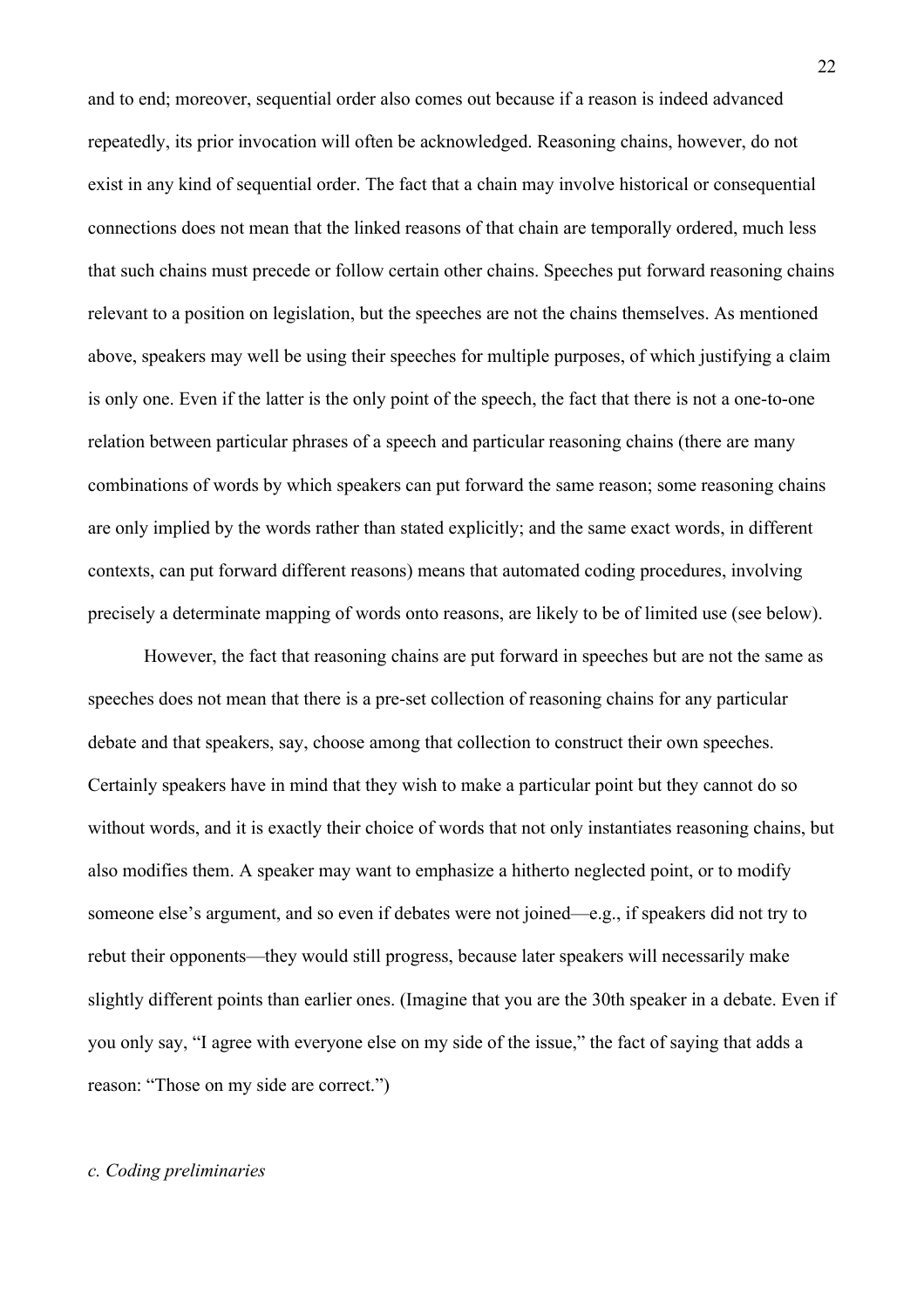Speakers' legislative intentions—whether any particular point is a justification of their position on the legislation, as contrasted with other things they may also be doing in the speech, such as demonstrating bona fides, or settling scores, or announcing future struggles—can be used as a filter in coding speeches as reasons and, by comparing those reasons to other speakers', in giving an informal sense of how central or peripheral individual speeches are relative to the others on the same side.

i. Pre-processing. We take a debate and reduce it in size by eliminating procedural preliminaries (unless they raise substantive points) as well as end-game skirmishes; we also eliminate many lower-level debates on amendments, though some of the latter are kept because they raise general questions. By the same token, we eliminate many colloquies, whether insulting or friendly, unless they involve reasons advanced in support of the proposed legislation. Speeches that are interrupted by questions are stitched together. The end result of the pre-processing is that debates are cast as a collection of pro- and anti- speeches. The number of such speeches varies, depending on country and time period, from 20 to 60; those speeches are usually clustered in a handful of days, often nonconsecutive. Depending on the country, the collection of speeches may only include those made in the lower house.

ii. Paraphrasing. We operate on transcripts that are divided into paragraphs, even if paragraphing conventions vary considerably from one language and indeed one parliament to another. Each paragraph in a speech is paraphrased in English (obviously for speeches in other languages, this adds considerable time), sentence by sentence. The paraphrasing aims to simplify sentence structure (in some cases, sentences have to be broken into parts to produce readable English), eliminate quotations and presentation of numbers, clarify obscure references, standardize courtesies, and in various ways to produce texts that can be read as stand-alone documents by other researchers. Paraphrasing is carried out by individual researchers, who subsequently distribute their paraphrases to other researchers and answer questions about confusing or perhaps repetitive points. Often, those question-and-answer sessions involve the paraphraser going back over the original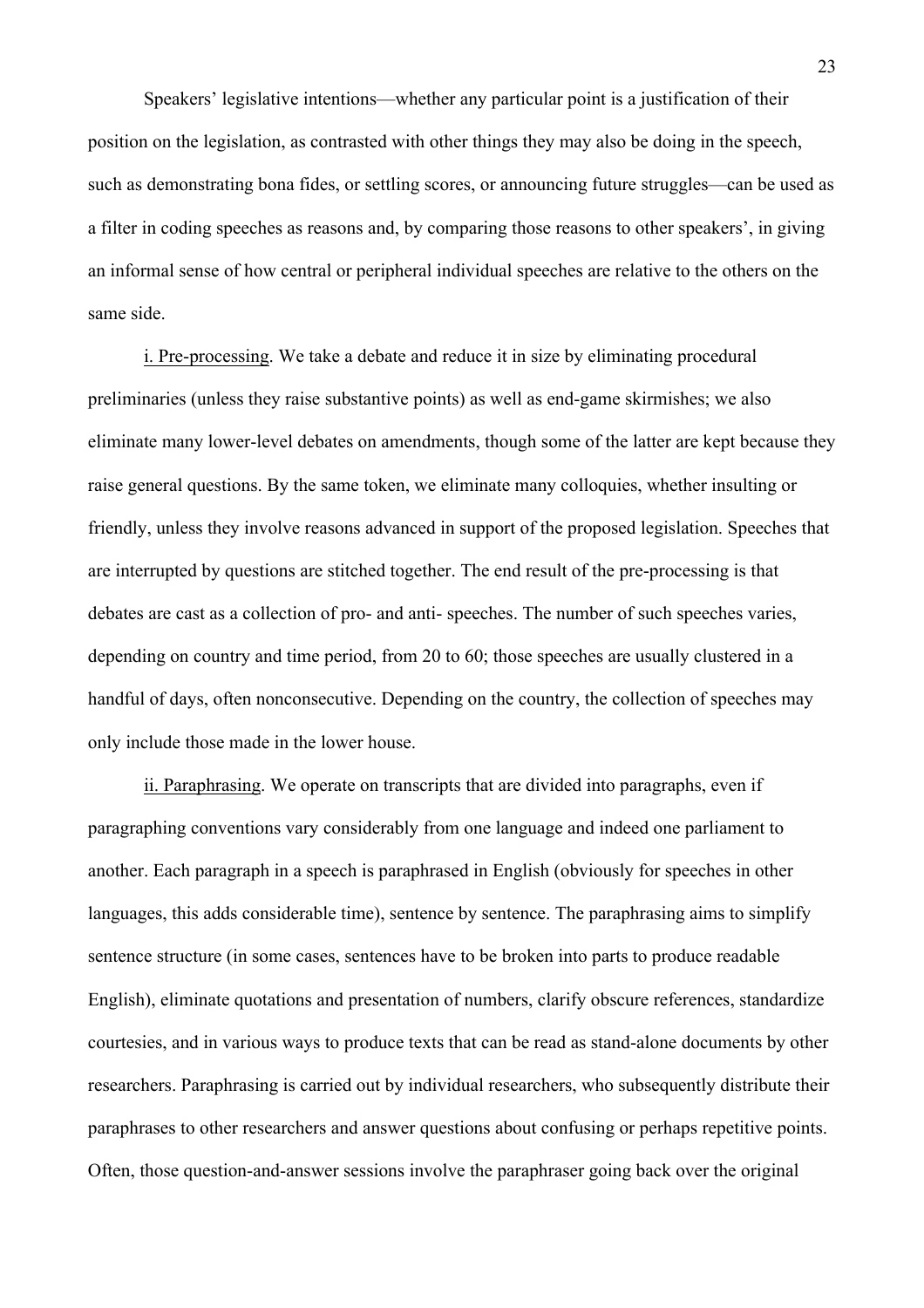text; it is the first in a series of reliability checks (not ideal, as we would like to have at least a second researcher paraphrasing the same texts, but given resource constraints, it is unavoidable).

iii. Summarizing. After a speech is paraphrased, each paraphrased paragraph is summarized, the idea being to focus on the main point(s) of the speaker in that paragraph. (The main point may be and often is tacit.) Sentence structure is further simplified, repetitions are (usually) eliminated, and tacit points are interpolated or added. Often, the summarizing will be abstract and written in a form quite different in tonality or word choice than the paraphrase. Summaries are produced by the same researcher who did the paraphrasing; as with the latter, summaries are presented to other researchers for discussion and amendment as a reliability check.

### *d. Coding reasoning*

i. Reasons. Summaries are coded as collections of reasons. In principle, each phrase, or at least clause, of each sentence in a summary is coded as one or more reasons. Many times, the reason borrows some of the same terminology as the phrase, but at other times, if the reason was already put forward by another speaker in a previous speech, there will be a slight difference in terminology. Tacit points, whether complementary to a particular explicit reason or implicit in a set of explicit reasons, will also be coded as reasons, though we signal this to ourselves by putting them in square brackets. To capture the speaker's legislative intentions, researchers are instructed to use argument-related formulas such as "vote for the bill because of X," where X is the candidate reason. As indicated above, if for a given summary paragraph there are no arguments that are part of the justification, then instead of the paragraph being coded as one or more reasons, it is coded as NA. Reasons are initially coded, after the summaries of all speeches in the debate have been done, by the same researcher who produced the paraphrases and summaries for that debate. As with the preceding steps, reasons are checked by other researchers.

As speeches are coded, researchers construct, draw upon, add to, and at times revise the wording, of a master list of reasons. That list can be quite lengthy: for each of the debates we are currently coding, it appears that there will end up being between 250 and 300 reasons. For retrieval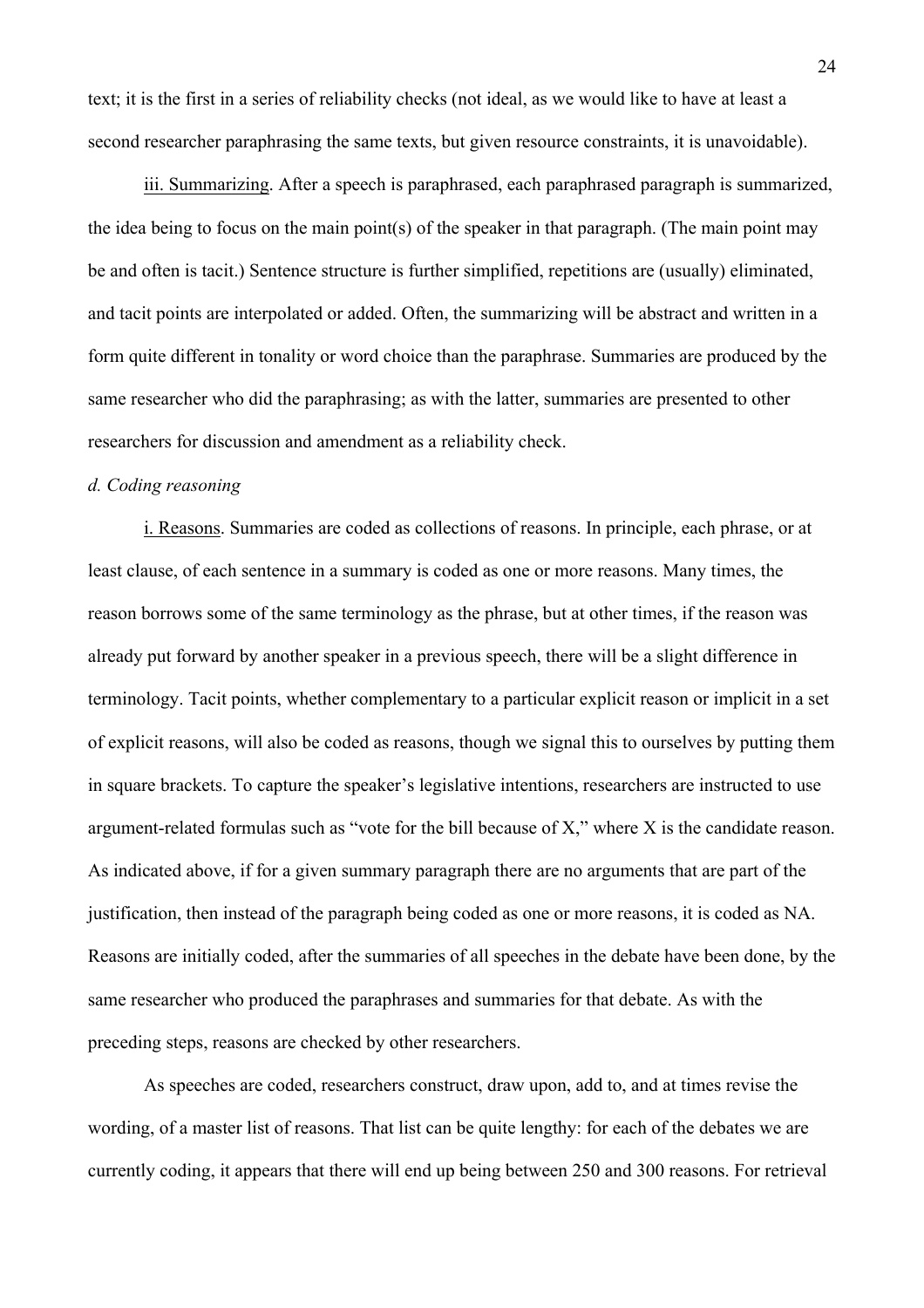and simplicity purposes, reasons are assigned a number and arranged in the master list either numerically or, in some cases, crudely, by topic (e.g., cost of the bill, motivations of supporters). Although our focus is not on individual reasons, impressionistically, it appears that debates in different parliaments at roughly the same time period overlap at least to some degree on the type of reason: for example, and unsurprisingly, speakers in the debates in the UK on conscription (1947), in the US on aid to Greece and Turkey (1947), in Japan on the Peace and Security Treaties (1951), in Germany on the EDC (1952), and in Switzerland on the purchase of jet fighters (1947) all advance reasons having to do with the cold war, in particular with the Soviet Union as a threat.

ii. Reasoning chains. After each summary paragraph has been assigned reasons, researchers make another pass through the summaries and, for each paragraph, code the reasons into chains. Researchers are instructed to use the same sort of argumentative formula as for the abducing of reasons "vote for the bill because of X, and X because of Y." Not all reasons can be formed into chains; some are isolated. In linking reasons into chains, some standard political science ways of producing arguments, notably causality (A leads to B, which leads to C, etc.) have to be modified: if situation A leads to situation B, then the reasons referring to those situations may have to be reversed: vote for the bill because situation B will occur (which is a good thing), and situation B will occur because of situation A. Again, reasoning chains are checked by other researchers.

In forming reasoning chains, it is necessary to specify the kind of connection (see above), for each chain, between core reasons and claims, between secondary reasons and core reasons, and between secondary reasons advanced in support of core reasons and secondary reasons advanced in support of other secondary reasons. We have found that for any given chain, each connection must be of the same type: if there is a single lowest connector of type A, the second-to-lowest connector and all higher ones for that chain must also be A; if there is a compound chain with two lowest connectors, one of type A and the other of type H, the second-to-lowest connector must be either A or H and, whichever it is, all higher connectors must be the same, i.e., all A or all H. Violation of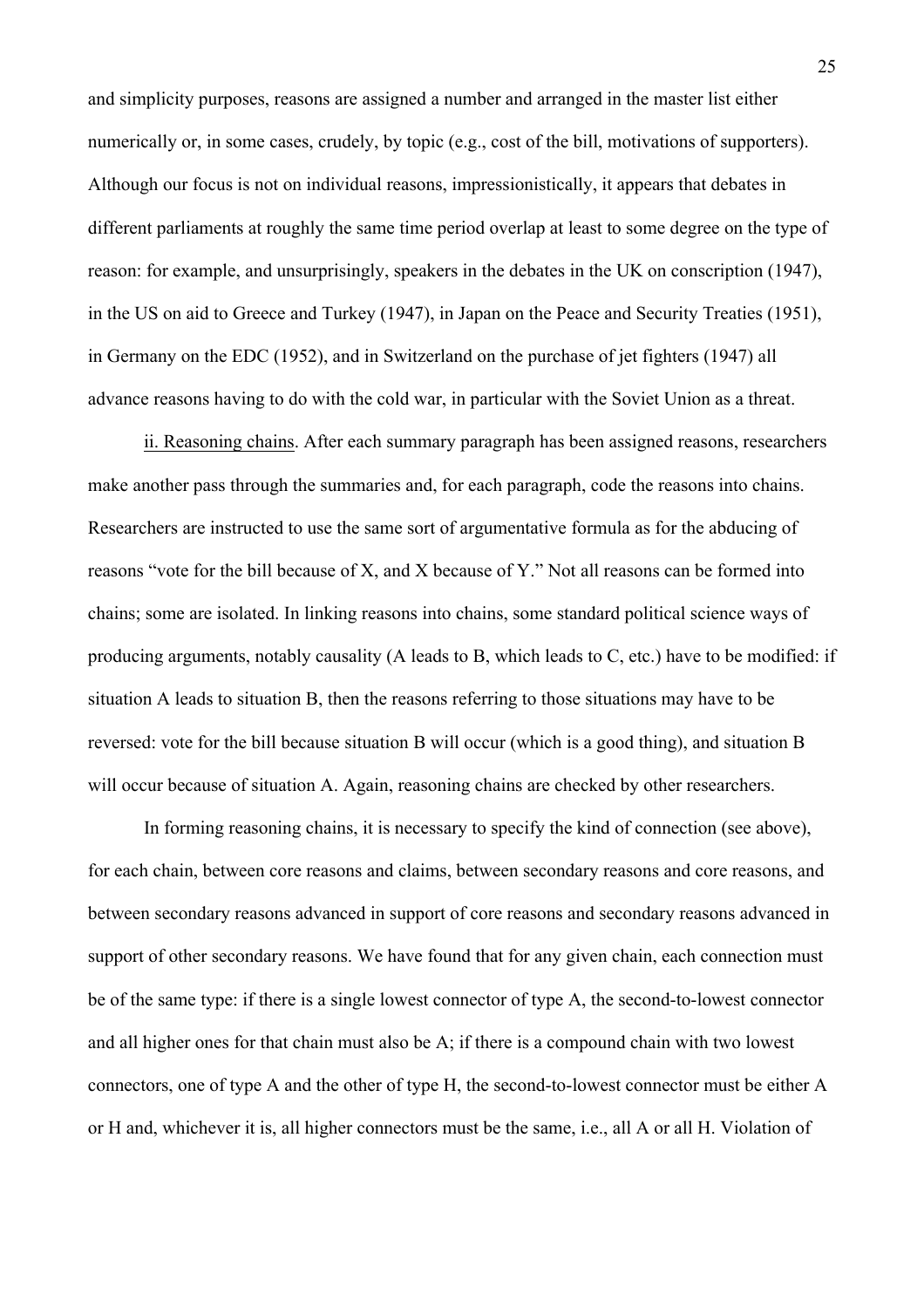this criterion is indicative of either a missing reason (see below) or a miscoded one.<sup>23</sup> We have found, in particular, that knotty issues of directionality (for a posited chain involving reasons A and B, does A support B or vice-versa?) can be resolved using the homogeneous connector criterion. For example, the West German EDC debate of 1952 contains considerable invective directed by Christian Democrats at the Communists and vice-versa. One frequently finds pairs of reasons characterizing 1) the actions of the other side and 2) the personal qualities of its speakers. Using the homogeneous connector criterion, we can decide if the chain should go from claim to reason 1 to reason 2 (if the connector is type O, i.e., about the opponent) or from claim to reason 2 to reason 1 (if the connector is type L, i.e., about the definition of the policy). The criterion can also be used to evaluate reasoning "algebra," for example, if one has chains 1-2 and 2-3, one can merge them into 1-2-3 if each chain has the same connectors.

iii. Filtering. In order to avoid overemphasizing particular reasons and to capture the main points of a speech, after the reasoning chains are coded, researchers make a final pass and classify as nonretained all reasons that are only used once in that speech.<sup>24</sup> If a reason is nonretained, then the chain in which it may be included will also be nonretained. The result is a datum for each speech consisting, first, of a claim, second, of a filtered set of chains and of isolated reasons, and third, of nonretained chains and isolated reasons.

iv. Example. To get an idea of how this procedure works in practice, consider an example. Partway through the UK conscription debate (1 April 1947), a Conservative MP, Oliver Stanley, spoke. Appendix 3 presents his speech, complete with interruptions. Pre-processing of the speech led to elimination of interruptions and of numerous details, as can be seen in the paraphrase (interspersed with italicized summaries) in Appendix 4. The summaries further reduced the amount of detail, while adding (signaled by square brackets) a number of points that seemed to be made,

<sup>&</sup>lt;sup>23</sup> To be clear, we are not saying that reasons have to be linked into chains by strict logical consistency but simply that the form of reasoning in a chain is locally homogeneous: speakers may and often do contradict themselves, but if a particular bit of reasoning is heterogeneous, it is not usually grasped by listeners as a single argument.<br><sup>24</sup> We distinguish between retained and nonretained reasons and chains as a way of capturing the main point of eac

paragraph, but because it is possible for multiple speakers to put forward the same reason and for at least one of those speakers to put it forward only once (and thus to have some degree of overlap in reasoning), we enter nonretained reasons and nonretained chains in the database along with retained ones.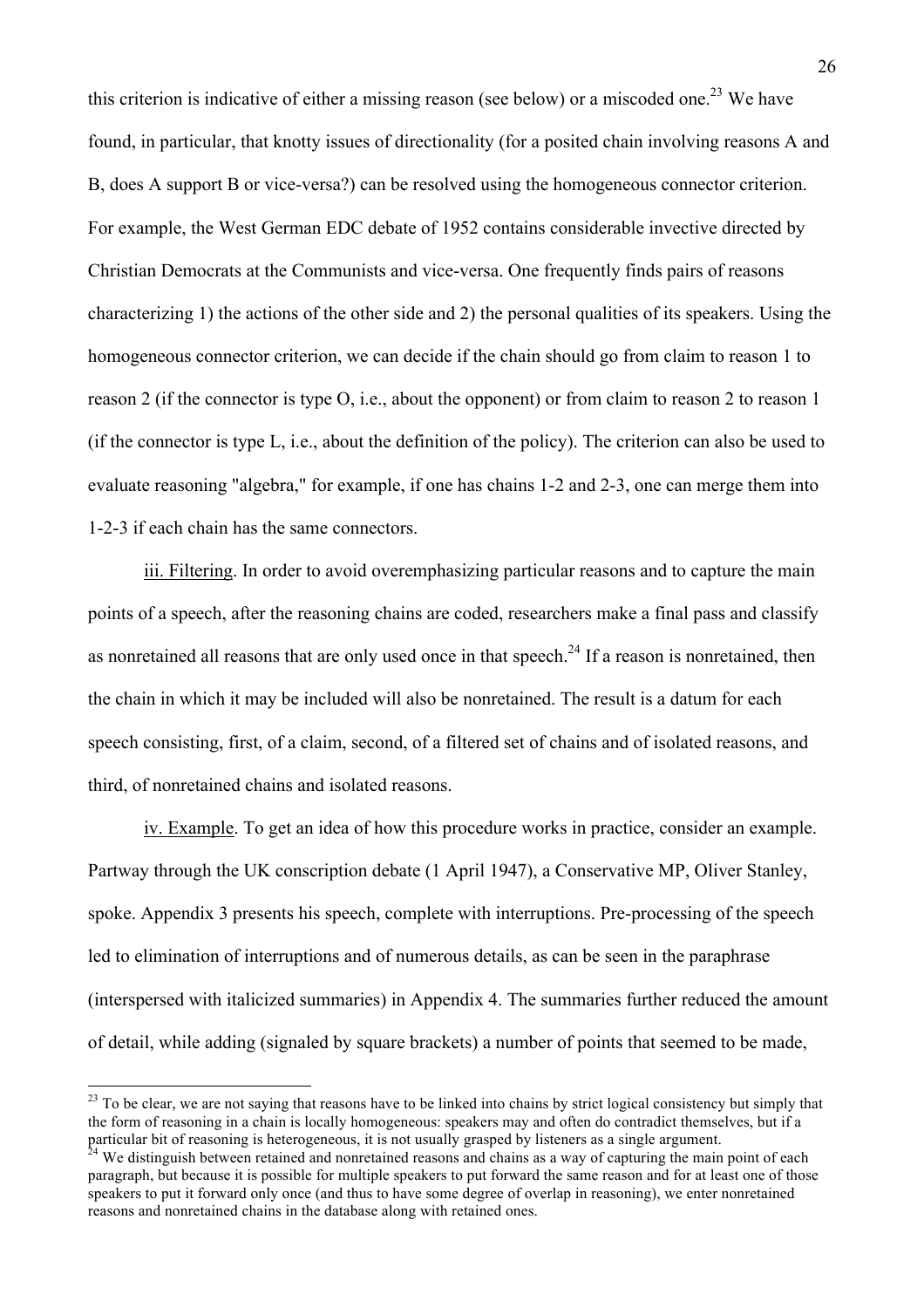though not explicitly, in the paragraphs (see, for example, paragraphs 4, 10, and 14). Note that when the summarizing was complete, what had begun as a 7-page transcript of a 35-minute speech was reduced to just over a page of summary.

The summary was then coded for reasons and reasoning chains. This is shown in Appendix 5, with each summarized paragraph being followed by reasons (numbered by their order in the master list) and reasoning chains. It will be noted that some reasons were isolated because we could not see any links between them and other reasons. Some reasons are in square brackets because they are implied, though not stated explicitly, or because they have been interpolated from another part of the speech. Still other reasons, and all chains including them, are lined through because they did not pass the "used more than once" filtering test. Finally, some paragraphs are marked N/A because they do not contain any reasons relevant to the claim. In the end, Stanley's speech is coded as using two nonretained isolated reasons, four nonretained chains, three retained isolated reasons, and (drumroll) a single reasoning chain (used twice): the bill should be supported because opponents (Liberals and left-wing Labour Party MPs) are playing politics; and they are playing politics because, contrary to their claims, conscription is not a fundamentally Conservative Party idea.

## 5. Computing consensus: determining agreement between arguments

Once speeches have been coded as arguments, we can compare arguments to see just how much agreement there is between them and in that way ascertain whether, over time, a particular country displays a growth in the extent of agreement for national security debates. Our proposal is to aggregate over agreement in pairs of speeches, both on opposing sides of a debate and on the same side. Both types of agreement are important as a way of measuring consensus: if those in favor of a legislative proposal agree to some degree with those against, they are closer to consensus than if there is no agreement in their justifications. But by the same token, if those on the same side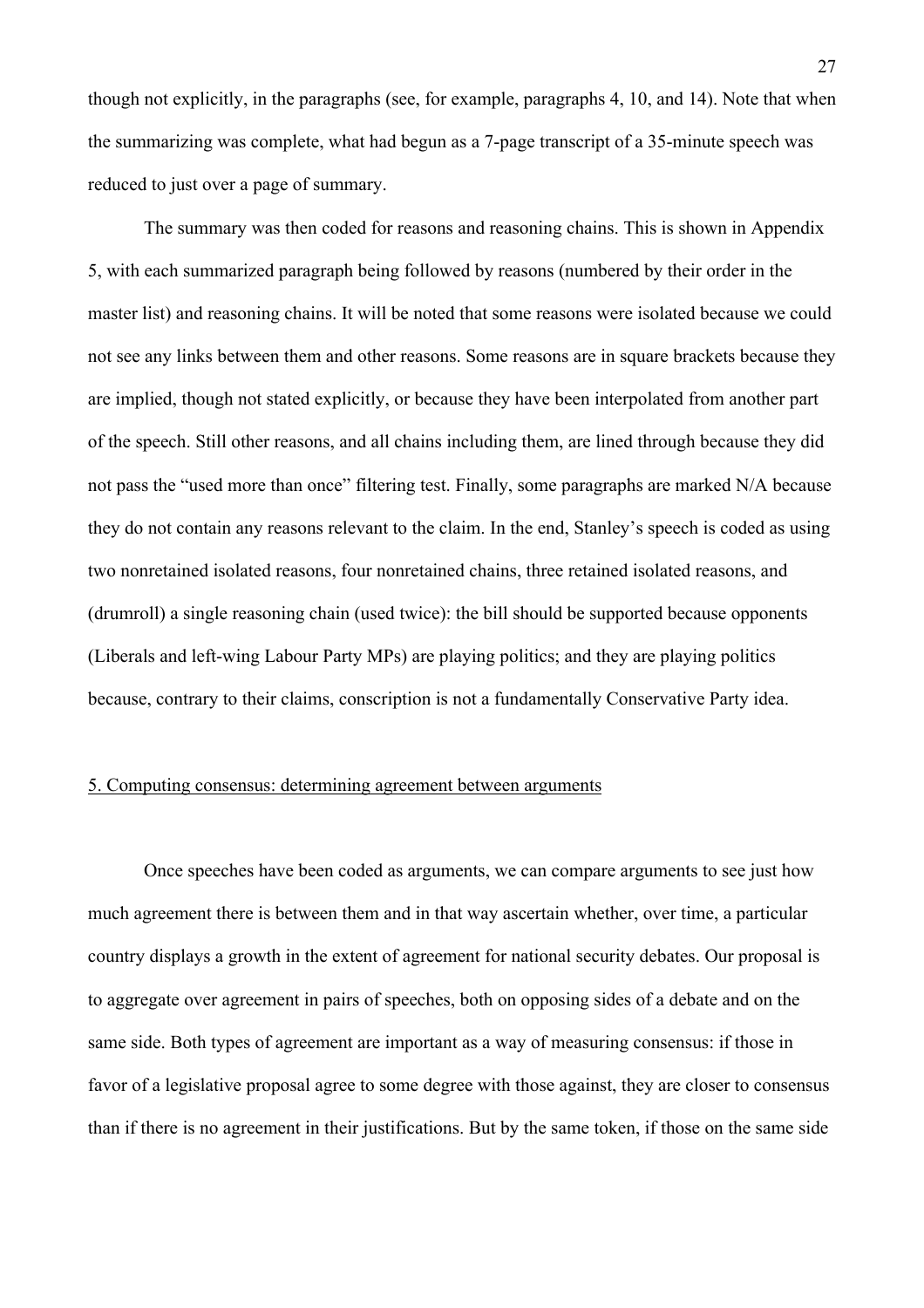of a legislative proposal advance widely different arguments, it is hard to say that their world view is really the same. Thus, we need a method for capturing both types of agreement.

For any two speeches, there are several levels of agreement. The lowest is when the justifications of each speech contain nothing in common: no shared chains and no shared reasons, whether the latter are part of chains or isolated. At the other end of the scale, the highest level of agreement is when, for both retained and nonretained reasons and chains, the chains of the first speech's justification are the same as the chains of the second and the isolated reasons of the first the same as those of the second. Between these two extremes, we can rank agreement as follows: low agreement (1): one or more *nonretained* isolated reasons or chains in the first justification are the same as one or more *nonretained* isolated reasons or chains in the second; moderate agreement (2): one or more *nonretained* isolated reasons or chains in the first (second) justification are the same as one or more *retained* isolated reasons or chains in the second (first) justification; high agreement (3): one or more *retained* isolated reasons or chains in the first justification are the same as one or more *retained* isolated reasons or chains in the second justification.

To determine whether two isolated reasons are the same is straightforward, as is determining whether an isolated reason in one justification is part of a chain in another justification. However, to assess the similarity of chains is more complicated. Our current approach is to borrow from sequence analytical methods in sociology and count the number of "edits" that are required to turn one chain into another (e.g., Abbott 1990). Adding a reason is an edit; so too is deleting a reason; and so too is moving a reason from one place in the chain (say primary) to another place (say secondary). We then scale the number of edits, with low numbers showing high similarity and viceversa.

For any two justifications, we do a series of pairwise matches for every element (isolated reasons or chains) in each justification; this gives either a 0 or a 1 for each pair involving an isolated reason, and a 0, 1, or 2 for each pair involving two chains. Pairwise matches are weighted 1 if the match in question is low, as per the ranking scheme two paragraphs above; 2 if the match in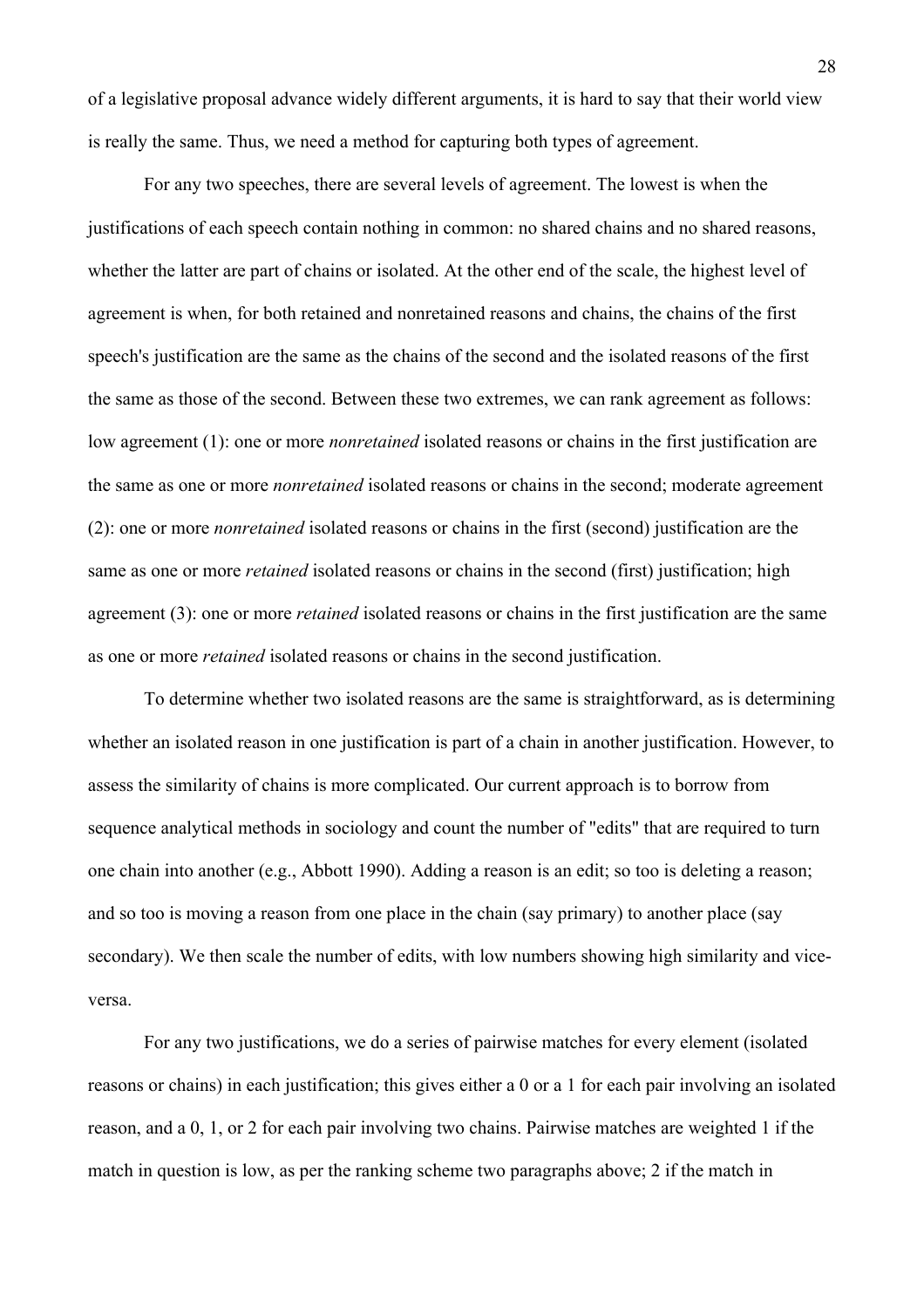question is moderate; 3 if the match in question is high. (If two speeches had precisely the same justifications, element for element, then we would weight them as 4; we do not expect this ever to be the case.) We then add the weighted matches together to come up with an agreement score for a pair of speeches and normalize that score by dividing it by the maximum possible score for that number of justifications. Two mean agreement scores are then calculated: one for across-side pairs of speeches and one for within-side pairs.<sup>25</sup> We do this for each debate on national security and on non-national security-related foreign policy, and calculate the two scores over time, for each country, to see if agreement grows on national security debates but not on the other category of debates.

Unfortunately, the coded speeches have just started to be entered in machine-readable form, so we do not as yet have any scores to report. However, it is already clear that the first time period (the early cold war) not only, as touched on above, shows little agreement between the two sides in each of the countries for which we have coded debates (the debate in Germany seems to have a bit more agreement—mostly coming from the SPD—than the debates in the other countries), but also shows significant splits within each side (e.g., the SPD vs. the KPD in Germany; the Conservatives vs. the pro-government portion of Labour in the UK). We will see if systematic analysis bears out these preliminary impressions and if there is indeed a growth in elite consensus on national security.

<sup>&</sup>lt;sup>25</sup> Note that, unlike within-side pairs, across-side pairs will almost surely not contain common chains. We do expect that isolated reasons for one side may be found in the other side, but at least one of the sides will be putting them forward only with an E connector.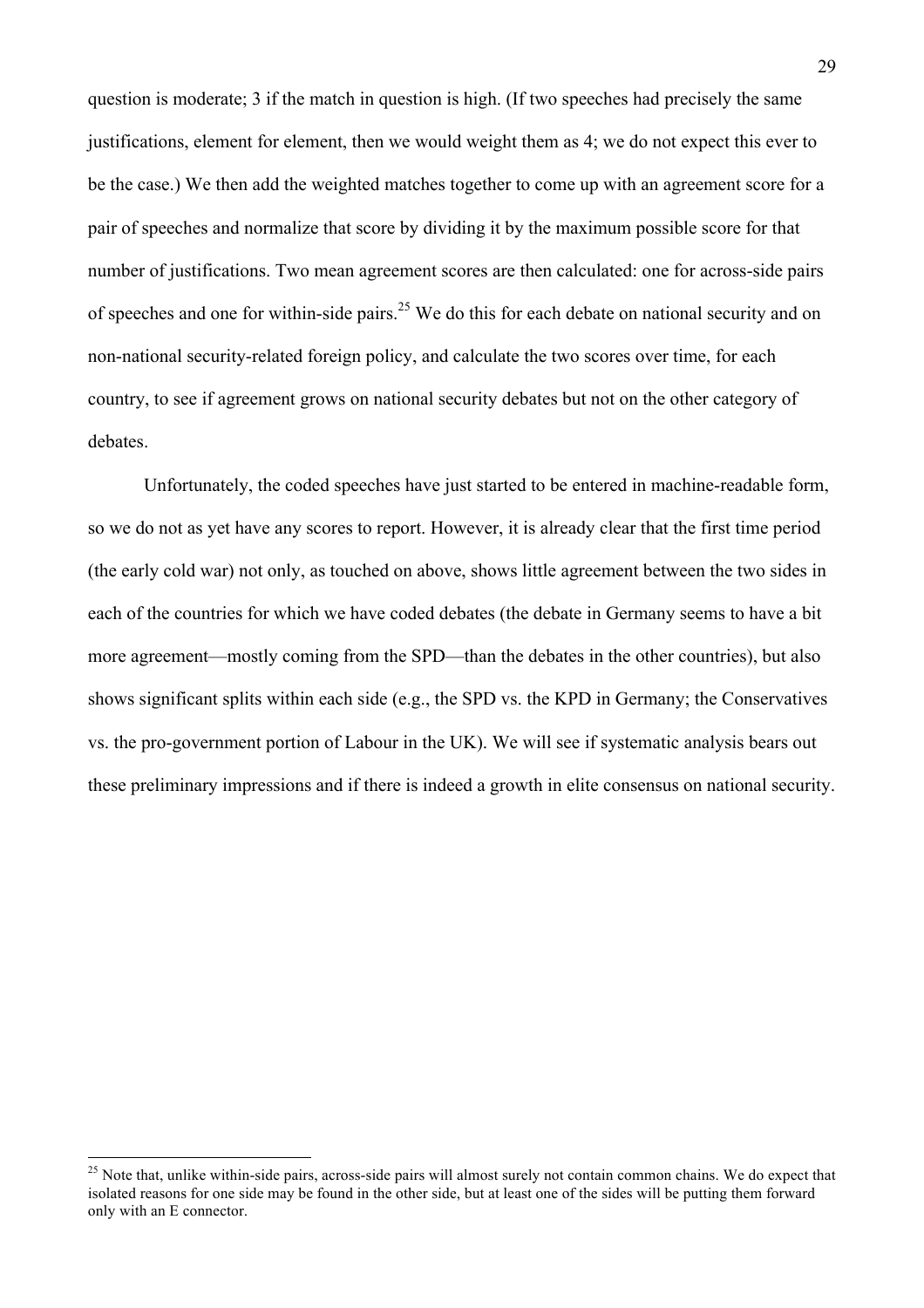# **Appendix 1**  Statements on waterboarding

# 1. Cheney (2008)

"The military has interrogated terrorists held at Guantanamo Bay. And in addition, a small number of terrorists, high-value targets, held overseas have gone through an interrogation program run by the CIA. It's a tougher program, for tougher customers. These include Khalid Sheikh Mohammed, the mastermind of 9/11. He and others were questioned at a time when another attack on this country was believed to be imminent. It's a good thing we had them in custody, and it's a good thing we found out what they knew.

"The procedures of the CIA program are designed to be safe, and they are in full compliance with the nation's laws and treaty obligations. They've been carefully reviewed by the Department of Justice, and very carefully monitored. The program is run by highly trained professionals who understand their obligations under the law. And the program has uncovered a wealth of information that has foiled attacks against the United States; information that has saved thousands of lives.

"The United States is a country that takes human rights seriously. We do not torture—it's against our laws and against our values. We're proud of our country and what it stands for. We expect all of those who serve America to conduct themselves with honor. And we enforce those rules. Some years ago, when abuses were committed at Abu Ghraib prison, a facility that had nothing to do with the CIA program, the abuses that came to light were, in fact, investigated, and those responsible were prosecuted. …"

# http://www.cbsnews.com/news/cheney-defends-us-use-of-waterboarding/

# 2. Bush (2010)

"CIA experts drew up a list of interrogation techniques. ... At my direction, Department of Justice and CIA lawyers conducted a careful legal review. The enhanced interrogation program complied with the Constitution and all applicable laws, including those that ban torture.

"There were two that I felt went too far, even if they were legal. I directed the CIA not to use them. Another technique was waterboarding, a process of simulated drowning. No doubt the procedure was tough, but medical experts assured the CIA that it did no lasting harm."

Though Bush confirms that he knew the use of waterboarding would one day become public, and acknowledges that it is "sensitive and controversial," he asserts that "the choice between security and values was real," and expresses firm confidence in his decision. "Had I not authorized waterboarding on senior al Qaeda leaders, I would have had to accept a greater risk that the country would be attacked. In the wake of 9/11, that was a risk I was unwilling to take," he writes.

Bush further declares that the new techniques proved effective, yielding information on al Qaeda's structure and operations, and leading to the capture of Ramzi bin al Shibh, the logistical planner of the 9/11 attacks who was captured on the first anniversary of 9/11.

And if there were any lingering doubts or conflict about the use of waterboarding, Bush discloses that he received reassurance from an unlikely source: terror suspect Abu Zubaydah.

The former president writes, "His understanding of Islam was that he had to resist interrogation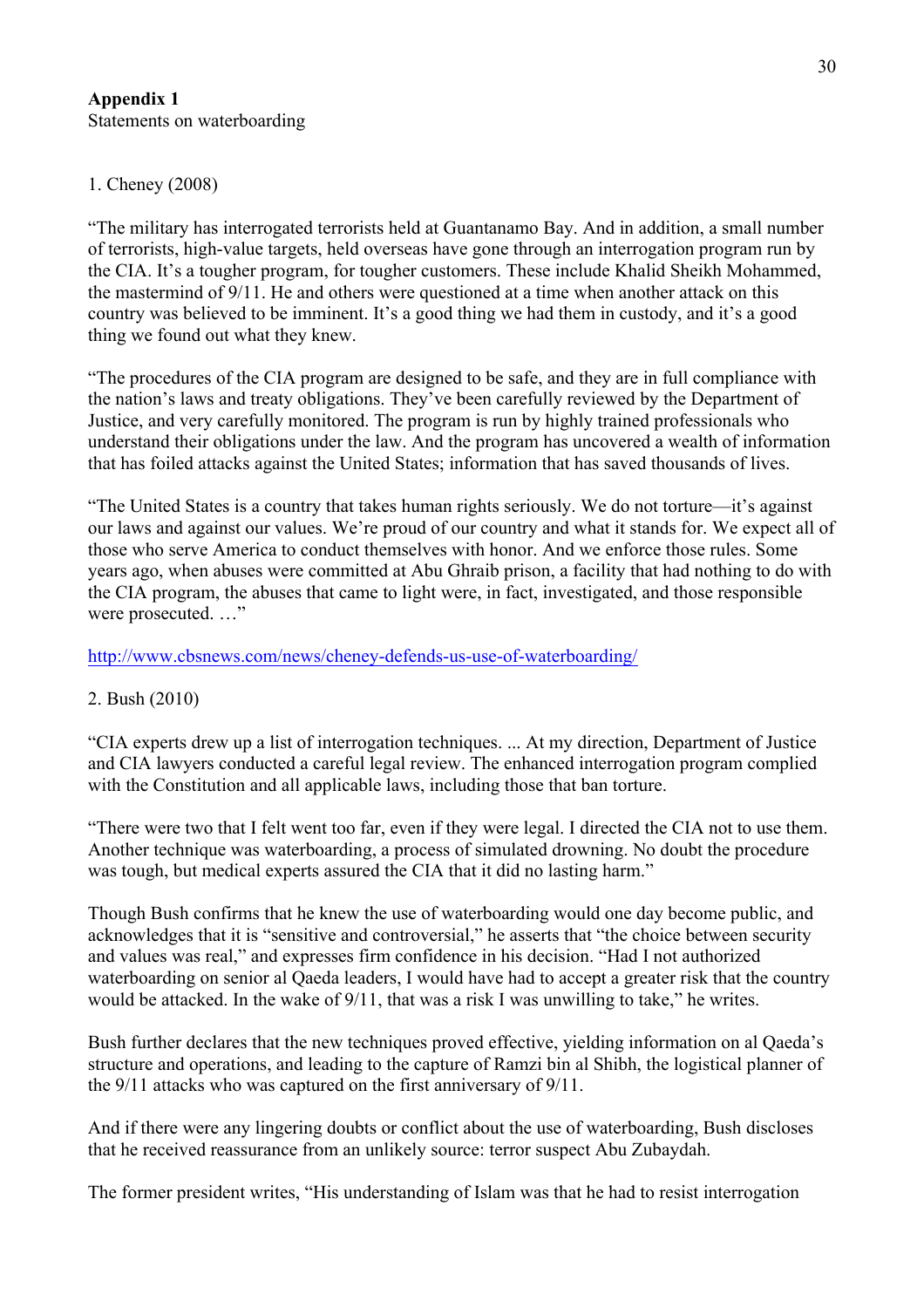only up to a certain point. Waterboarding was the technique that allowed him to reach that threshold, fulfill his religious duty, and then cooperate." Bush elaborates that Zubaydah gave him a direct instruction, "'You must do this for all the brothers.""

Intelligence gleaned from interrogations of Abu Zubaydah and other suspects led to the capture of Khalid Sheikh Mohammed, Bush writes. During a raid on Mohammed's compound, agents discovered more plans for terrorist attacks on U.S. soil.

Prompted by the discoveries, Director of Central Intelligence George Tenet asked if he had permission to use enhanced interrogation techniques including waterboarding on Mohammed.

Bush exposes his inner thoughts on what led him to reach this decision: "I thought about my meeting with Danny Pearl's widow, who was pregnant with his son when he was murdered. I thought about the 2,971 people stolen from their families by al Qaeda on 9/11. And I thought about my duty to protect my country from another act of terror.

'Damn right,' I said."

http://edition.cnn.com/2010/POLITICS/11/05/bush.book/

## 3. McCain (2016)

"Given the loose talk on the campaign trail about reviving waterboarding and other inhumane interrogation techniques, it is important to remember the facts: that these forms of torture not only failed their purpose to secure actionable intelligence to prevent further attacks on the U.S. and our allies, but compromised our values, stained our national honor, and did little practical good. It is also important to remember that our nation has tried, convicted, and executed foreign combatants who employed methods of torture, including waterboarding, against American prisoners of war. As I have said before, our nation should never have employed such practices in the past, and we should never permit them in the future.

"There is broad, bipartisan agreement on this fundamental question. Last year, the United States Senate passed in an overwhelming vote of 91–3 the National Defense Authorization Act for Fiscal Year 2016, legislation that took a historic step forward to ban torture once and for all by limiting U.S. Government interrogation techniques to those in the Army Field Manual. The Manual embodies the values Americans have embraced for generations—preserving the ability of our interrogators to extract critical intelligence from our adversaries while recognizing that torture and cruel treatment are ineffective interrogation methods. Some of the nation's most respected leaders from the U.S. military, CIA, FBI, as well as faith communities and human rights organizations, have expressed their support for this legislation.

"As Americans of conscience we must remember that in the war on terrorism, we are fighting not only to defend our security, but for an idea that all men are endowed by their Creator with inalienable rights. How much safer the world would be if all nations believed the same. How much more dangerous it can become when we forget it ourselves even momentarily, as we learned in the aftermath of Abu Ghraib. Our nation needs a Commander-in-Chief who will make clear to those that fight on our behalf that they are defending this sacred ideal, and that sacrificing our respect for human dignity will make it harder, not easier, to prevail in this war."

http://www.mccain.senate.gov/public/index.cfm/press-releases?ID=6044CE90-20F1-4823-A126- C03D5F770565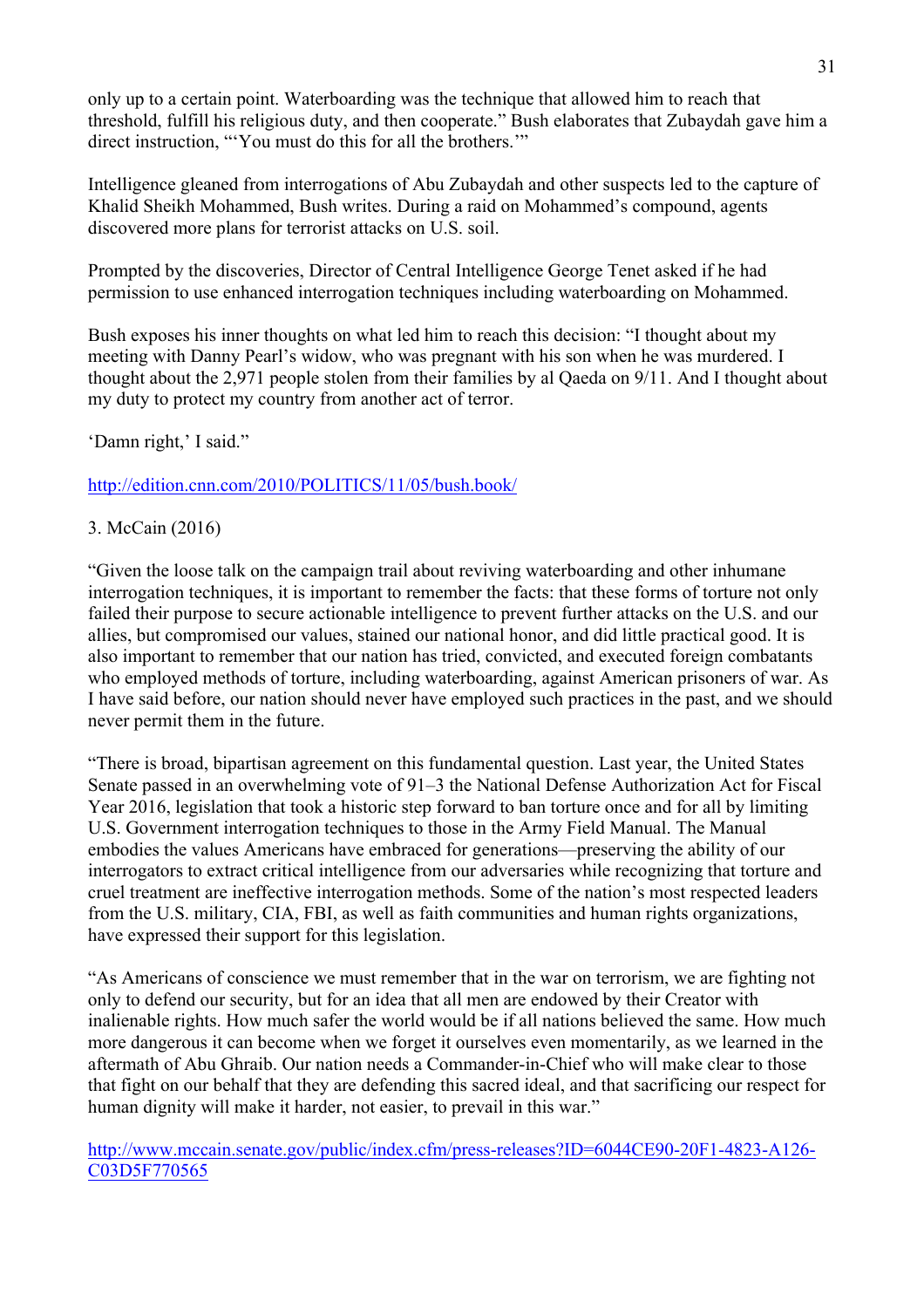## 4. Clinton (2014)

"Today we can say again in a loud and clear voice, the United States should never condone or practice torture anywhere in the world," Clinton said.

The former secretary of state, accepting an award from the Robert F. Kennedy Center for Justice and Human Rights, acknowledged that Americans are frustrated by the country's "division and polarization" that often seems to block progress.

"That should be absolutely clear as a matter of both policy and law, including our international treaty obligations, and if that requires new legislation, then Congress should work with President Obama to quickly enact it and it shouldn't be an issue of partisan politics," Clinton said of eliminating the use of torture techniques.

"America is at our best when our actions match our values," she said.

Clinton said she was "proud" to be part of the Obama administration noting brutal interrogation tactics such as waterboarding were banned with a 2009 executive order.

"Yes, the threat of terrorism is real and urgent, scores of children were just murdered in Pakistan, beheadings in the Middle East, a siege in Sydney, these tragedies not only break hearts but should steel our resolve and underscore that our values are what set us apart from our adversaries," Clinton said.

http://abcnews.go.com/US/hillary-clinton-speaks-us-torture/story?id=27654296

# 5. Trump (2015)

"Would I approve waterboarding? You bet your ass I would—in a heartbeat," Trump said to loud cheers during a rally at a convention center here Monday night that attracted thousands. "And I would approve more than that. Don't kid yourself, folks. It works, okay? It works. Only a stupid person would say it doesn't work."

Trump said such techniques are needed to confront terrorists who "chop off our young people's heads" and "build these iron cages, and they'll put 20 people in them and they drop them in the ocean for 15 minutes and pull them up 15 minutes later."

"It works," Trump said over and over again. "Believe me, it works. And you know what? If it doesn't work, they deserve it anyway, for what they're doing. It works."

https://www.washingtonpost.com/news/post-politics/wp/2015/11/23/donald-trump-onwaterboarding-if-it-doesnt-work-they-deserve-it-anyway/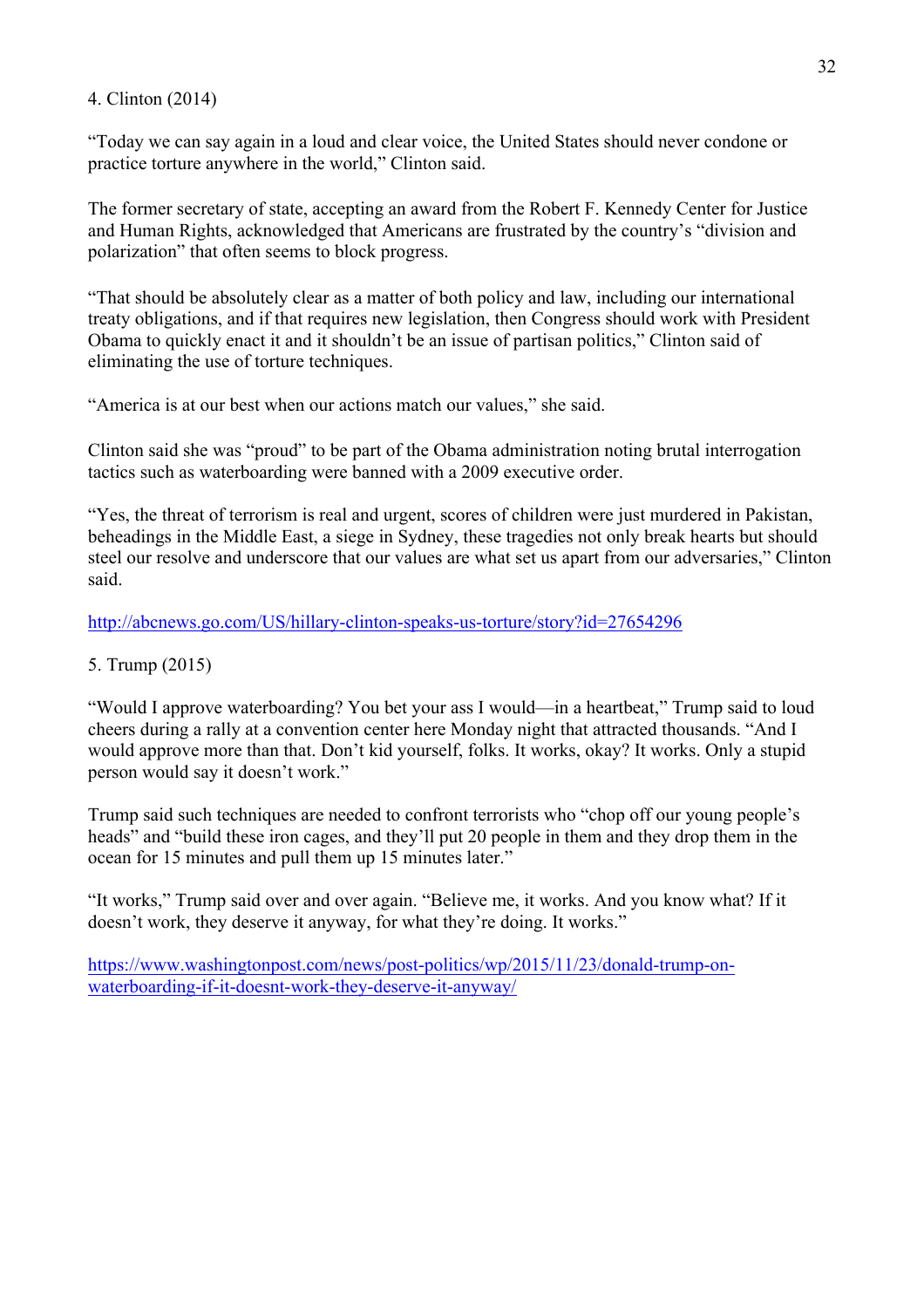# **Appendix 2**

Reasoning chains for waterboarding

Claim: Blanket prohibition on waterboarding

## Reasons

- 01 Waterboarding is good
- 02 Prisoners talk
- 03 Waterboarding is not torture
- 04 Waterboarding is safe
- 05 Prisoners deserve to be waterboarded
- 06 Waterboarding is torture
- 07 Waterboarding is bad
- 08 Prisoners lie
- 09 Waterboarding stains our reputation
- 10 Waterboarding is contrary to our values
- 11 US should never condone waterboarding
- 12 US follows international law

## Reasoning chains

Cheney

O-1-2 O-3-4

## Bush

O-1-2 O-3-4

## McCain

S-7-8 S-9-10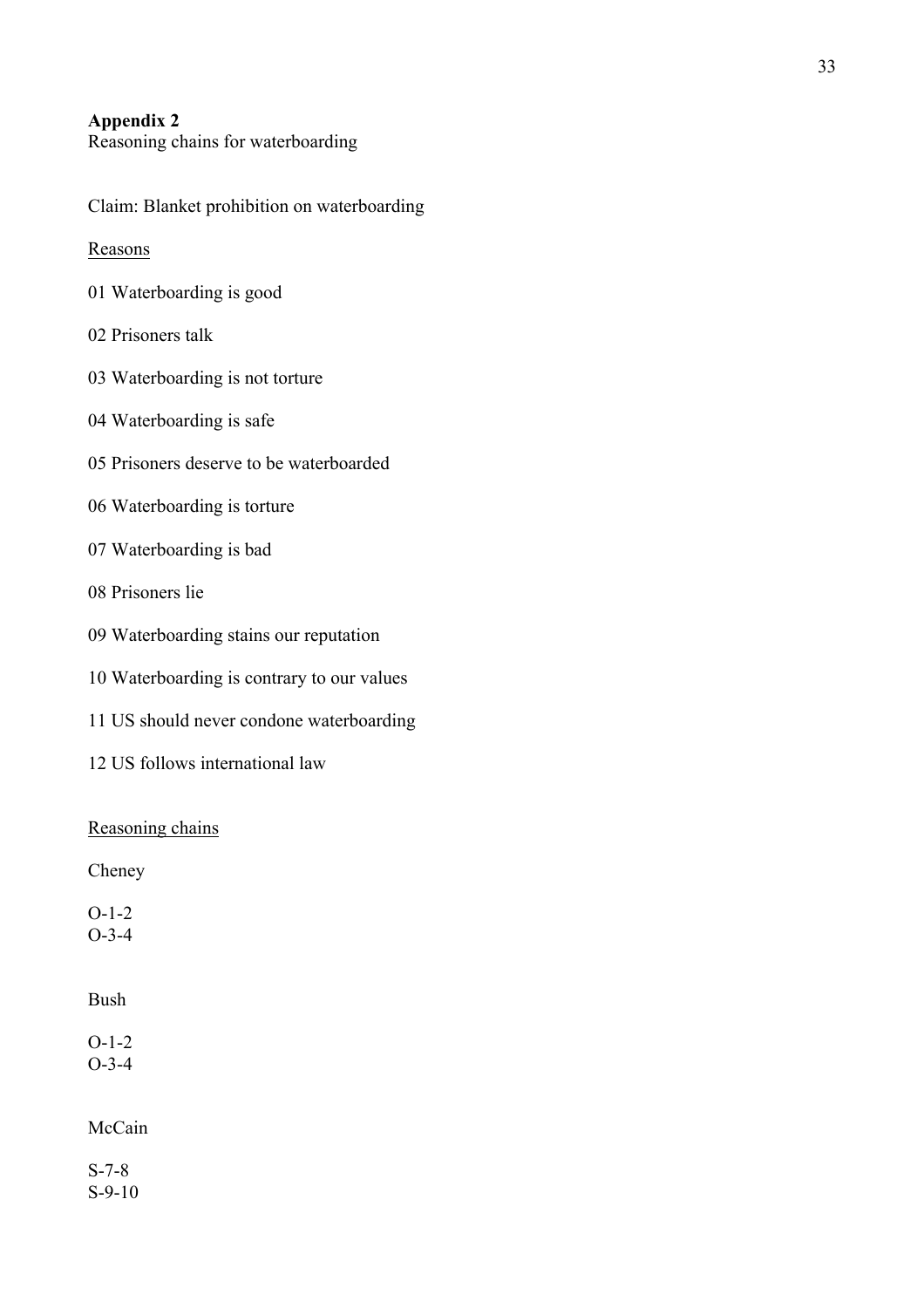# Clinton

| $S-11-12$ |  |
|-----------|--|
| $S-9-10$  |  |

# Trump

O-1-2 O-5-6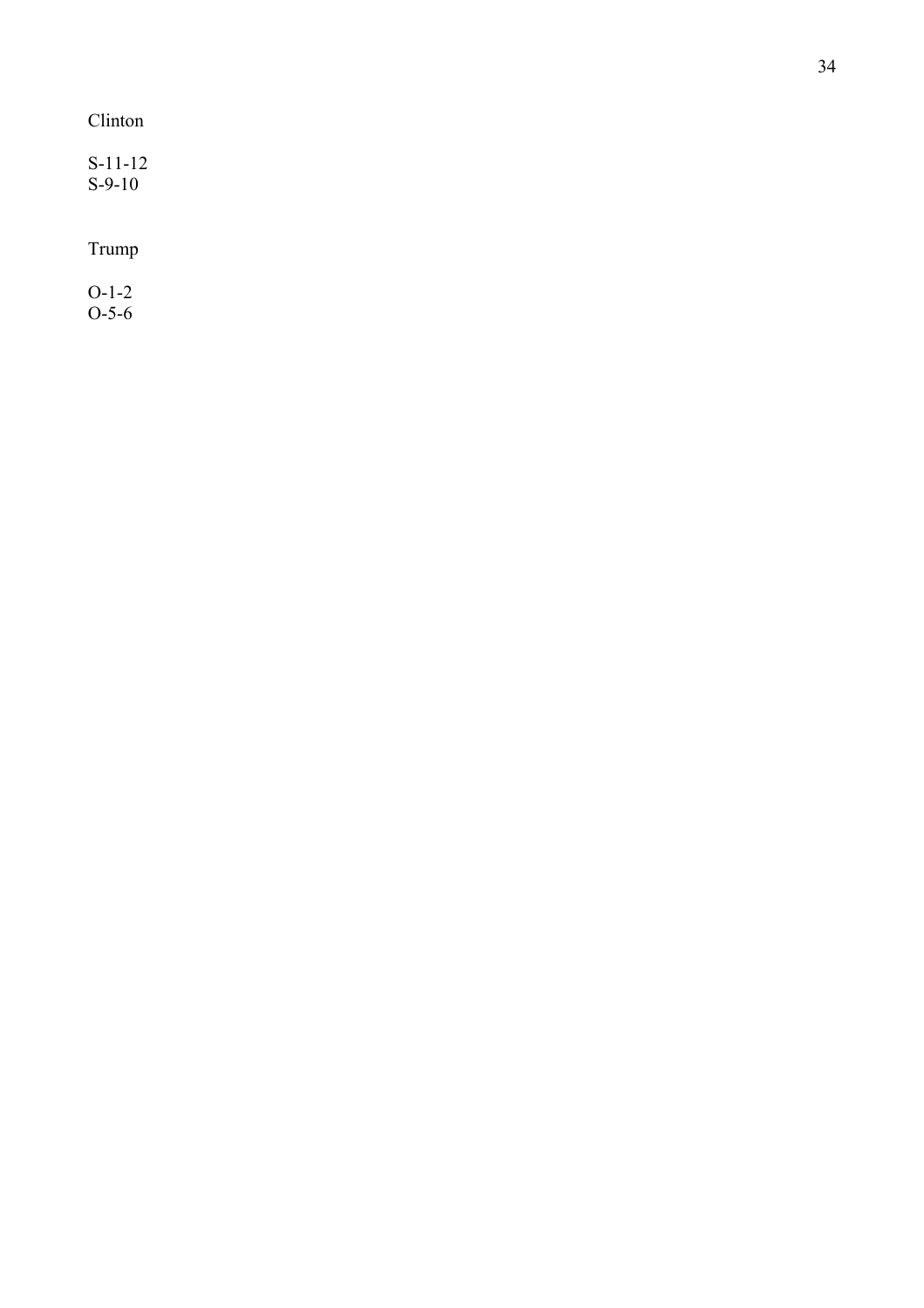## **Appendix 3** Speech in a debate

Oliver Stanley (Bristol, West) The House has listened with great interest to the speech of the hon. Member for West Leeds (Mr. Stamford) who has explained to us with great clarity the reasons why he is unable to take a stand either for or against the Bill. I think that probably most people in this House approach the decision to be taken tonight, with a certain amount of difficulty and hesitation. I exempt from that, of course, the right hon. and learned Member for Montgomery (Mr. C. Davies) and his followers. He has told us that the whole of his band in this House are united in the stand they are taking, and definite in their views. If he has had no difficulty among the Liberal Party in the House of Commons, he cannot say there is the same unity of belief in the Liberal Party throughout the country. If he were to say that, he would show that he had not done, what every good Liberal ought to do every morning, and that is to read the "News Chronicle." If he had read the "News Chronicle" this morning, he would have noticed a leader which stated that: "It is apparent, for instance, that within the Liberal Party all do not think alike on this issue. Parliamentary Liberals are to oppose outright the Government's Conscription Bill. Yet the recent draft statement of Liberal policy, which is to be submitted to the Party Assembly, while regarding conscription as undesirable as a permanent institution goes on to say that, 'the existing situation clearly makes a continuation of the war-time Measure obligatory'." We, no doubt, on our side of the House, could, if we liked, have also made our decision an easy one. I noticed that my Sunday paper, last Sunday, was full of the events of what was described as the biggest sporting day of the year. The semifinals of the Cup, the Grand National, the Boat Race, and a speech by the Attorney-General. This speech was full of bitter complaint against the Tory Party. [Interruption.] Hon. Members opposite, surely, have learned by now never to applaud any statement by the Attorney-General, without waiting, not only for the end of the speech, but for the apology that comes after it. He accuses us of putting party advantage before national interest, and of being prepared to exploit the country's difficulties in order to inconvenience the Socialist Government. It is fair to say that he did not only deal in generalities. He cited a grave charge in support of his views. He said that we have encouraged people to grumble against the blessings which that benevolent bunch on the Front Bench opposite are continually bestowing upon us. If that were true, it would be a grave charge, but, of course, like most of the Attorney-General's charges, it is untrue.

If it were true and if, in fact, we thought nothing but of our party advantage and if we were prepared to subordinate the national interests to them, what a glorious opportunity we should be having this evening. If we chose to oppose this Bill tonight we should not be causing the party opposite only some petty annoyance. We should be inflicting upon it a first-class Parliamentary defeat, and as I speak from this Box we would be looking on many of the faces opposite for the last time—an aesthetic loss but one that could be fully compensated for by the political advantages. No doubt the Chancellor of the Exchequer as he goes into the Lobby tonight will do so with a song in his heart, and as he looks on his followers so soon to be reduced the song may well prove to be, "Will ye no' come back again?" But what the Attorney-General said about this party on Saturday is going to be proved wrong on Tuesday. That is unusually quick, even to disprove a statement by the Attorney-General, and I hope, therefore, that tonight when he and I go through the same Lobby—because we shall be tonight what I think is technically called "fellow travelers"—he will favour us with one of those felicitous apologies for which, if for nothing else, he has during the last year gained such reputation.

We are going to take on this occasion what is, politically at any rate, the hard course. We are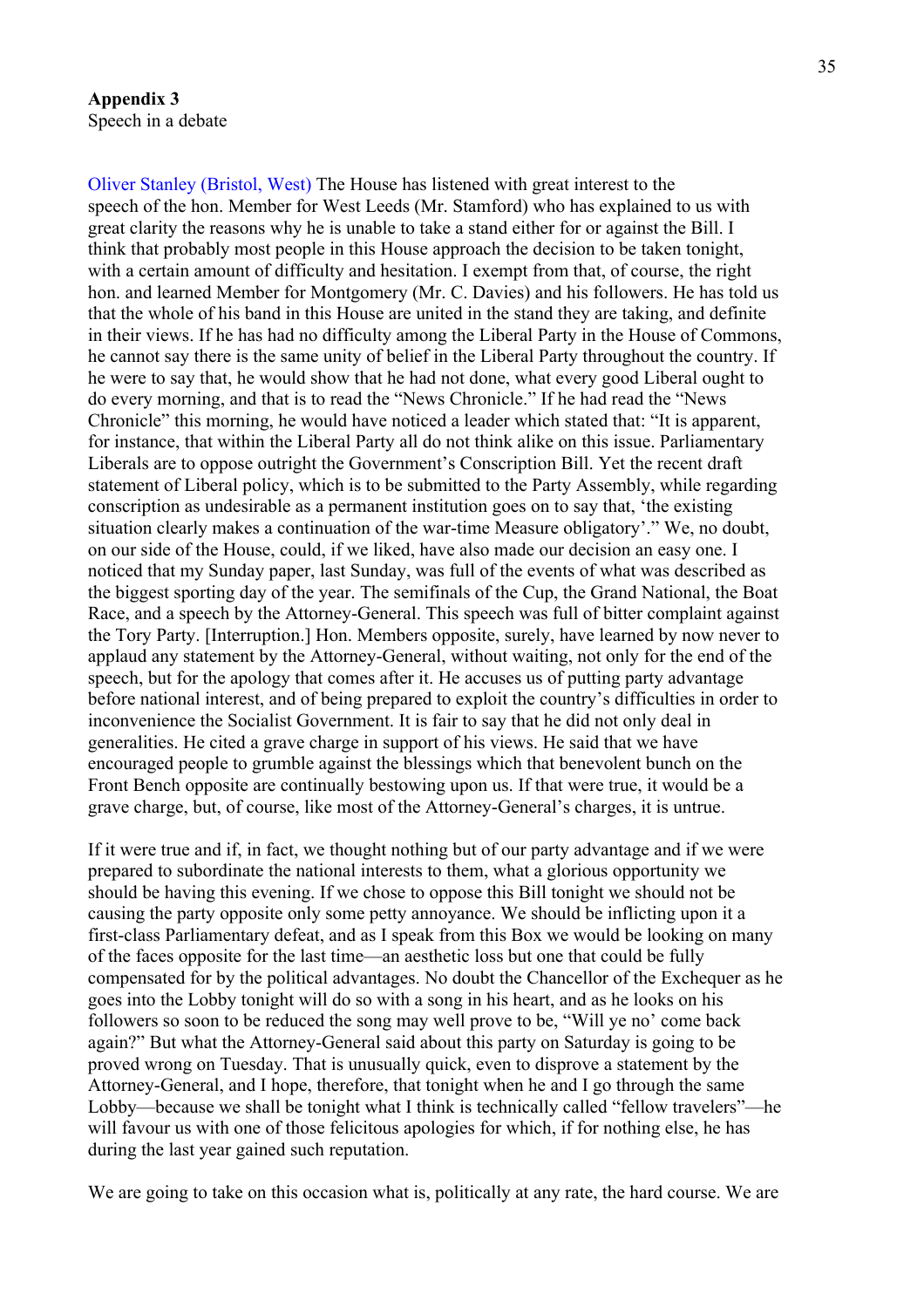going to divide on this Bill as we think it to be in the national interest and not to our party advantage, and we or at any rate the great majority of us intend to support the Bill. It is not a very pleasant decision for anyone to have to take. There cannot be anybody in any party on any side of the House who likes conscription in peacetime or the consequences that it entails. At the best, it is as was described by an hon. Member opposite in the Debate yesterday a reluctant necessity.

I was very interested yesterday in the speech of the hon. and gallant Member for Dudley (Colonel Wigg). I listened to the whole of it, I read it again this morning and I hope I am not doing the hon. Member an injustice if I say he spoke in favour of the Bill, but curiously enough most of his speech was devoted to a condemnation of my hon. Friends on this side of the House for supporting the Bill, and what remained was a condemnation of the Liberal Party for opposing it. The hon. and gallant Member's chief reason against us was he said that we had been in favour of conscription for 40 years. Even if he is right, I do not see why that would make it wrong for us to vote in favour of it tonight. There is nothing fundamentally wrong in sticking to an opinion for a long time. However, the hon. and gallant Member has only been in the House a short time and he may have been misled by his experiences. I can assure him that only recently has it been considered shameful to maintain after the Election the same themes as one propounded before it. There are many earlier and most respectable precedents in favour of saying the same thing, both before and after appealing to the electors.

As a matter of fact, the hon. and gallant Member was wrong. Conscription has not been a part of the Conservative policy for 40 years. It has never figured in our programme. With regard to the argument of the right hon. and learned Gentleman the Member for Montgomery that if it was not in our programme or speeches or policy it was in our heart of hearts, I would reply: Is not that rather a dangerous argument to put forward? It is, of course, an easy line to take. If one's opponent does not say things to prove one's case it is open to one to say that a certain view is still held by him in his heart of hearts. It is, of course, an argument that several people can use. It would be quite possible, although I would not dream of saying so, to say that "in their heart of hearts" the Liberal Party really believe that conscription is necessary. I should have just as much evidence to give in support of that, as there is in support of the charge which the right hon. and learned Gentleman has brought against us. But it has not been our programme for 40 years. It is not something which we have looked forward to, something we have worked for, or something that we welcome.

We recognise just as well as anybody in this House the hardship and the losses which a policy of this kind is bound to entail. We see the results upon the individual, and we see the results upon the economy of the State. We wish that we could go back to the days in which the Liberal Party was triumphant—and in which to a large extent they still live—when it was unnecessary to bring forward a Measure of this kind. I certainly do not think that a period of service in the Armed Forces is something that is bound to do irreparable harm to a young man who has to undergo it. I think it is an experience from which, as all Members of the House who served in the Armed Forces would agree, a great amount of good can be drawn by an individual. But it would be equally foolish to argue that there is some full educational recompense to counterbalance the disadvantages to the individual in the Service. Therefore, if we support this Bill tonight it is for no love of the Measure itself. It is because we fully admit that though grave difficulties, loss and injuries will be brought about by it, there are still graver consequences on the other side.

During this Debate the opposition to this Measure has been fully expressed. Hon. Members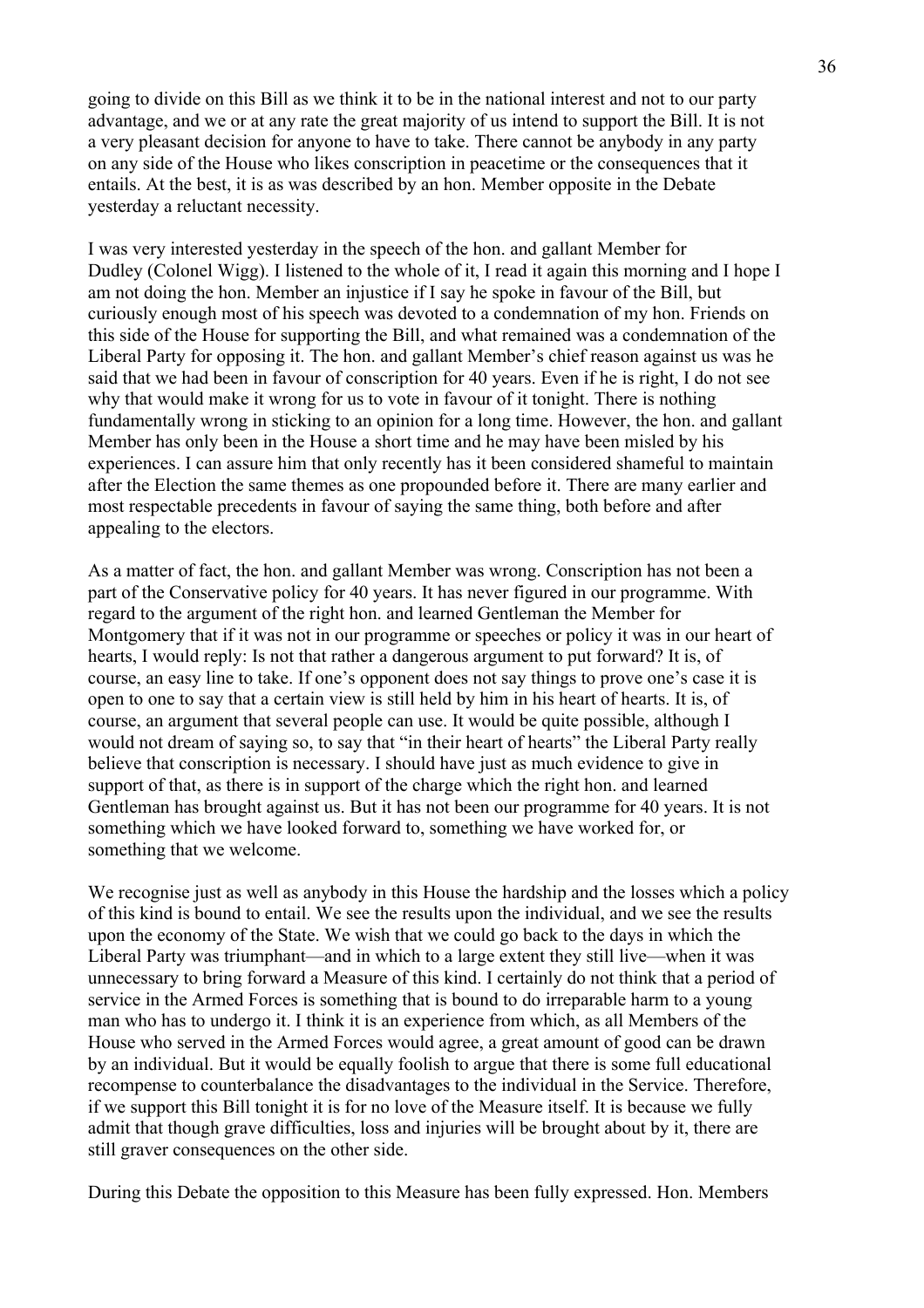have supported it from many different angles, but in the end all roads seem to lead to the "No" Lobby. I am not going to deal with some of the more exotic criticisms of this Measure. An hon. Lady who spoke yesterday objected to the Bill because it did not extend to women. She said that it was placing women, most unfairly, amongst the unprivileged. I am sympathetic with feminism, but I really think there is a point when feminism, merges into folly. But there have been certain broad principles of objection to this Bill on which I wish to say a few words. In the first place, there are those who are genuine objectors to compulsory military service on conscientious grounds. They have opposed conscription in peace and war. They have opposed conscription, whether it has been brought in by a Tory Government or a Labour Government; they have opposed it whether their position was popular or unpopular; and they have been prepared, in some cases, to pay heavily, politically speaking, for their opposition. For those people, I and I think everyone in the House has very sincere respect even if we cannot agree with then judgment. To them, I only say this that to my mind the only reason why they are still able to urge in this House views of that kind is because on two occasions the majority of the people of this country have taken a different view.

I understand their point of view, but I cannot understand those people who, while prepared to admit that compulsory service may be morally right in wartime, are also prepared to insist that it is morally wrong in peace. I can see the difference between conscription in peace and conscription in war. I can see the difference in the weight of the argument and I can see the argument that the burden is far more onerous in peace while the reasons for it are less obvious and that the alternative course appears more promising and more possible. But I cannot see the difference between the two on the question of ethics. I cannot see that it is right to do it, as long as it may be too late and wrong to do it if it is done in time to avert danger or disaster.

There was another group who did not object to conscription in itself, but as we were told objected to conscription in support of a foreign policy with which they did not agree. The most prominent exponent of that particular theory was the hon. Member for Gateshead (Mr. Zilliacus). I noticed one hon. Member opposite in a speech yesterday tried to dissuade the hon. Member from his course by the threat that, if and when the hon. Member for Gateshead became Foreign Secretary, he might be reminded of the attitude he was now taking. That was ineffective, largely, I think, because the hon. Member for Gateshead realises that under any Government of which he is likely to be a member, the opportunities for reminding Ministers of previous inconvenient statements will be limited and the results will be discouraging—painfully so. I regard the doctrine advanced by the hon. Member as a most dangerous doctrine. If you are to oppose conscription because you disagree with the foreign policy of the Government, why stop there? Why not oppose all armed forces of any kind? Indeed, such a policy would be much more logical and it would be no more dangerous, because to my mind there is only one thing worse than a bad foreign policy which is strongly supported and that is a bad foreign policy which is weakly supported. The first may possibly lead to war; the second will lead inevitably to defeat. I will say no more upon that particular branch of the objectors because it has been dealt with very effectively by the hon. Gentleman the Member for East Coventry (Mr. Crossman). His reproof must have been felt far more strongly by the hon. Member for Gateshead and his friends than anything I could say. He and the hon. Member for East Coventry were, so recently, in close juxtaposition, both politically and, indeed, in those days, physically. Both literally and figuratively it appears to us, looking from this side of the House, that during the last few months the hon. Member for East Coventry has made a considerable movement to the Right.

Now I come to that third class of opponents of this Bill who I think have been much the most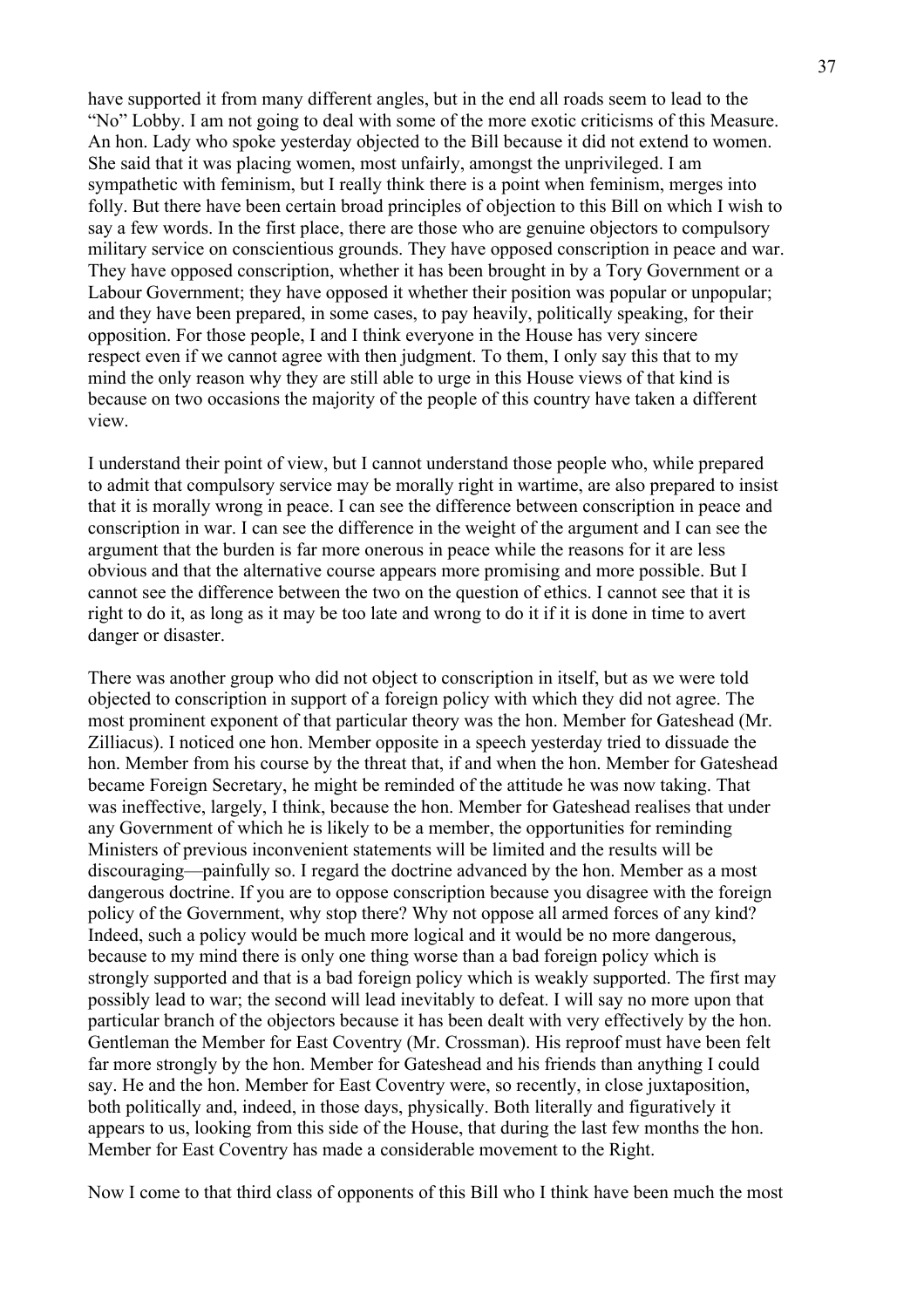formidable in this Debate, and for whom I myself have most sympathy. They are the people who, however much they may dislike a measure of conscription, are prepared to accept it, if they are convinced that it is necessary and practicable, and if they are shown, as they are entitled to be shown, that the objects for which this Measure is asked are reasonable, and that this is the only practicable way of obtaining the numbers that are required. That group which, I think, includes most of us in this House—want and are entitled to have an answer to certain very important questions. We are entitled to know in some detail what are the strategic requirements of this country during the period to be covered by this Bill. We are entitled to know how those requirements are affected in terms of manpower, weapons and tactics by the latest developments in the science of war. We are entitled to know whether all other means of meeting these necessities has been fully exploited, and whether conscription will give us not only the numbers that are required but the type and composition of the forces that are necessary.

Those are formidable questions, and in a Debate of this kind they deserve a detailed answer. It is our complaint that the Debate has been so arranged that no attempt has been made or will be made to answer those questions until the eleventh hour tonight. This Debate was opened by the Minister of Labour. He gave an admirable exposition of the contents of this Bill. By the way, I disagree with an hon. Friend of mine who charged the Minister of Labour with reading. On several occasions I noticed him lifting his head and taking his eyes off the script, and I must warn him that if he goes on like that, he will run a very great risk of being regarded as a "scab" by his more conventional colleagues.

I am sure the right hon. Gentleman will not pretend that he attempted during his speech to deal with the kind of questions to which I have been referring, and which, incidentally, have entered into nine-tenths of all the speeches delivered up to now. His contribution was clearly one that had to be made, and he explained with great clarity important points in the Bill. He dealt with the position of conscientious objectors, claims for reinstatement, and the machinery for postponement, but it is not on questions of that kind that support of or opposition to the Second reading of this Bill will be built. By and large, I think most people, if they were convinced of the necessity of the Measure at all, are prepared to accept a Bill of this kind, and what the House really needs is some authoritative statement upon the real questions which are agitating it. So far the only contribution we have had on questions of higher strategic importance has been a discussion between the hon. Member for Aston (Mr. Wyatt) and Captain Liddell Hart, appearing by kind permission of the hon. Member for Rushcliffe (Mrs. Paton). It was a plucky bout, in which the hon. Member for Aston fought himself to a standstill, but it is no substitute for the kind of argument to which this House is entitled.

I wish the Minister of Defence had found it possible to open the Debate. Not so long ago, I heard him speaking on the subject of finance. I thought then that he had better stick to defence. I regret that through illness I was unable to listen to the speech he made last week on defence, but I read it all through and I began to think that I was wrong. But at any rate the right hon. Gentleman could have given us some lead. He could have obtained from the same organisation that on the other occasion, supplied him with his roneoed impromptus about the Tory Party some considered judgment on the military future. To this side, at any rate, it would have been comparatively new. I realise that he has been making the same speech at gatherings on many occasions, but he must remember that though the reports of those gatherings are as accurate as and much more prompt than the OFFICIAL REPORT, they are not nearly so detailed, and much of what he had to say would have been of novelty and interest to us.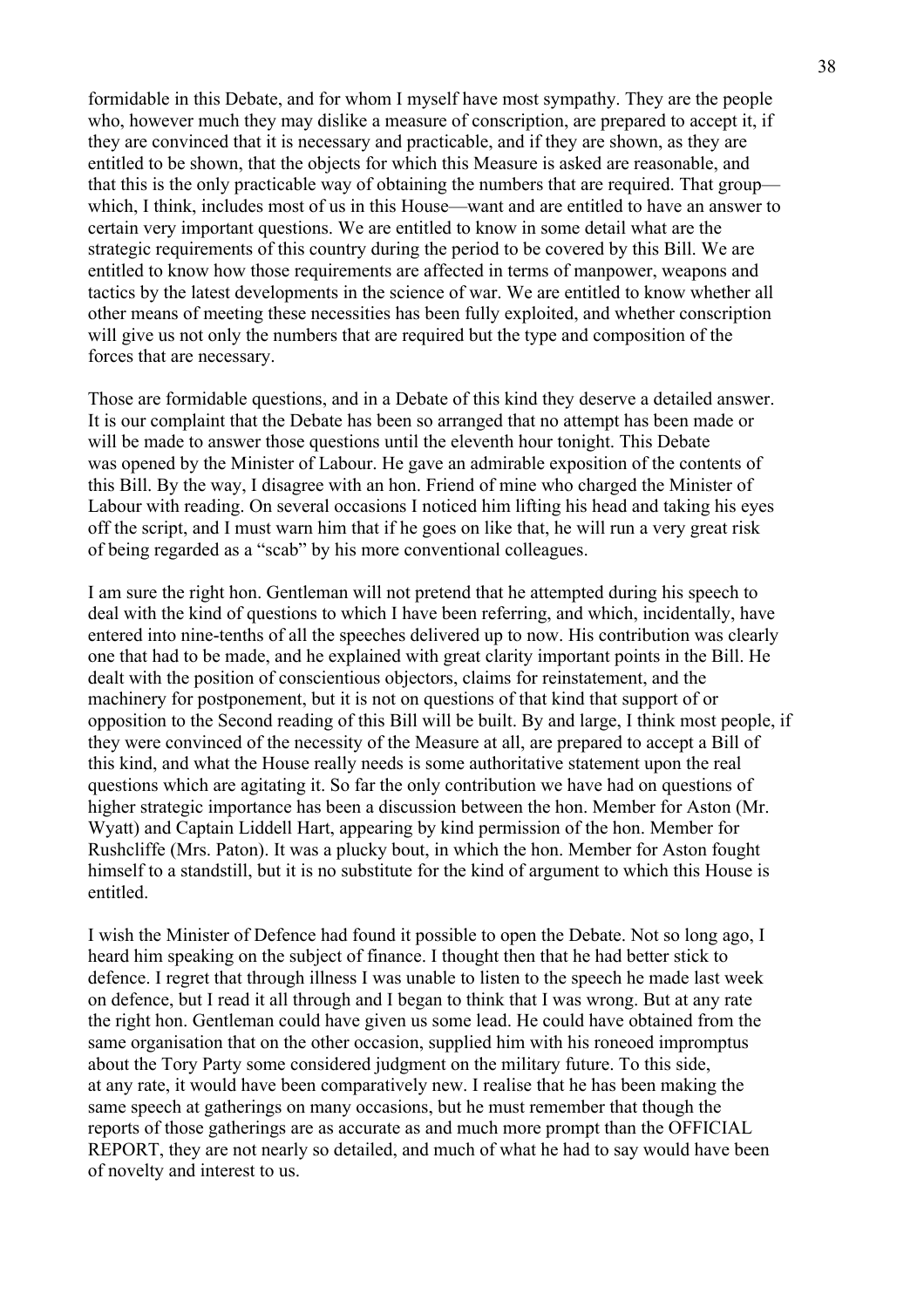But even if the Minister of Defence was unable to open the Debate—if he feels that, like modern generals, he must lead his troops from the rear—would it not have been possible for one of the Defence Ministers, at any rate, to have taken part earlier? They have from time to time been in the House—at any rate we have seen enough of them to convince us that they are at least in London. Yet not one of those whom, I am afraid, the irreverent describe as "Alexander's Ragtime Band", has spoken. There is one point upon which the Secretary of State for Air could have spoken with great authority. A great deal of genuine apprehension has been expressed in the House as to the compatibility of this Measure with our obligations and objects under the United Nations organisation. The right hon. Gentleman the Secretary of State for Air is a great expert on world organisation. He was an expert on the League of Nations, and he is already a great expert on the United Nations; and it would have been an authoritative pronouncement coming from him had he been able to indicate that support of this Bill was in no way inconsistent with support of the United Nations.

We might have had the Secretary of State for War—a more recent convert to the doctrine of conscription. As such, an account of his process of conversion would have been acceptable to the House. He could have told us—and it would have had a very great effect upon us all what hard facts and what inescapable arguments changed the Bourbon of Blackpool into the Moltke of Whitehall.

The Secretary of State for War (Mr. Bellenger) The right hon. Gentleman has made that allegation against me before. I do not know whether he has an official copy of what I said at Blackpool, but if he has, and will do me the honour of reading it, he will find that I have been most consistent in this matter. Indeed, I said at Blackpool that a new National Service Act would be necessary after the war, and the Foreign Secretary referred to that in his reply at Blackpool.

Mr. Stanley I must accept the right hon. Gentleman's statement and apologise to the House that I have been misled by what I believed to be a perfect extract from the speech he made. As soon as I get back I will look up the whole speech. This extract reads as follows: "Are we going to have a continuation of compulsory military conscription? I say that if that is the policy the Labour Party, and especially the trade unions, will never tolerate it. It will result in the lowering of wage standards and labour conditions in industry."

Mr. Bellenger Perhaps the right hon Gentleman will allow me to give a somewhat fuller extract? This is what I said: "Are we going to have a continuation of compulsory military conscription? I hope that Mr. Bevin will give an indication of our long term policy on this issue. Although we recognise that the short term policy will necessitate some continuation of national service for a limited period"—" for which this Bill provides—

#### Mr. James Hudson (Ealing, West) No.

Mr. Bellenger The quotation continues: "—"are we going to have compulsion in our national affairs ostensibly to achieve a national aim?"

Mr. Stanley I am perfectly prepared to leave that explanation to the House. I certainly thought that the temporary extension was the extension that the Government already had, and prolonging it for the period of this Bill did certainly appear to me to be some change of policy. Apparently, however, I am wrong and this is exactly the policy which was put to the Conference at Blackpool and accepted by the Labour Party. I, therefore, apologise unreservedly to the right hon. Gentleman.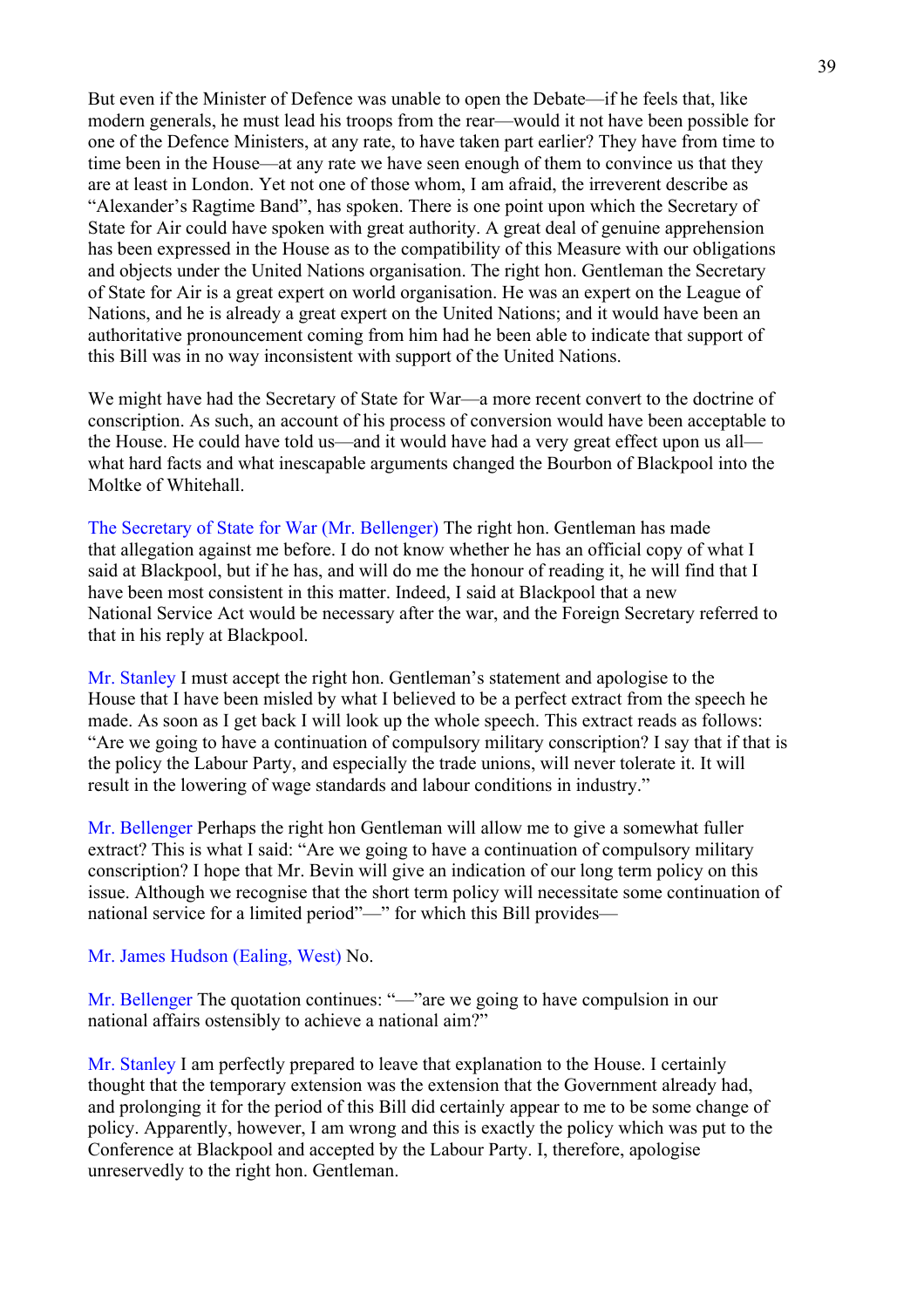I want to put to the right hon. Gentleman the Minister of Defence certain specific questions, in the hope that he will answer them when he winds up the Debate. The first is in regard to the strategic commitments of this country, and the requirements in personnel which will be necessary to carry them out. In ordinary circumstances, I should have had little doubt that the numbers asked for and the numbers procured by this Measure will be fully justified by the obvious commitments. But there is a doubt which, I think, is in the minds of many hon. Members, and that is about the effect of new weapons upon all that the ordinary man thinks and knows about strategic requirements and the necessities of defence. We are told, in many quarters, that the Services which we have long considered essential are now as inadequate and as useless as the archers, pikemen and charioteers of the past. That is a point on which we are surely entitled to some more definite pronouncement by the Government. My belief is that the effect of new weapons is not to abolish all the old methods and requirements of defence. I remember being told in the old days, before the last war, that the advent of air power had made the Army useless, and that the advent of armoured fighting vehicles had made infantry superfluous. Neither of these statements proved to be correct. I still think that it does not mean the abolition of all their functions, although it does mean their roles are altered and their emphasis changed.

That, surely, is something which Members cannot be asked to decide themselves on the very scanty information which they can obtain. It should be a subject on which the Government are prepared to give the frankest and fullest information. We see, of course, the necessity for some restraint in this matter, but there is a danger of too great an insistence on secrecy, which leaves an impression, not that there is a plan which must not be disclosed, but that all the secrecy conceals is a failure to think out the implications of the new weapons. I agree with many hon. Members on the other side who have given reasons why they believe it is possible, if we accept these numbers, to attain them by voluntary means. We are told, "Increase the attractions," but those who put forward this policy have never told us to what extent we have to increase them before they have the result we desire. To expect any services, in the order of the magnitude contemplated under the Government's policy to be attained by voluntary recruitment, is wishful thinking. We are very concerned, granted that this policy of conscription will give the numbers that are required, whether it will give us exactly what we want for defence. Mere numbers do not, in themselves, constitute a satisfactory defence.

The main object, I take it, of this conscription policy is to provide us in the future with adequate reserves. I was at the War Office in the early days of the war, and without any running down of an admirable Service which performed great work, I agree with those who say that under conditions of modern warfare and the difficulty of its technique, the prewar Territorial training is not sufficient and cannot be sufficient to provide fully trained reserves at the outbreak of war. I am not saying it may not be possible in certain directions, but speaking generally, of the Territorial Army as a whole, the amount of time men could afford to take from their ordinary civilian occupations, did not give them a real chance to learn the intricacies of the modern technique. For that reason, I agree that something has to be found to supplement the prewar Territorial Army system.

Wing-Commander Millington Would the right hon. Gentleman say, from his experience, that the conduct of the Territorial soldier in France at the beginning of the war was as good as, or better, or worse than the conduct of the militia, which, I believe, behaved badly?

Mr. Stanley I would not for one moment start to draw comparisons about anyone's behaviour. In any case, it is quite irrelevant, because the militia was started two months before the beginning of the war, and no one considered it was possible by the time the war came, that they could be trained. What I am discussing is whether a force which has been in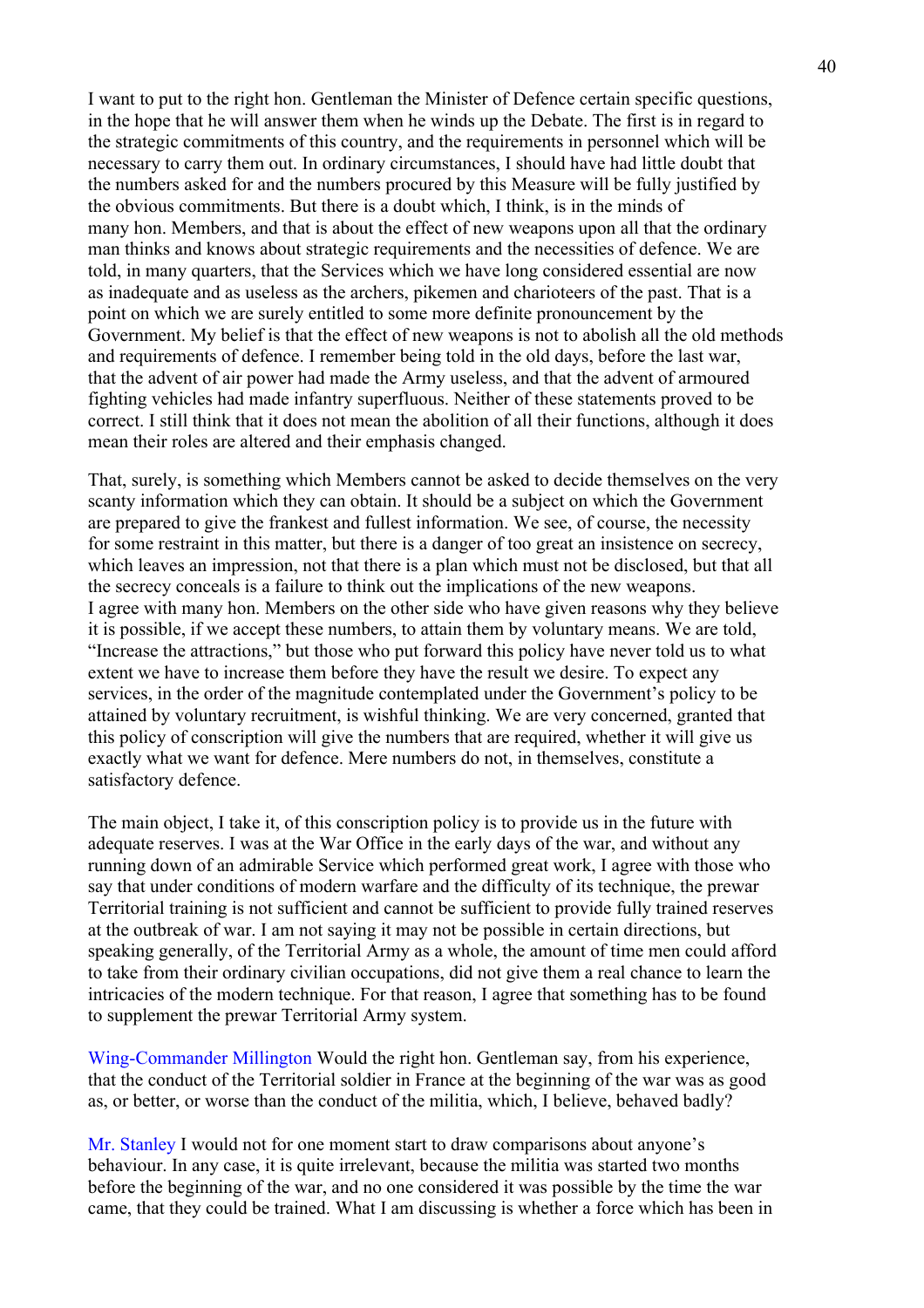existence for many years, the members of which have given themselves wholeheartedly to their training, could, in fact, have been fully trained, or could have been capable of acting as a fully trained force when the war started. As I say, some new system has to be found to supplement the Territorial system. The advantage of the system put forward is obvious. If a man has had a year and a half of continuous training, then the ordinary Territorial training imposed on that, will keep him up to date, and will make him a fully trained reserve. But that depends on one thing. It depends on the basic training of one and a half years and the subsequent training in the Territorial reserve being in the same arm of the Service. Can we be assured that that is going to happen? Take the case of anti-aircraft defence, on which great importance is placed. Are the people in the reserve as anti-aircraft gunners, who are expected to play an important role on the immediate outbreak of war, the same people who have spent one and a half years of their training in the Army in anti-aircraft gunnery? Unless they are, it is clear that this proposal has little if any advantage over the old Territorial system.

Finally, I would ask the right hon. Gentleman to give us the assurance which has been asked for from all sides, that proper use is now being made of the manpower the Services already have. Unless we are certain of that, we are reluctant to give them more in the future. There cannot be any Member of this House who has not heard, in his constituency or elsewhere, stories which seem to point to a considerable waste of time among those now included in the Services. Rightly or wrongly, these stories have raised general disquiet, and I suggest that that disquiet must be allayed. My right hon. Friend the Member for Woodford (Mr. Churchill), speaking yesterday, suggested one way. He suggested the possibility of some kind of Parliamentary committee. What does the right hon. Gentleman think about that? If, for some reason or other, he thinks that that is not a course which he can accept, what alternative has he to offer, because I am certain that this widespread disquiet has got to be allayed? During the Committee stage we shall, of course, deal with many details in the Bill—the choice of Services which will be open to the men called up, whether the conscientious objector gets an advantage over the man who is called up, and so on. We shall want to know whether it may not be necessary to have some tapering-off at the end, just as there is a tapering-off of the pre-Bill conscription in order to get fairness all round. Finally, we shall want to know what opportunities will be given during the one and a half years' service for men to qualify for commissions subsequently in the Reserve. These, and other similar questions, have been put by hon. Members on all sides of the House during the whole of this Debate, and we are, I think, entitled to expect answers to them tonight. Perhaps "expect" is the wrong word, because it indicates a certain amount of confidence, but at all events we hope to get answers tonight.

I think we are entitled to have the information. We are prepared to support this Bill, but we feel that we ought to have the full material upon which the Government which have proposed it have come to their conclusions. These matters are so important that they ought not to be decided merely on Ministerial command, or indeed on personal investigation by private Members. We ought to have the fullest information on which to make up our minds, and I therefore hope that the Minister of Defence this evening will break his usual policy of wordy silence, and give us the whole of the facts, so that we may go into the Lobby tonight not only believing, but knowing, that we are right.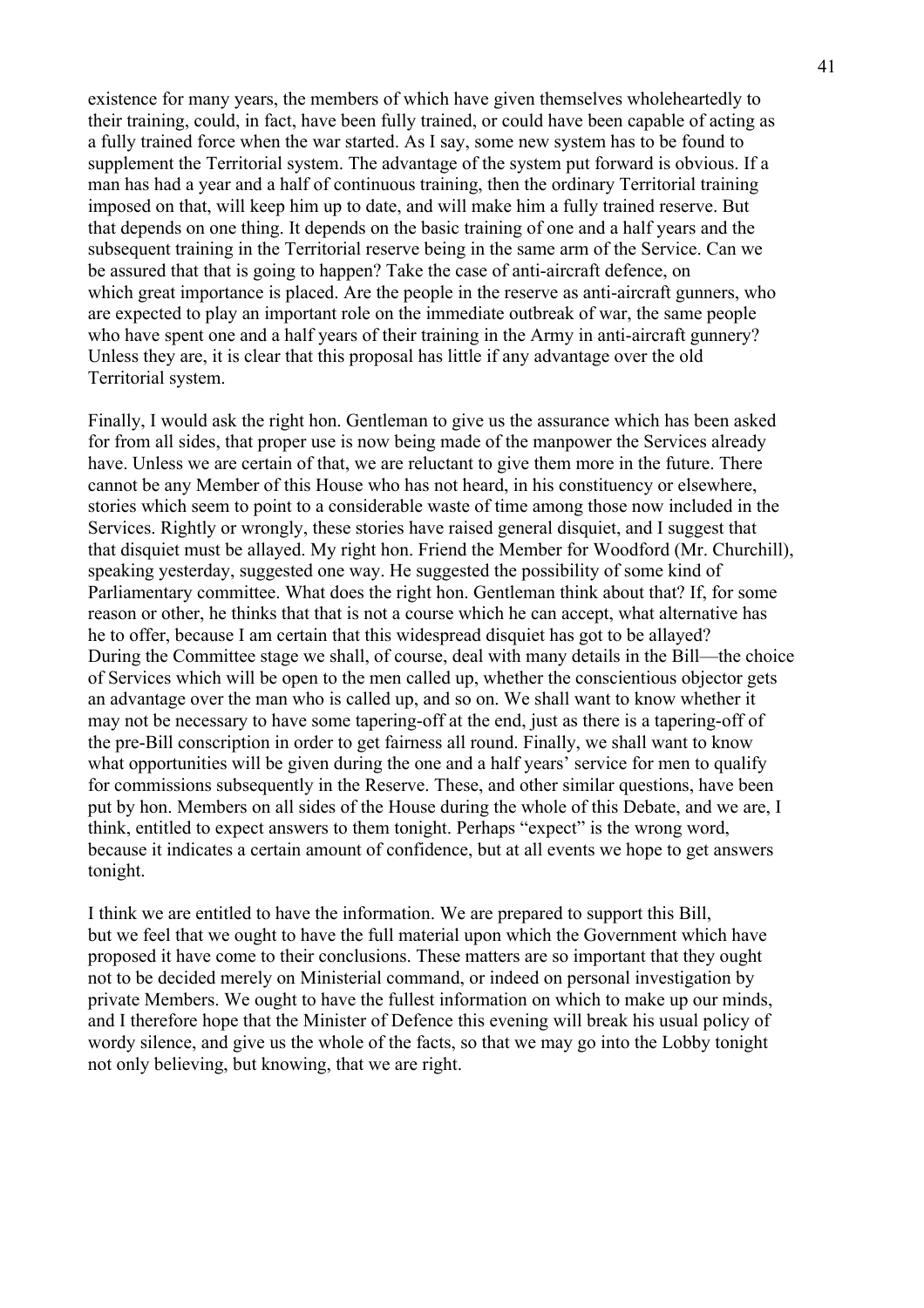39 Mr. Oliver Stanley (Conservative; pro; 35)

1 The house listened with great interest to Stamford's speech, who explained clearly why he can't stand either against or for this bill. I think most people approach this decision with difficulty and hesitation. Except for Mr. Davies and his followers. He has said they are united and definite in their views. If he had no difficulty among the Liberals in the House, he can't say there's such unity among Liberals through the country. If he said that, he would show he hadn't read the "News Chronicle." If he had read it today, he'd have seen the headline that said not all Liberals think alike on this issue. We conservatives could have also made our decision an easy one. I noticed last Sunday's paper was full of major sporting events and a speech by the Attorney General. This speech was full of bitter complaints against the Tories. Those opposite must have learned never to applaud a speech for the AG without waiting for the apology that will follow it. He accused us of putting the party's interests before the nation's and of exploiting the country's difficulties to inconvenience the Socialist government. He dealt in more than generalities. He cited a grave charge to support his views. He said we have encouraged the people to grumble against the blessings which the benevolent Socialists have bestowed upon us. If that were true, it would be very grave, but like most of the things the AG says, it's not.

*No political party in this country is fully unified in its position on this difficult bill [and Labour and the Liberals are misrepresenting how difficult this is by claiming each party is totally unified against conscription]. [The Tory Party is not the evil boogeyman Labour's Attorney General claims it is].*

2 If we were to think only of our party's interest, what an amazing opportunity tonight would be for us. If we chose to oppose this bill we wouldn't simply be causing some petty annoyance to the party opposite. It would be a "first-class parliamentary defeat," and I'd be seeing a lot of my colleagues in this House for the last time. No doubt the Chancellor of the Exchequer will go to the Lobby tonight with a song in his heart, but as he looks at his followers who will soon be no more, the song might be "will you not come back again?" What the AG has said about us is going to be proven wrong on Tuesday. That is very quick to disprove a statement by the AG, and I hope when I see him tonight at the Lobby, he will favour us with a felicitous apology, which he has become so known for. *If the Conservative Party was going to act only in its interest, it would happily vote down this bill.*

3 We're going to take, politically, the hard course tonight. We will divide on this bill because we think it's in the country's interest, and most of us will support it. This isn't a pleasant decision for anyone. No one from any party can like conscription in peacetime or its consequences. At best, it has been described by a Labour MP as a reluctant necessity.

*As Conservatives, we're not taking the easy political road: we'll vote on this issue and most will support conscription because we believe it's in the country's interest.*

4 I was very interested in Mr. Wigg's speech. I listened to it and then read it, and though he supported the bill, most of his speech was a condemnation of Conservatives for supporting it and Liberals for opposing it. His primary complaint was that he says we've favored conscription for 40 years. Even if that's right, I don't see why that makes it wrong for us to vote for it. There's nothing wrong with sticking to an opinion. But Mr. Wigg has only been here for a short time and he may have been misled by his experiences. It has only recently been shameful to maintain one's preelection positions post-election. There are many respectable precedents of doing the same thing preand post-election.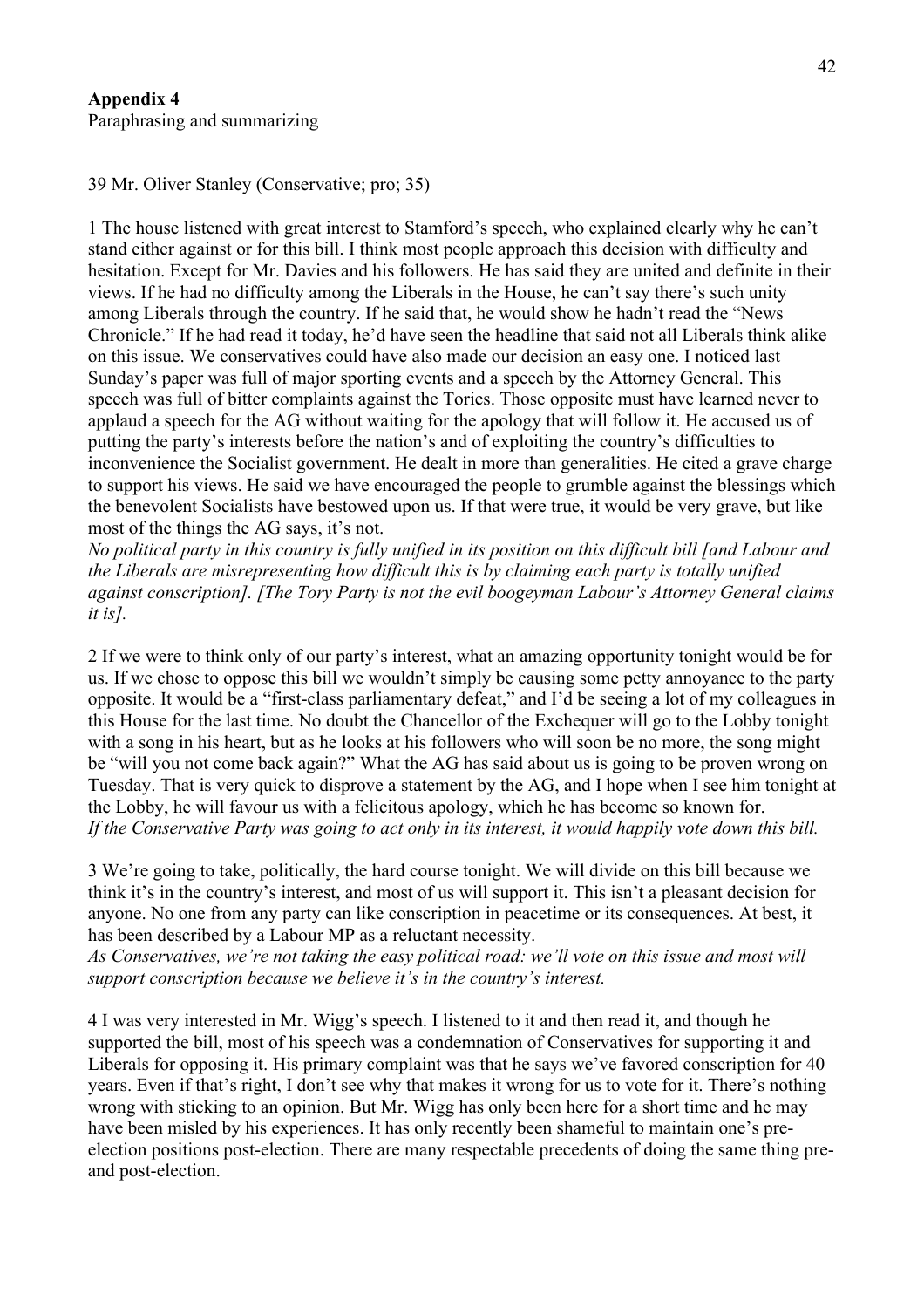*The Conservative Party has not supported conscription for 40 years, and those who claim this are painting a biased picture. [There's nothing wrong with sticking to your principles, unlike some Labour MPs, like Mr. Wigg].*

5 As a matter of fact, Mr. Wigg was wrong. Conscription has not been a Conservative policy for 40 years and it has never figured in our program. Regarding the argument made by the Member for Montgomery that if it wasn't in our policies it was in our hearts, I'd say that was a dangerous argument. It's easy to make. If your opponent doesn't say what you want, you can always say he believes it in his heart of hearts. Several people can use this argument. Even though I'd never dream of doing this, it's possible to say the Liberal Party really believes conscription is necessary. I have just as much evidence for that as what Mr. Wigg charged us with. But it hasn't been in our program for 40 years. It's not something we have looked forward to, worked for, or welcome. *The Conservative Party has not supported conscription for 40 years, and those who claim this are trying to make us look like villains.*

6 We recognize the hardships a policy like this will entail. We see the individual impacts, and the economic ones. We wish we could return to the time when the Liberal Party reigned—a time in which they still live—when this type of measure was unnecessary. I don't think a period of military service will do irreparable harm to a young man. It's an experience from which, as anyone here who has served knows, one can greatly benefit from. It's equally foolish to argue that there is full educational recompense for individuals in the service. Thus we support this measure tonight but we don't love it. Even though this measure will have grave consequences, the consequences of not doing it are greater still.

*This policy will have individual and economic ramifications that we regret but we still need it [so I will support it]. Military service won't harm young men and might even do them some good.* 

7 The opposition to this bill has been fully expressed during this debate. Support has come from many different angles, but they all seem to lead to "No". I wish to say a few words on the broad principles of objection to this bill. There are those who are genuine conscientious objectors to compulsory military service. They oppose conscription in peace and war. They oppose conscription whether instituted by a Tory or Labour government; whether their position was popular or unpopular; and they have been prepared to pay a heavy political price for their opposition. We all must respect these people, even if we don't agree. I think they can only have this view because on two occasions, the majority of people in this country have taken a different view. *Even if we don't agree with them, we must respect those MPs who oppose conscription no matter the situation or electoral consequences; these are genuine conscientious objectors.*

8 I understand their view, but not those who think compulsory service is morally right in war but morally wrong in peace. I can see the difference between these two. I can see that the burden is far more onerous during peace and the reasons for it less obvious, and the alternative course seems more possible and promising. But I cannot see the ethical difference between the two. I can't see how it's right to do it if it's too late [to avoid war] and wrong to do it if it's done in time to avert war.

### *I do not support the view that conscription is morally right in war but morally wrong in peace; there is no discernible ethical difference.*

9 Another group objects to conscription because they do not wish to support a foreign policy they disagree with. Mr. Zilliacus is the most prominent holder of this view. One member tried to dissuade him from this view by noting that if [Mr. Zilliacus] became foreign secretary, he might be reminded of his current attitude. That was a largely ineffective argument because he knows that opportunities of reminding Ministers of past inconvenient statements are limited and the results discouraging. I regard his doctrine as dangerous. If you oppose conscription because you disagree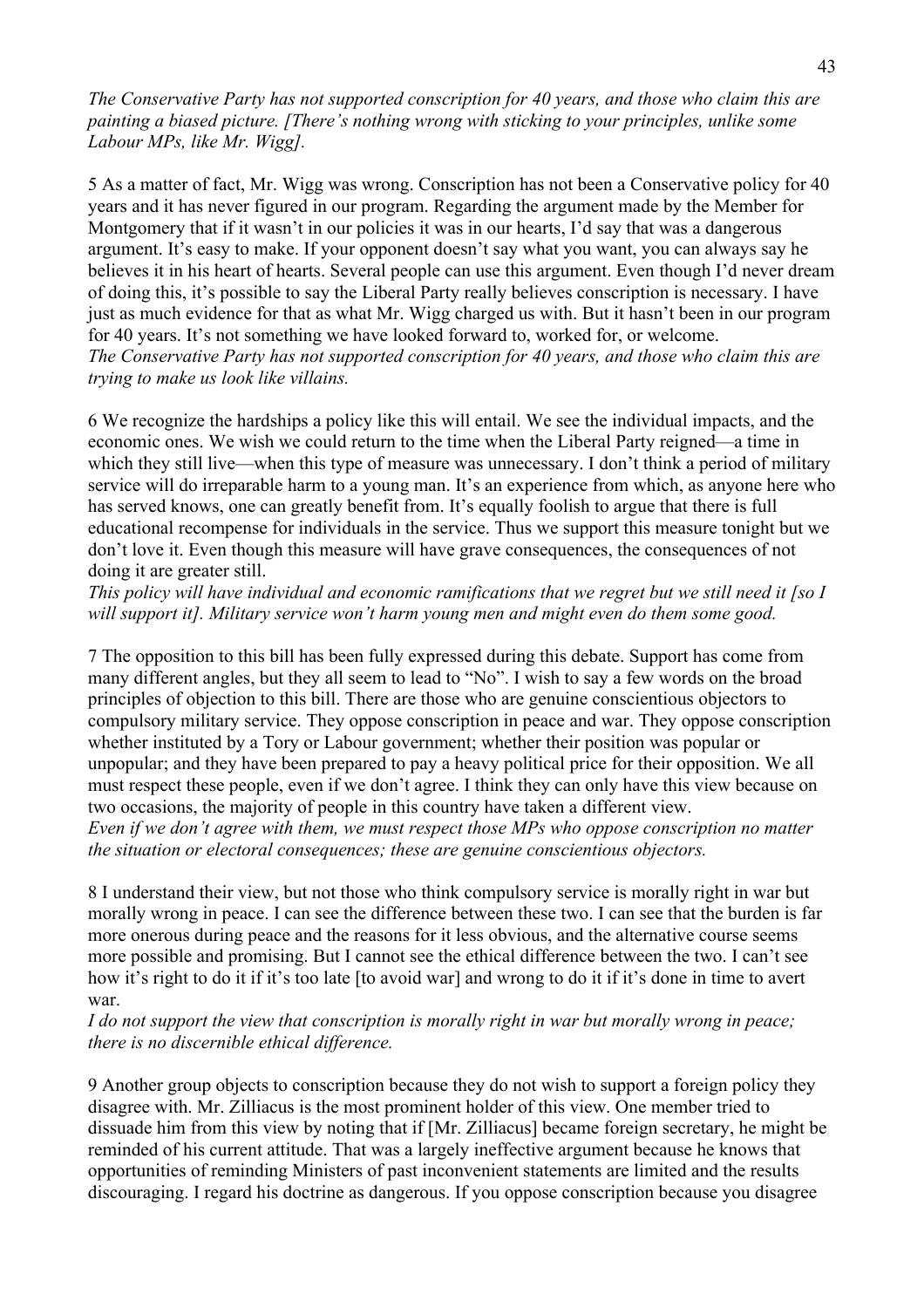with the government's foreign policy, why stop there? Why not oppose all armed forces? Such a policy would be more logical and no more dangerous because there's only one thing worse than a bad foreign policy and that's a bad foreign policy that's weakly supported. The first could lead to war; the second surely to defeat. I will say no more about this type of objector. Mr. Crossman criticized them enough. Mr. Zilliacus and the Member for East Coventry have recently been very politically close. It seems to us that the Member for East Coventry [Crossman] has recently moved sharply rightward.

*I also do not agree with those who refuse to support this bill because they dislike the government's foreign policy. It's dangerous to have a bad foreign policy with a weak army as this will lead to defeat in any conflict.* 

10 Now I come to the third class of opponents, for whom I have much sympathy. They are prepared to accept it—even if they don't like it—if they think it's necessary, and if they are shown the reasons for it are reasonable, and that this is the only way to get the numbers required. This group, which is most of us, are entitled to answers to some important questions. We are entitled to know the strategic requirements of this country. We are entitled to know how manpower, weapons, and the latest technological advances affect those requirements. We are entitled to know whether other means to get the troops have been fully exploited, and whether conscription will give us the numbers and type of force we need.

*I do agree with those that will support this bill if they think it necessary, even if they don't like it. We are entitled to answers to some important questions that will help them decide if it's necessary [and the government hasn't been forthcoming with these answers].*

11 Those are important questions that deserve a detailed answer. We complain that this debate has been structured so we won't get these answers until the 11th hour tonight. Mr. Isaacs opened this debate and he admirably explained the bill. I disagree with my friend who said Mr. Isaacs was reading his speech. On several occasions he lifted his head, and I must warn him that if he keeps doing this, many of his conventional colleagues will view him as a "scab." *The government has purposefully made it difficult for us to get answers to these critical questions.*

12 I'm sure Mr. Isaacs won't pretend that he dealt with these questions during his speech, and which have been asked in 9/10ths of the speeches made. His contribution had to be made, and he clearly explained some important points. He addressed conscientious objectors, claims for reinstatement, and the procedures for postponement, but our support/opposition to this bill doesn't rest on these types of questions. Most, if they're convinced by the necessity for this bill, could accept a bill like this; what is really needed is an authoritative statement on the questions which are agitating the House. Only a few people have discussed the bill's higher strategic importance. It was a plucky exchange, but no substitute for the type of argument this House is entitled to. *The government has not provided us with the answers to the questions that are agitating this House, particularly about its strategic importance.* 

13 I wish the MOD had opened the debate. Recently, I heard him speaking about finance, and thought he should stick to defense. Because I was sick, I couldn't listen to his speech last week on defense but I read it and now think I was wrong [he's not good on defense either]. He could've given us some lead. He could've gotten from the same organization a judgment on our military future. To this side, this would've been new. He's been making the same speech and though reports of these gatherings are as accurate and more prompt that the Official Record, they are not as detailed, and much of what he said would've been interesting to us.

*Again, the government has not provided us with the answers to the questions that are agitating this House.*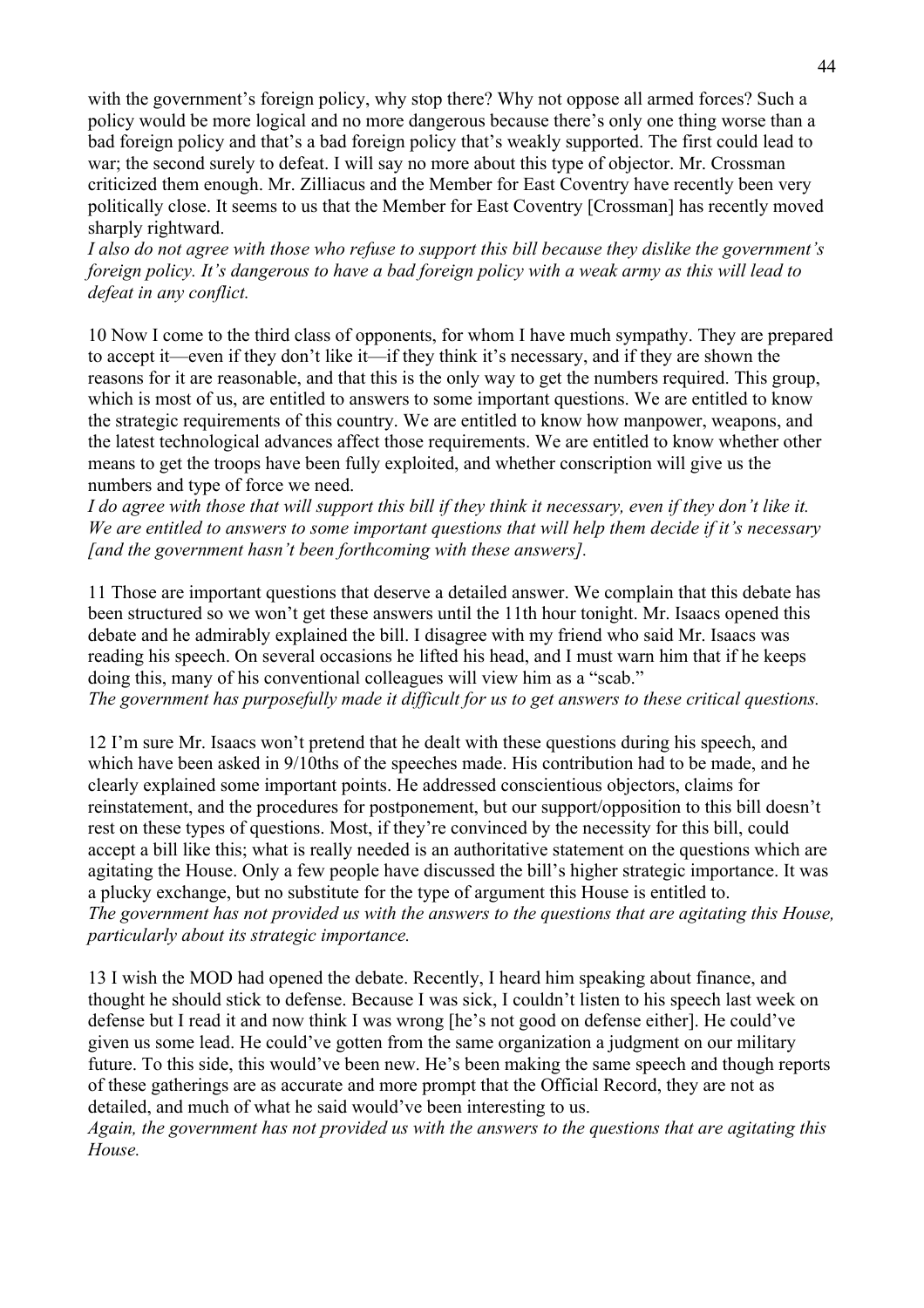14 But even if the MOD couldn't open this debate—if he feels he must lead his troops from the rear—couldn't a defense minister have participated earlier? They have occasionally been in the House. Yet not one of "Alexander's Ragtime Band" has spoken. There is one point on which one, the Secretary of State for Air, could've spoken authoritatively. Much apprehension has been expressed over the compatibility of conscription with our UN obligations. This person is a great expert on the UN. He was an expert of the League too, and already on the UN; it would have been an authoritative pronouncement had he said supporting this bill wasn't inconsistent with support of the UN.

*Important Labour Ministers have ducked their responsibility to speak to us and give us important information [Labour MPs are shirking their responsibilities and not discussing critical questions, like whether this bill is contrary to our UN obligations].* 

15 We might've had the Secretary of State for War, who is a recent conscription supporter. An account of his conversion process would've been acceptable to the House. He could've told us what hard facts changed his opinion [changed him from Bourbon of Blackpool to Moltke of Whitehall]. Interruption. I accept what you say and apologize to the House for being misled by a perfect extract of his speech. He basically said the Labour Party and trade unions would never accept the continuation of conscription because it lowers wages and labor conditions. Interruption. I let the House decide. I thought the government already had a temporary extension, and that prolonging it for this bill wasn't a change of policy. Apparently I'm wrong and this was the policy put forth and accepted by Labour at the Conference at Blackpool. Thus I apologize unreservedly to you. *Some Labour MPs now support conscription but won't share with us the reasons why [the Labour Party is being cagey about the reasons we need conscription]. [Some Labour MPs are flipfloppers].*

16 I want to ask the MOD some specific questions, hoping he answers them when he closes the debate. The first is on our strategic commitments and how many troops we need for them. Normally, I wouldn't doubt the numbers would be justified by our commitments. But me and many others question the effect of new weapons on our defense requirements. We've been told that our current services are as inadequate as the archers and pikemen of the past. We are entitled to more information about this from the Government. I believe that new weapons do not abolish old requirements for defense. I was told, before the last war, that air power made the army useless, and that armored vehicles eliminated the need for infantry. Neither were true. It just means their roles are altered.

*The government has not told us how new military technology changes our defense/troop needs [the Labour government isn't giving us all the information we need to make an informed decision]. [The government's argument that our current military isn't adequate isn't credible].*

17 Members can't be asked to decide this for themselves on the scanty information they can get. The government should be prepared to give the frankest information on this subject. We see the necessity for some restraint on this issue, but there is a danger of too much secrecy, which leaves an impression not that there is a plan that must be kept secret, but "a failure to think out the implications of the new weapons."

*Again, the Labour government is withholding important information we need to make the right decision.*

18 I agree with many Members from the other side that it is possible we can get these numbers [troops] voluntarily. It has been said we should make the army more attractive, but not how much more attractive we must make it before we get the desired results. To expect we can get the numbers the Government says are required voluntarily is wishful thinking. We're very concerned that though conscription might give us the numbers we need, it might not give us "exactly what we want for defense." Mere numbers are not a satisfactory defense.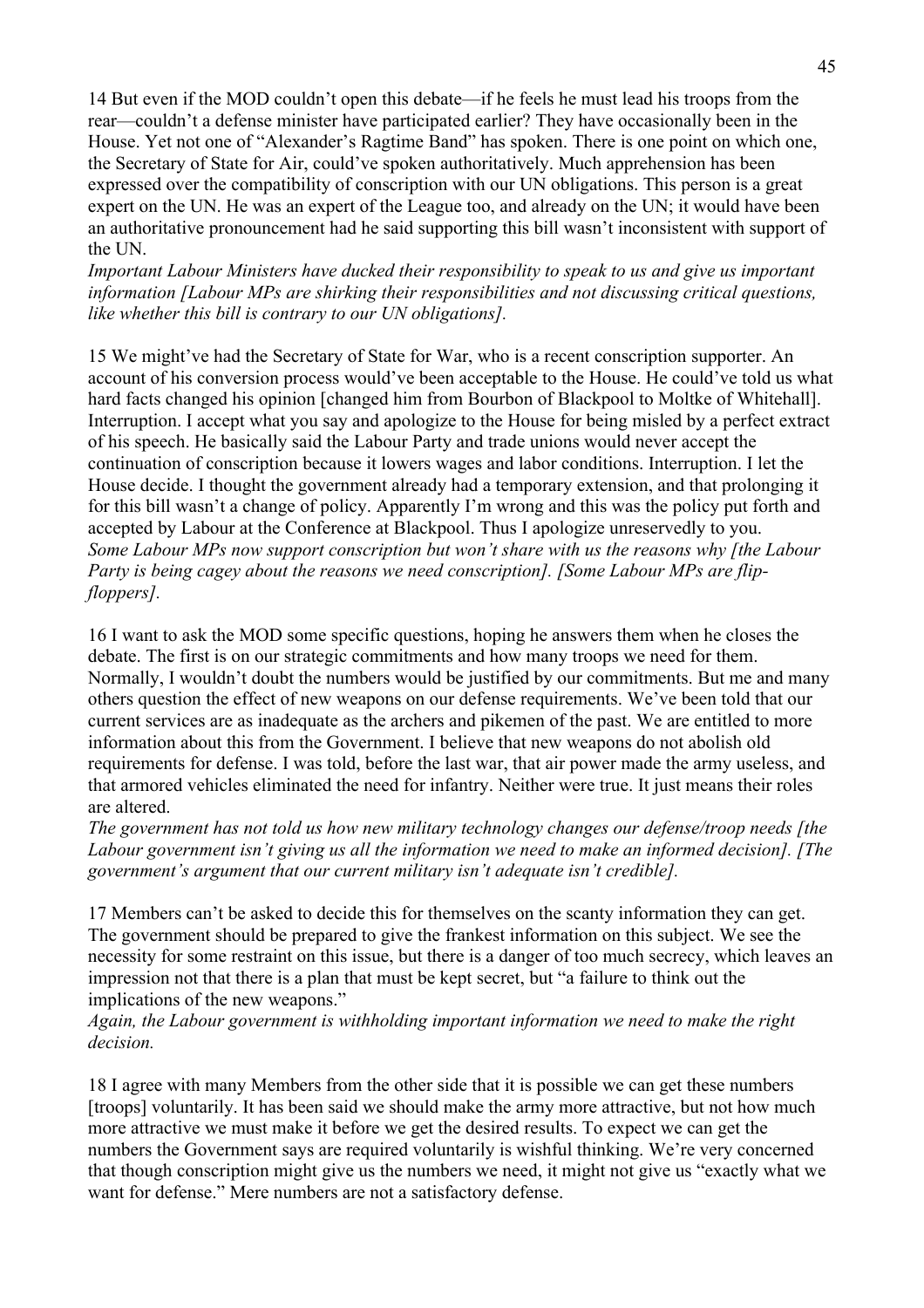*Again, the Labour government is withholding important information we need to make the right decision. [We need more than just more troops to guarantee a strong defense].*

19 The main object of this policy is to get adequate future reserves. I was in the War Office in the early days of WWII and agree that, under the conditions of modern warfare, our prewar Territorial training isn't enough to get fully trained reserves. I'm not saying it's impossible for all tasks, but the amount of time men can take from their occupations doesn't give them a chance to learn the "intricacies of modern technique." Thus we must supplement the prewar Territorial Army. *We need conscription so that we can get adequately trained reserves.*

20 Interruption. I won't compare our soldiers to French ones. This is irrelevant anyway because the militia was only started 2 months before the war began. What I'm discussing is whether a committed force that existed for many years could've been ready for the outbreak of war. As I said, a new system must be found to supplement the Territorial Army. The advantages of the proposed system are obvious. With 1.5 years of training and then upkeep training after that, he will be a fully trained reservist. But this depends on whether the basic and upkeep training are in the same arm of the service. Can we be assured this? Take the case of anti-aircraft defense. Are the anti-aircraft gunners in the reserve the same people who trained in the army for 1.5 years in anti-aircraft gunnery? Unless they are, this proposed system has few advantages.

*Conscription will get us the reservists we need, but we still have some important questions about training that need answering [and the government hasn't yet answered them].*

21 I would ask the right Hon. Gentleman [MOD] to give us an assurance that proper use is being made of the manpower we have. Unless they are, we're reluctant to give them more in future. We have all heard stories of wasted time by those currently in the services. Right or wrong, these stories have raised concern and this concern must be put to rest. Yesterday Mr. Churchill suggested one way. He suggested a parliamentary committee. What do you think about that? If he doesn't think he can accept this, what alternative can he offer?

*The government must confirm we're using our existing manpower as effectively as possible, otherwise we won't vote for you in future. [I'm not convinced Labour is running the military correctly].*

22 During the committee stage, we'll deal with many details of this bill. We will want to know whether we'll need some "tapering off" at the end, just as there is for pre-bill conscription, to get fairness. Finally, we'll also want to know about the opportunities men will have to qualify for commissions once they're in the reserve. These and other questions have already been raised by members on both sides during this debate and we're entitled to expect answers. Expect perhaps is wrong word as it implies confidence; we hope to get answers.

*Critical questions about this bill have been raised and we're entitled to answers [which the government hasn't yet given].*

23 I think we're entitled to have the information. We're prepared to support this bill, but we need all the information the Government used to come to its conclusions. These matters are too important to be decided by Ministerial command, or by personal investigation by members. We must have the fullest information and thus I hope the MOD will break his policy of "wordy silence" and give us all the facts so we can go into the Lobby knowing we are right.

*Conservatives are prepared to support this bill but we need more information from the Labour government [which the government hasn't yet given].*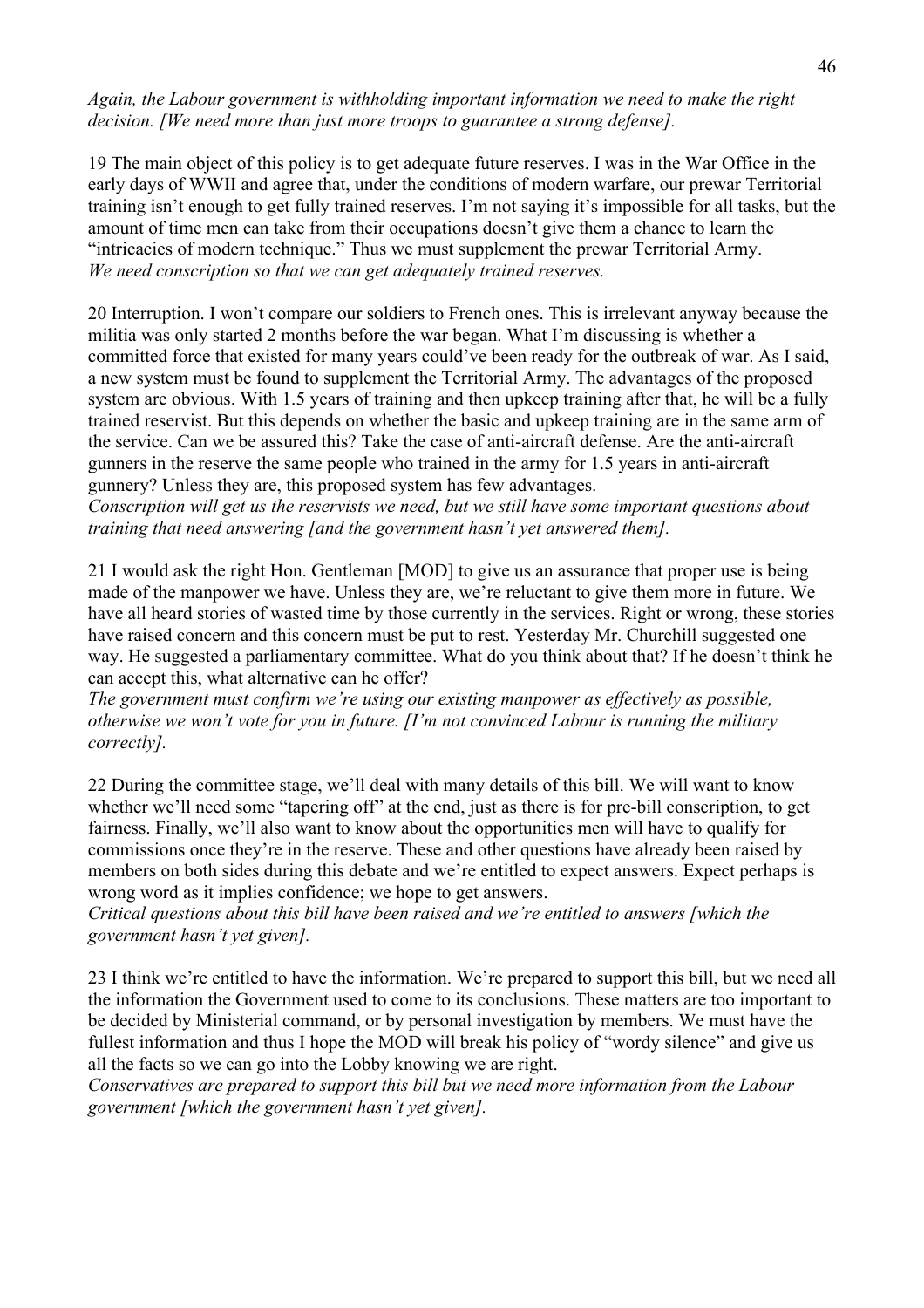# **Appendix 5** Reasons and reasoning chains

Stanley (Conservative) Claim: support the bill

Par 01 No political party in this country is fully unified in its position on this difficult bill [and Labour and the Liberals are misrepresenting how difficult this is by claiming each party is totally unified against conscription]. [The Tory Party is not the evil boogeyman Labour's Attorney General claims it is].

[Reason 105: Conscription is NOT a fundamentally Conservative idea] Reason 121: Opponents are playing politics Reason 14: Conservatives are not bad guys Chain: 121-105

Par 02 If the Conservative Party was going to act only in its interest, it would happily vote down this bill.

Reason 14: Conservatives are not bad guys

Par 03 As Conservatives, we're not taking the easy political road: we'll vote on this issue and most will support conscription because we believe it's in the country's interest. Reason 14: Conservatives are not bad guys Reason 84: Good for the nation Reason 4: Conscription is a military necessity now

Par 04 The Conservative Party has not supported conscription for 40 years, and those who claim this are painting a biased picture. [There's nothing wrong with sticking to your principles, unlike some Labour MPs, like Mr. Wigg].

Reason 105: Conscription is NOT a fundamentally Conservative idea

Par 05 The Conservative Party has not supported conscription for 40 years, and those who claim this are trying to make us look like villains. Reason 105: Conscription is NOT a fundamentally Conservative idea Reason 14: Conservatives are not bad guys Reason 121: Opponents are playing politics Chain: 121-105

Par 06 This policy will have individual and economic ramifications that we regret but we still need it [so I will support it]. Military service won't harm young men and might even do them some good. Reason 260: Even though this bill will have negative repercussions, we still need it

Reason 4: Conscription is a military necessity now Reason 114: The military life will be good for men Chain: 260-4

Par 07 Even if we don't agree with them, we must respect those MPs who oppose conscription no matter the situation or electoral consequences; these are genuine conscientious objectors. Reason 106: I respect conscientious objectors

Par 08 I do not support the view that conscription is morally right in war but morally wrong in peace; there is no discernible ethical difference. N/A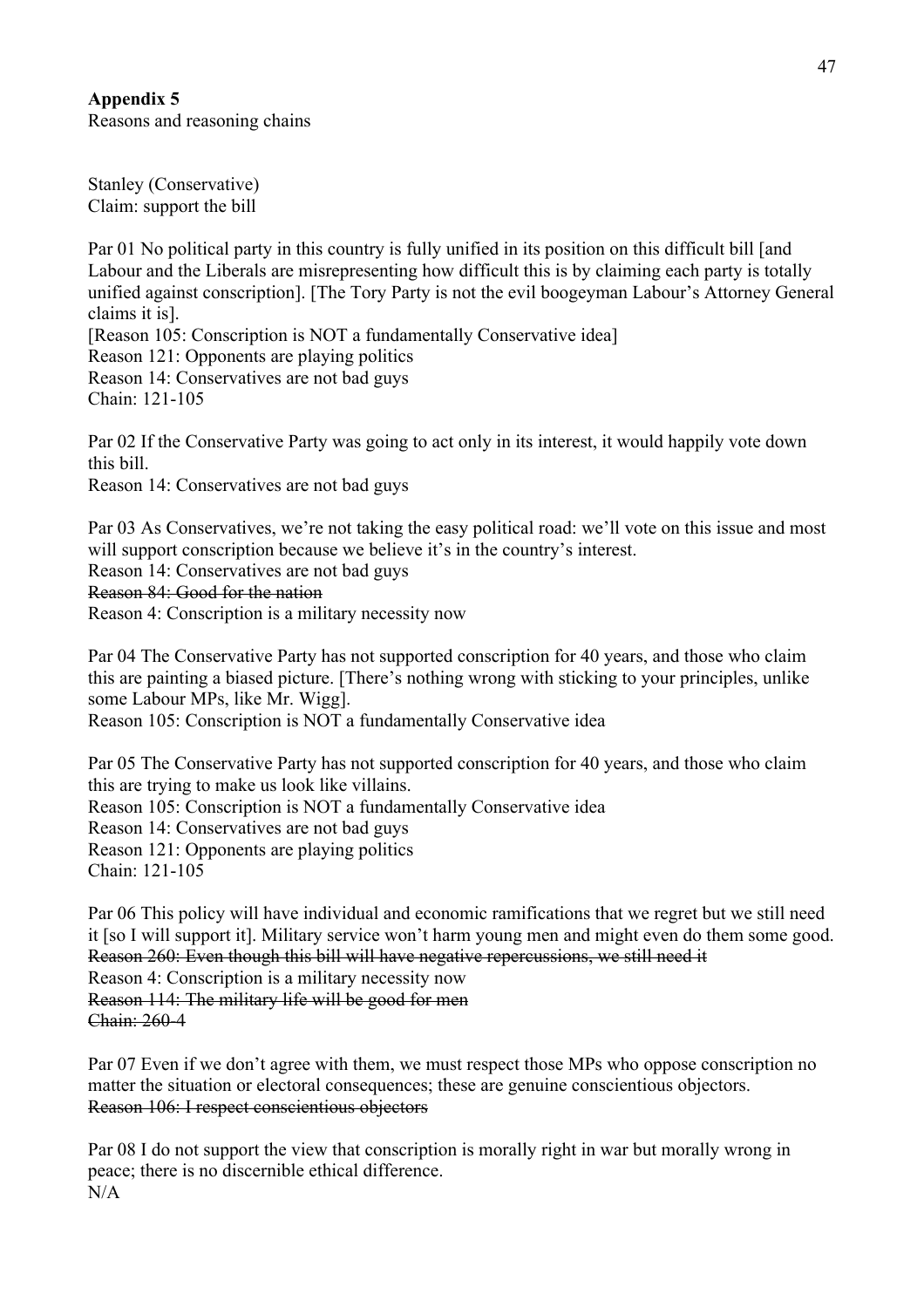Par 09 I also do not agree with those who refuse to support this bill because they dislike the government's foreign policy. It's dangerous to have a bad foreign policy with a weak army as this will lead to defeat in any conflict.

Reason 202: Opposing conscription because you don't like the government's foreign policy is invalid

[Reason 67: We need well-trained army and reserves] Reason 4: Conscription is a military necessity now Chain: 202-4-67

Par 10 I do agree with those that will support this bill if they think it necessary, even if they don't like it. We are entitled to answers to some important questions that will help them decide if it's necessary [and the government hasn't been forthcoming with these answers]. N/A

Par 11 The government has purposefully made it difficult for us to get answers to these critical questions.

 $N/A$ 

Par 12 The government has not provided us with the answers to the questions that are agitating this House, particularly about its strategic importance. N/A

Par 13 Again, the government has not provided us with the answers to the questions that are agitating this House. N/A

Par 14 Important Labour Ministers have ducked their responsibility to speak to us and give us important information [Labour MPs are shirking their responsibilities and not discussing critical questions, like whether this bill is contrary to our UN obligations].  $N/A$ 

Par 15 Some Labour MPs now support conscription but won't share with us the reasons why [the Labour Party is being cagey about the reasons we need conscription]. [Some Labour MPs are flipfloppers].

N/A

Par 16 The government has not told us how new military technology changes our defense/troop needs [the Labour government isn't giving us all the information we need to make an informed decision]. [The government's argument that our current military isn't adequate isn't credible]. Reason 12: We need more troops

Reason 261: New military threats/technology doesn't make army obsolete Chain: 12-261

Par 17 Again, the Labour government is withholding important information we need to make the right decision.  $N/A$ 

Par 18 Again, the Labour government is withholding important information we need to make the right decision. [We need more than just more troops to guarantee a strong defense]. N/A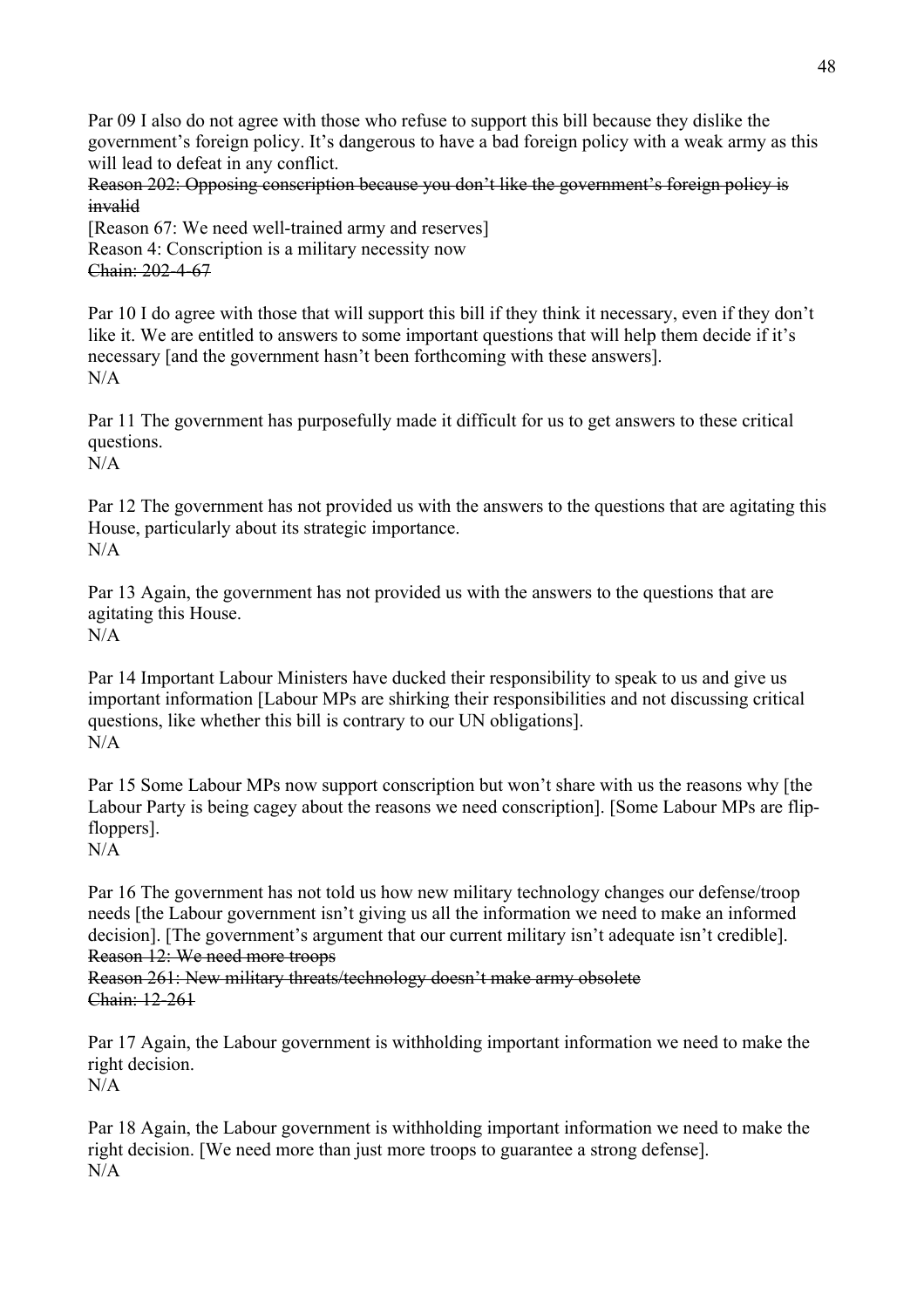Par 19 We need conscription so that we can get adequately trained reserves. Reason 67: We need well-trained army and reserves

Par 20 Conscription will get us the reservists we need, but we still have some important questions about training that need answering [and the government hasn't yet answered them].  $N/A$ 

Par 21 The government must confirm we're using our existing manpower as effectively as possible, otherwise we won't vote for you in future. [I'm not convinced Labour is running the military correctly].  $N/A$ 

Par 22 Critical questions about this bill have been raised and we're entitled to answers [which the government hasn't yet given]. N/A

Par 23 Conservatives are prepared to support this bill but we need more information from the Labour government [which the government hasn't yet given]. N/A

\*\*\*

Claim: support the bill Retained chains: 121-105 (used twice) Isolated reasons: 4 (used three times, after filtering) 14 (used four times) 67 (used twice, after filtering) Non-retained chains 12-261 202-4-67 202-4-67 260-4 Non-retained isolated reasons 84 106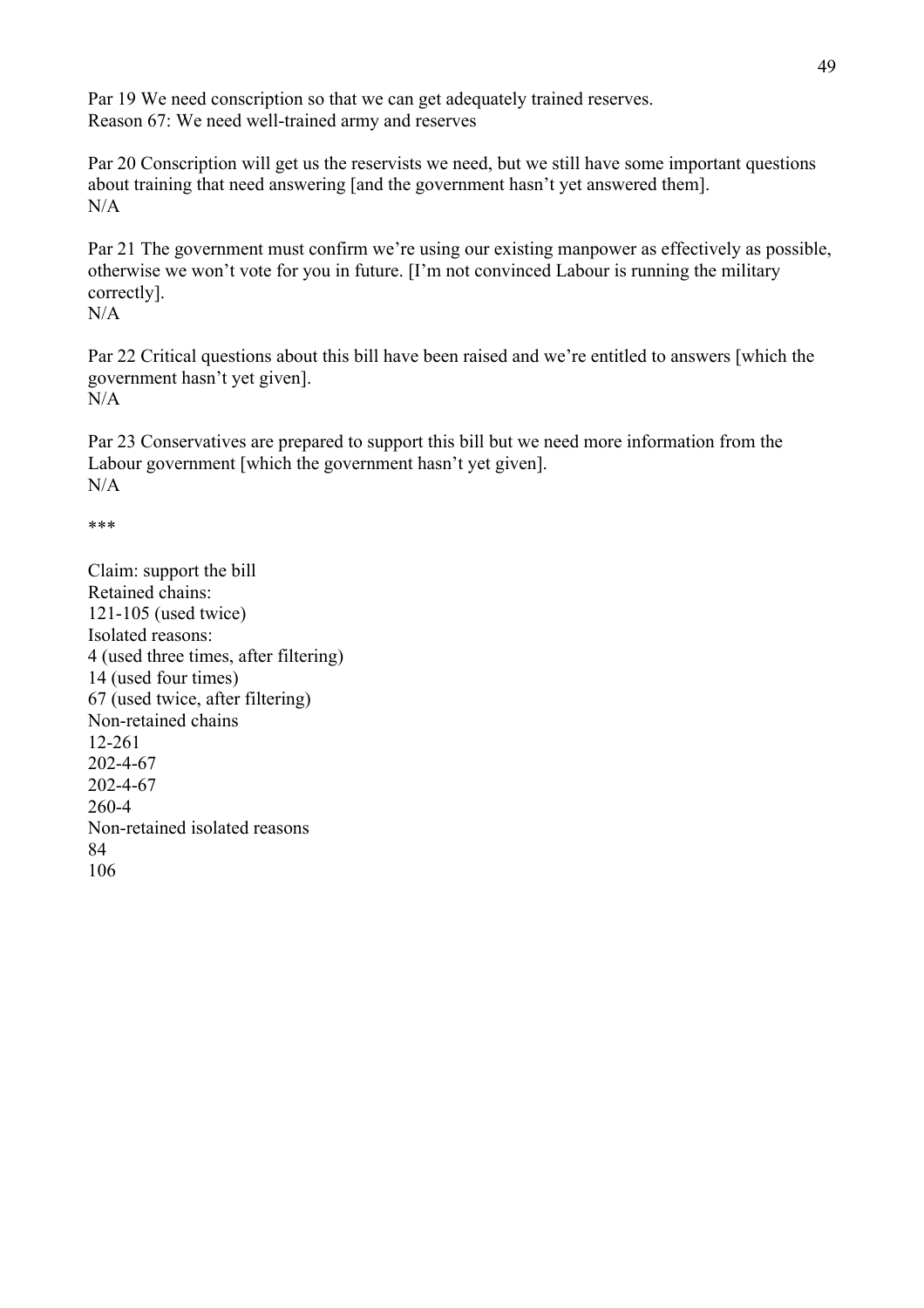## **References**

Abbott, A. 1990. A primer on sequence methods. *Organization Science* 1,4: 375–92.

Ackerman, B. 2010. *The decline and fall of the American republic (Tanner lectures on human values)*. Belknap Press.

Aron, R. 1979. Remarks on Lasswell's "The Garrison State." *Armed Forces and Society* 5,3: 347– 59.

Balzacq, T. 2005. The three faces of securitization: political agency, audience and context. *European J. of International Relations* 11,2: 171–201.

Beinart, P. 2008. When politics no longer stops at the water's edge: partisan polarization and foreign policy. *Red and blue nation? Vol. 2: Consequences and correction of America's polarized politics*, ed. P.S. Nivola and D.W. Brady. Brookings Institution Press and Hoover Institution Press.

Bunea, A. and Ibenskas, R. 2015. Quantitative text analysis and the study of EU lobbying and interest groups. *European Union Politics* 16,3: 429–55.

Buzan, B., Wæver, O., and de Wilde, J. 1998. *Security: a new framework for analysis*. Lynne Rienner.

Cabrio, E., Tonelli, S., and Villata, S. 2013. From discourse analysis to argumentation schemes and back: relations and differences. In J. Leite et al., eds., *Computational logic in multi-agent systems* XIV. Springer-Verlag.

Chong, D. and Druckman, J.N. 2010. Dynamic public opinion: communication effects over time. *American Political Science R.* 104,4: 663–80.

D'Orazio, V. et al. 2014. Separating the wheat from the chaff: applications of automated document classification using support vector machines. *Political Analysis* 22,2: 224–42.

Donnelly, F. 2013. *Securitization and the Iraq war: the rules of engagement in world politics*. Routledge.

Downes, A.B. and Lilly, M.L. 2010. Overt peace, covert war? Covert intervention and the democratic peace. *Security Studies* 19,2: 266–306.

Engel, J.A. 2011. Not yet a garrison state: reconsidering Eisenhower's military-industrial complex. *Enterprise and Society* 12,1: 175–99.

Fitch, J.S. 1985. The garrison state in America: a content analysis of trends in the expectation of violence. *J. of Peace Research* 22,1: 31–45.

Freeman, J.B. 1991. *Dialectics and the macrostructure of arguments: a theory of argument structure*. Foris.

Friedberg, A.L. 2000. *In the shadow of the garrison state: America's anti-statism and its Cold War grand strategy*. Princeton University Press.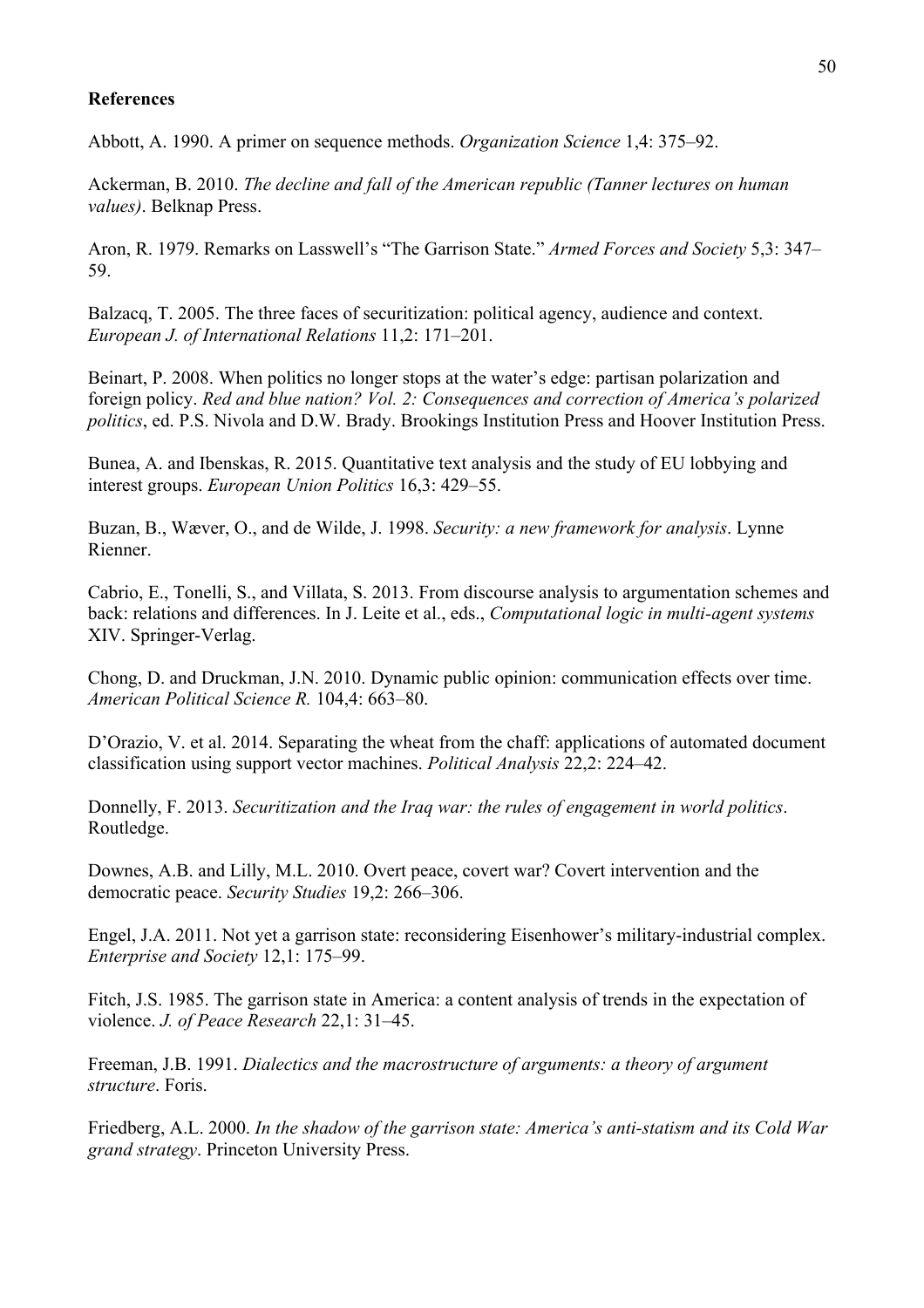Glaser, B.G. and Straus, A.L. 1967. *The discovery of grounded theory: strategies for qualitative research*. Aldine.

Gordon, A. 2003. *A modern history of Japan: from Tokugawa times to the present*. Oxford University Press.

Grimmer, J. and Stewart, B.M. 2013. Text as data: the promise and pitfalls of automatic content analysis methods for political texts. *Political Analysis* 21,3: 267–97.

Hogan, M.J. 1998. *A cross of iron: Harry S. Truman and the origins of the national security state, 1945–1954*. Cambridge University Press.

Hornikx, J. and Hahn, U. 2012. Reasoning and argumentation: towards an integrated psychology of argumentation. *Thinking and Reasoning* 18,3: 225–43.

Horton, S. 2015. *Lords of secrecy: the national security elite and America's stealth warfare*. Nation Books.

Johnson, L.K. 2012. *National security intelligence*. Polity Press.

Katznelson, I. 2013. *Fear itself: the New Deal and the origins of our time*. W.W. Norton.

\_\_\_\_\_. and Shefter, M. 2002. *Shaped by war and trade: international influences on American political development*. Princeton University Press.

Lasswell, H.D. 1937. Sino-Japanese crisis: the garrison state versus the civilian state. *China Quarterly* 11: 643–9.

\_\_\_\_\_. 1941. The garrison state. *American J. of Sociology* 46,4: 455–68.

\_\_\_\_\_. 1950. The universal peril: perpetual crisis and the garrison-prison state. *Perspectives on a troubled decade: science, philosophy and religion, 1939–1949*, ed. L. Bryson, L. Finkelstein, and R.M. MacIver. Harper.

\_\_\_\_\_. 1962. The garrison-state hypothesis today. *Changing patterns of military politics*, ed. S.P. Huntington. Free Press.

Lowe, W. et al. 2011. Scaling policy preferences from coded political texts. *Legislative Studies Q*. 36,1: 123–55.

Lucas, C. et al. 2015. Computer-assisted text analysis for comparative politics. *Political Analysis* 23,2: 254–77.

Mayer, J. 2008. *The dark side: the inside story of how the war on terror turned into a war on American ideals*. Doubleday.

McCormick, J.M. and Wittkopf, E.R. 1990. Bipartisanship, partisanship, and ideology in congressional-executive foreign policy relations, 1947–1988. *J. of Politics* 52,4: 1077–1100.

Meernik, J. 1993. Presidential support in Congress: conflict and consensus on foreign and defense policy. *J. of Politics* 55,3: 569–87.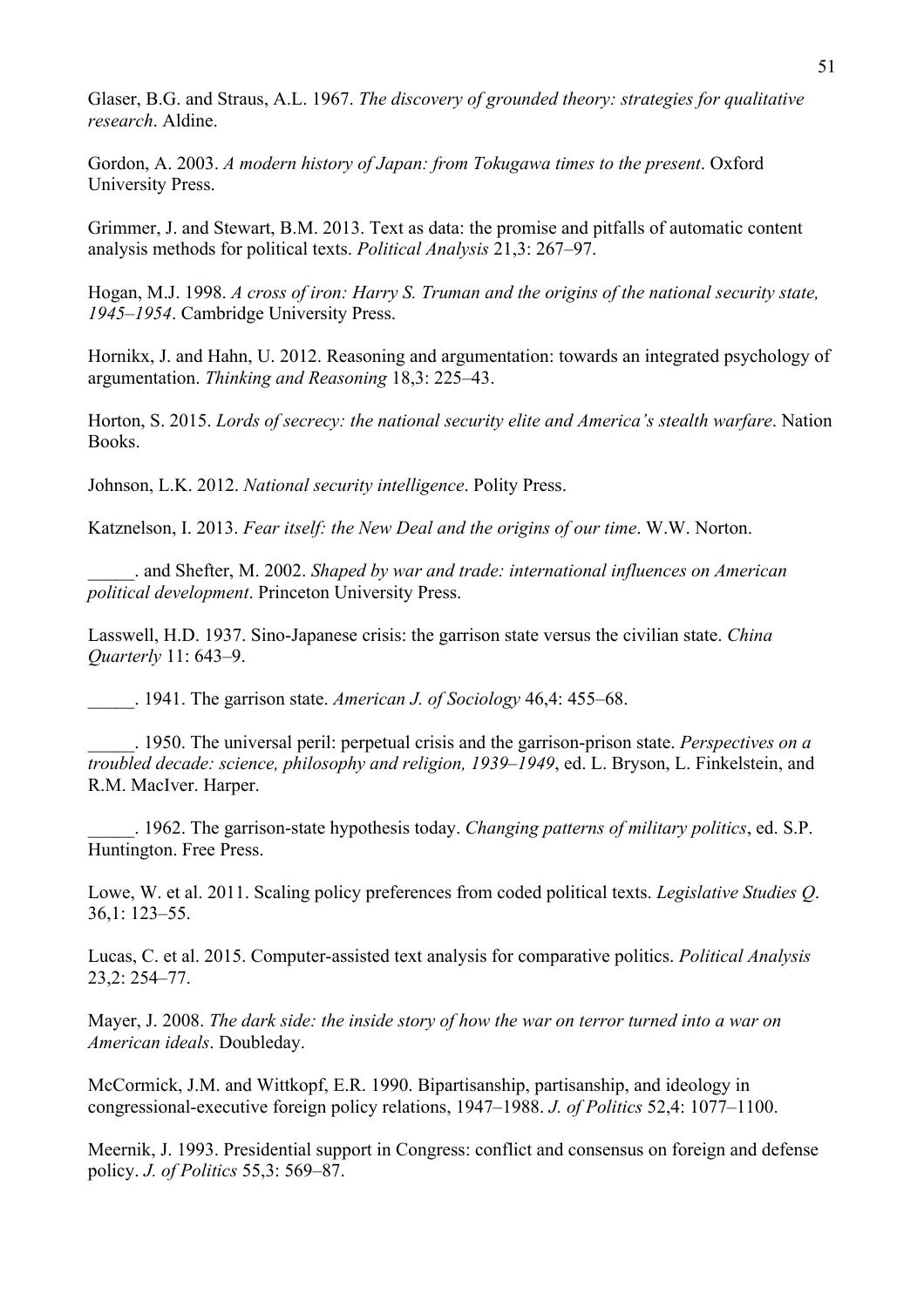Morgan, M.J. 2004. The garrison state revisited: civil-military implications of terrorism and security. *Contemporary Politics* 10,1: 5–19.

Poznansky, M. 2016. Stasis or decay? Reconciling covert war and the democratic peace. *International Studies Q*. 59,4: 815–26.

Prins, B.C. and Marshall, B.W. 2001. Congressional support of the president: a comparison of foreign, defense, and domestic policy decision-making during and after the Cold War. *Presidential Studies Q.* 31,4: 660–79.

Quinn, K.M. et al. 2010. How to analyze political attention with minimal assumptions and costs. *American J. of Political Science* 54,1: 209–28.

Rescher, N. 1978. *Dialectics: A controversy-oriented approach to the theory of knowledge*. Albany: State University of New York Press.

Roberts, M.E., Stewart, B.M., and Airoldi, E.M. 2016. A model of text for experimentation in the social sciences. *J. of the American Statistical Assn*. forthcoming.

Rockoff, H. 1998. The peace dividend in historical perspective. *American Economic R*. 88,2, Papers  $&$  Proc.: 46-50.

Roseman, I.J. 1994. The psychology of strongly held beliefs: theories of ideological structure and individual attachment. *Beliefs, reasoning, and decision making: psycho-logic in honor of Bob Abelson*, ed. R.C. Schank and E. Langer. Lawrence Erlbaum Associates.

Savage, C. 2015. *Power wars: inside Obama's post-9/11 presidency*. Little, Brown.

Schurmann, F. 1974. *The logic of world power: an inquiry into the origins, currents, and contradictions of world politics*. Pantheon Books.

Shillony, B.-A. 2000. Patterns of violence: political terrorism in prewar Japan, in *Collected writings of Ben-Ami Shillony.* Japan Library/Edition Synapse.

Sizov, G. and Öztürk, P. 2013. Automatic extraction of reasoning chains from textual reports. *Proc. of the TextGraphs-8 Workshop*: 61–9.

Slapin, J.B. and Proksch, S.-O. 2008. A scaling model for estimating time-series party positions from texts. *American J. of Political Science* 52,3: 705–22.

\_\_\_\_\_. 2014. Words as data: content analysis in legislative studies. *Oxford Handbook of Legislative Studies*, ed. S. Martin, T. Saalfeld, and K.W. Strøm. Oxford University Press.

Sniderman, P.M. et al. 1986. Reasoning chains: causal models of policy reasoning in mass publics. *British J. of Political Science* 16,4: 405–30.

Souva, M. and Rohde, D. 2007. Elite opinion differences and partisanship in congressional foreign policy, 1975–1996. *Political Research Q.* 60,1: 113–123.

Sparrow, J.T. 2011. *Warfare state: World War II Americans and the age of big government*. Oxford University Press.